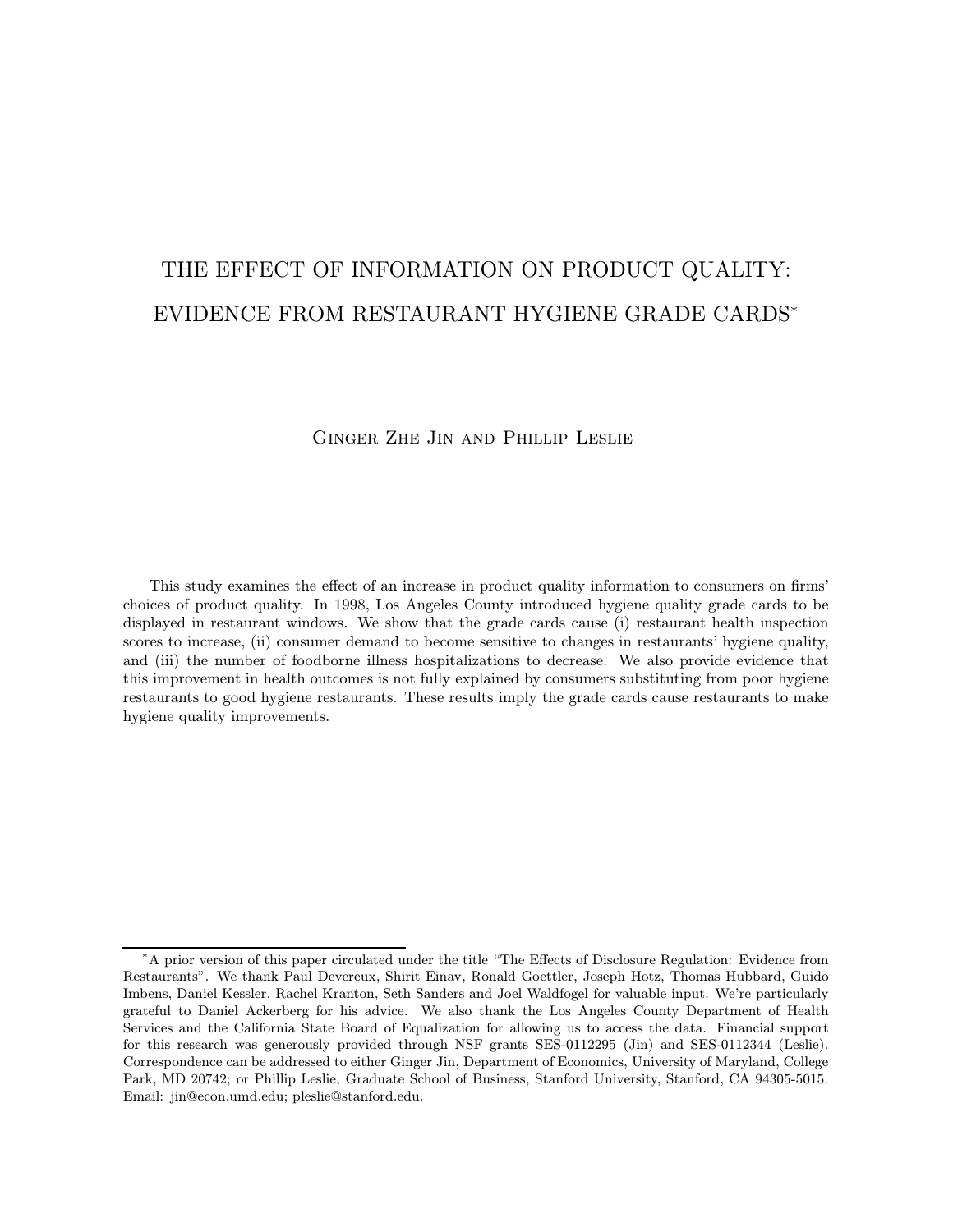#### I. Introduction

A theoretical literature identifies several ways through which information to consumers may affect the behavior of firms and the efficiency of markets.<sup>1</sup> With rare exception, the insight is typically that more information is better, which has led economists to support policies that seek to increase the amount of information available to consumers.<sup>2</sup> Meanwhile existing empirical studies into the effects of information on firm behavior find small or negligible effects from increased information, casting doubt on the importance of such policies. We contend the failure is on the part of the empirical research, and is mainly due to the difficulty of observing exogenous variation in the amount of information available to consumers. In this study, we analyze a policy change that provides a context for evaluating the effects of increased product information on firms' product quality choices. In contrast to prior empirical studies into these issues, we find both statistically and economically significant increases in product quality due to an increase in information to consumers.

In December 1997 the Los Angeles County government passed an ordinance requiring restaurants to publicly display grade cards resulting from Department of Health Services (DHS) hygiene inspections. Restaurants had been subject to hygiene inspections for many years prior to the change, but the new regulation requires that the results of the inspections be revealed to consumers via a standard-format grade card to be prominently displayed in the window of each restaurant. To analyze the effects of the increased information we have constructed a panel dataset covering the period 1996 to 1998, with three key elements. First, we observe the outcome of every restaurant health inspection in Los Angeles county. Second, based on confidential sales tax data, we observe quarterly revenue for individual restaurants in Los Angeles county. Third, for all of California we observe the number of people admitted to hospital with food-related and non-food-related digestive disorders, in each month and in each 3-digit-zip code.

The central question of our study is: does an increase in the provision of information to consumers about the quality of firms' products, cause firms to improve the quality of their products? We first show that hygiene grade cards cause DHS inspection scores to increase by about five percent. We then verify the role of economic incentives to obtain higher scores when grade cards are issued.<sup>3</sup> Prior to the grade cards, restaurant revenue is precisely insensitive to changes in hygiene scores. With grade cards, obtaining an A-grade causes revenue to be five percent

<sup>&</sup>lt;sup>1</sup>The prior literature is discussed in Section II.

<sup>&</sup>lt;sup>2</sup>Examples of mandatory disclosure policies in the U.S. include food labeling, energy efficiency of new home appliances, gas mileage of new cars and accounting disclosures for publicly traded firms. For an example of when information may be welfare-reducing, see Dranove et al [2000].

<sup>&</sup>lt;sup>3</sup>With revenue data alone we are unable to infer the effect of the hygiene grade cards on restaurant demand, which would require price and quantity to be separately observed. However, showing a significant effect of the grade cards on revenue is sufficient to imply that demand is also responsive.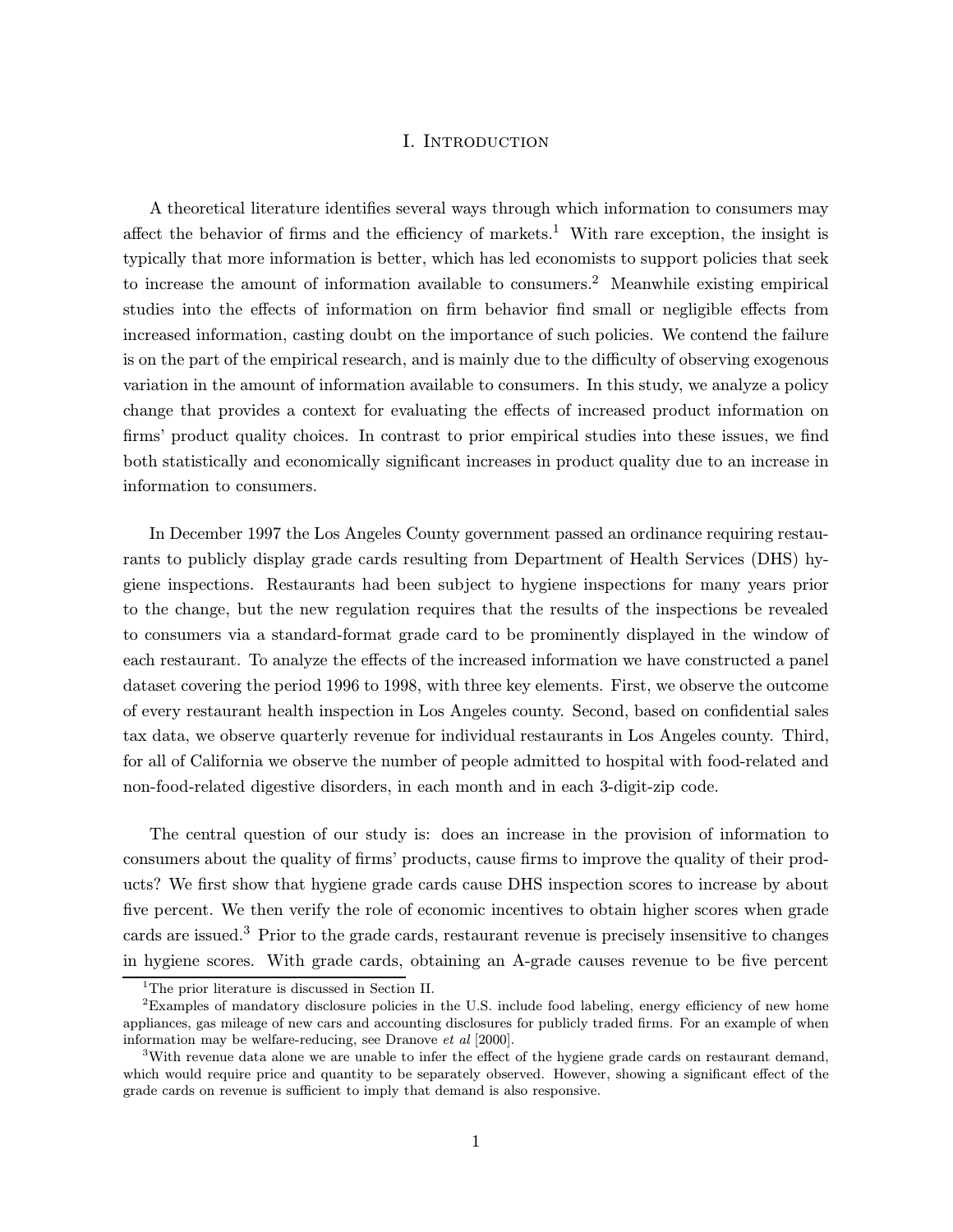higher than a B-grade, on average. But inspection scores may increase because restaurants make actual hygiene quality improvements, or because the grade cards cause inspectors to grade more leniently. To address this issue, we then show that grade cards cause a twenty percent decrease in foodborne illness hospitalizations. Furthermore, we show that this improvement in health outcomes is not fully explained by consumers substituting from poor hygiene restaurants to good hygiene restaurants. This implies the grade cards do indeed cause restaurants to improve hygiene quality.

There is also variation in our dataset that permits us to separately examine the effects of mandatory and voluntary disclosure. In some cities within Los Angeles County, the mandatory disclosure ordinance did not come into effect until some months after the initial implementation.<sup>4</sup> In a city that has not adopted the ordinance, DHS inspectors nonetheless perform the same inspections and issue an official grade card, but it is at the discretion of each restaurant whether the grade card is displayed. This allows us to examine if the effects of the grade cards differ according to whether disclosure is mandatory or voluntary. We find statistically significant differences in the effect on hygiene quality, however, these differences are quite small in magnitude. This could be interpreted as evidence in favor of the argument that, given a standard format for revealing product quality, firms will voluntarily choose to disclose it.<sup>5</sup> But an alternative explanation, in this case, is that firms were anticipating a change to mandatory disclosure in the future. Consequently, the estimates for the effects of voluntary disclosure of hygiene grade cards should be viewed with this caveat in mind.

In Section II we discuss the likely impacts of information disclosure. Los Angeles restaurant hygiene regulations are summarized in Section III, with an emphasis on describing the sources of exogenous variation we rely on in our analysis. The effects of the restaurant hygiene grade cards on hygiene inspection scores are analyzed in Section IV and the effects on revenue are analyzed in Section V. In Section VI we examine the effects of the grade cards on foodborne illness hospitalizations. Section VII concludes the paper.

<sup>&</sup>lt;sup>4</sup>Almost all cities adopt the ordinance of mandatory disclosure before the end of 1998. The reason why some cities delayed adoption of the ordinance is discussed in Section III.

<sup>5</sup>A literature on informational unraveling suggests that voluntary and mandatory disclosure yield the same outcome, as long as the information is verifiable with zero cost, as first studied by Grossman [1981] and Milgrom [1981]. See also the extensions in Jovanovic [1982], Farrell [1986], Fishman and Hagerty [1999] and Jin [2000b]. Fishman and Hagerty [1998] provide a review of disclosure incentives and unraveling. See Jin [2000a] and Mathios [2000] for empirical investigations of informational unraveling.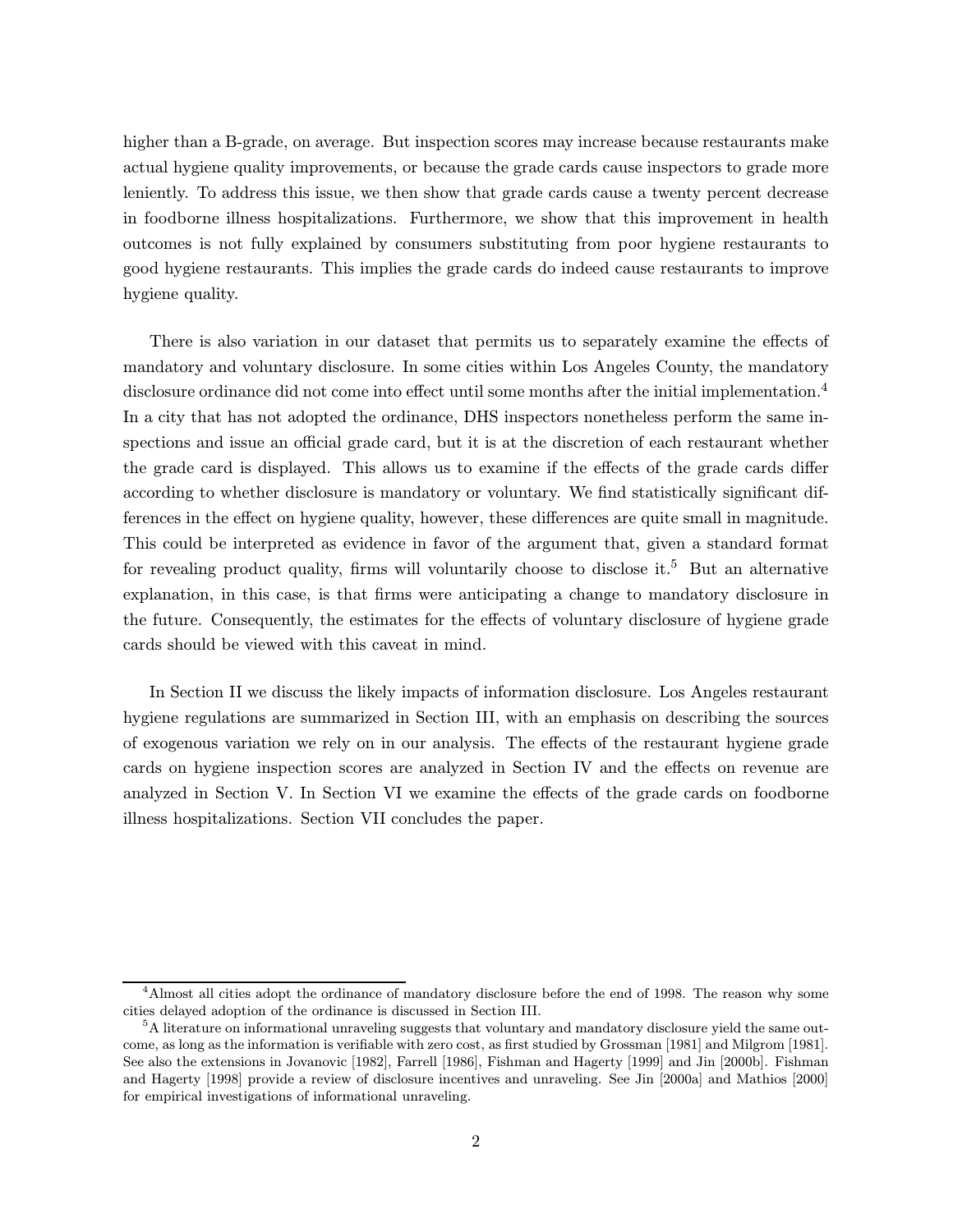#### II. Potential Impacts of Information Disclosure

In this section, we summarize some of the ways through which an increase in the provision of information to consumers is likely to impact the behavior of firms. In particular, we consider the possibility that the restaurant hygiene grade cards can mitigate an information asymmetry and may also have implications for the nature of competition among restaurants.

In the absence of restaurant hygiene grade cards, firms know significantly more about their level of hygiene quality than consumers do.<sup>6</sup> As Akerlof [1970] shows, such an information asymmetry may prevent restaurants with good hygiene quality from profiting from it. The inability of consumers to identify good hygiene also inhibits any incentive for restaurants to invest in good hygiene quality. Consumers may, nonetheless, still go to restaurants, since the DHS helps to maintain a minimum standard of restaurants' hygiene. Other mechanisms, such as reputation, may assist restaurants to mitigate the problems arising from the information asymmetry.

Disclosure of restaurant hygiene grades mitigates the information asymmetry, allowing consumers to identify hygiene quality differences across restaurants. Demand at good hygiene restaurants may then increase, and demand at poor hygiene restaurants may be lower. These effects suggest prices may rise at good hygiene restaurants and fall at low hygiene restaurants. However, restaurants with poor hygiene may be able to improve their hygiene quality, at some cost. If the cost of increasing hygiene quality is less than the benefit from facing higher demand, restaurants may make hygiene improvements. If so, we expect the grade cards to cause an increase in average hygiene quality, with an associated decrease in the incidence of food-related illnesses.

The above discussion, in which the grade cards mitigate an asymmetric information problem, may be relevant even if each restaurant is a monopolist. There may be additional effects from mandatory disclosure when there are multiple restaurants in a market. In particular, by revealing differences between restaurants, grade cards may also serve to increase the degree of product differentiation in the market.<sup>7</sup> Prior to grade cards, consumers may perceive relatively small differences in hygiene quality between restaurants, even though there are in fact large differences. By enhancing product differentiation among firms, the grade cards may soften the degree of price competition in the market, leading to a higher average price.

 $6$ Consumers may observe signals about restaurants' hygiene, so they are not completely uninformed. Also, restaurants may not fully know their hygiene, as there may be some aspects of hygiene beyond their control, such as the unobservable food contamination. But there is little doubt that consumers know much less about a restaurant's hygiene than the restaurant's manager.

<sup>7</sup>For models in which information serves to enhance product differentiation, see Nelson [1974] and Milgrom and Roberts [1986], among others.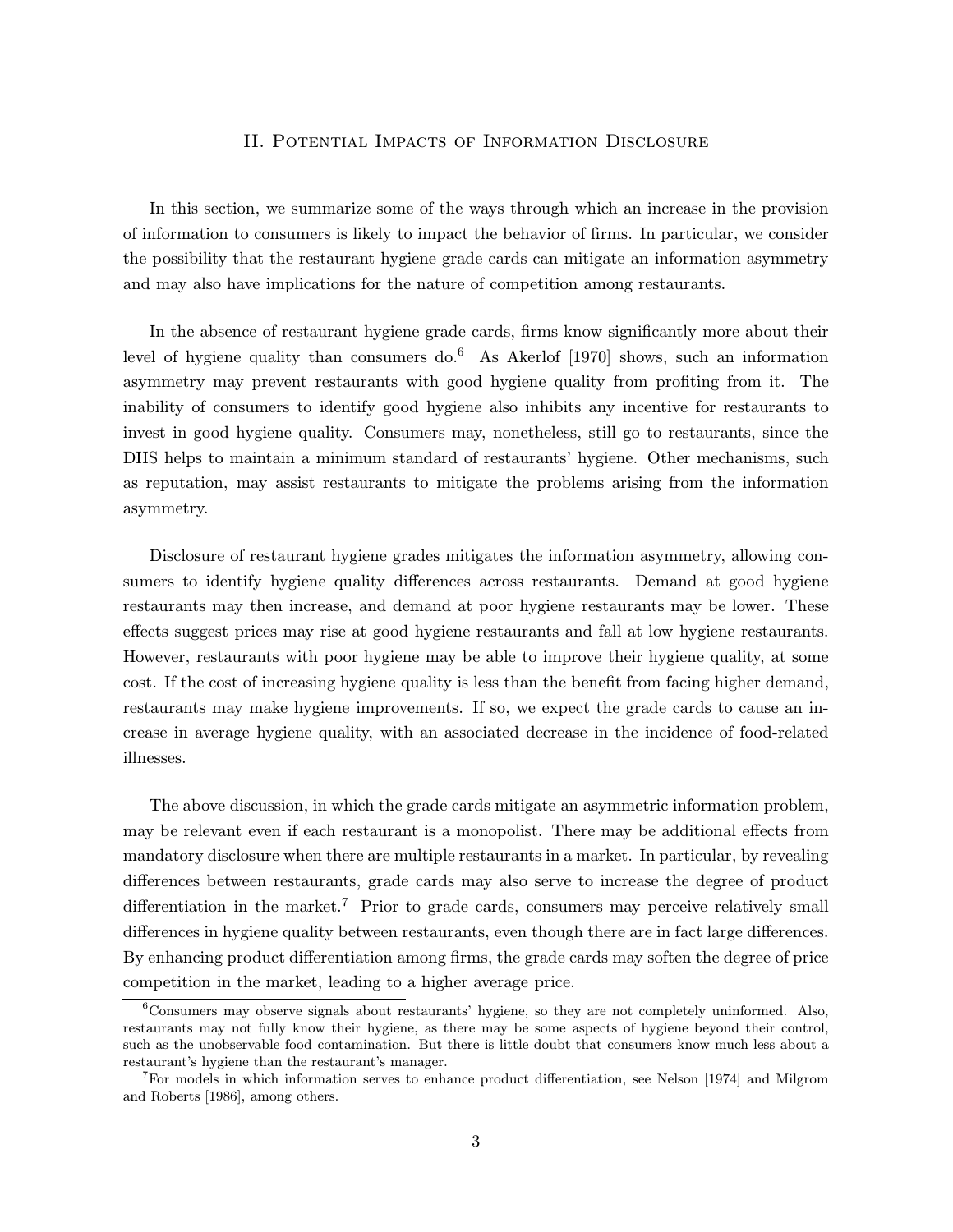However, there may be a countervailing competitive effect to the increase in product differentiation. Disclosure of restaurant hygiene grades may serve to reduce search costs for consumers. Grade cards reduce the cost of learning whether an individual restaurant has good hygiene, and may encourage consumers to go to restaurants they otherwise would not have. By making consumers less captive to particular restaurants, this could promote competition between restaurants, providing incentives for lower prices, better food quality, or improved hygiene quality.<sup>8</sup> If this effect is present, even among restaurants with the same hygiene quality grade, mandatory disclosure may cause lower prices and/or improved food quality.

Most prior empirical studies into the effects of information on firm behavior consider the specific question of whether price advertising causes lower prices.<sup>9</sup> Generally speaking, these studies find small or insignificant effects. Milyo and Waldfogel [1999], for example, analyze a panel dataset with an exogenous change in advertising and find insignificant effects on prices.<sup>10</sup> A study by Chipty and Witte [1998] provides an analysis of the effect of product quality information on product quality, as we do here.<sup>11</sup> They find the quality of child-care services to be insensitive to the presence of a resource and referral agency (a free service providing information on the quality and prices of child-care firms).

There are a couple of reasons to believe we are likely to find significant effects on firm behavior from this particular change in information to consumers.<sup>12</sup> In contrast to policy changes that introduce or eliminate prohibitions against advertising, mandatory disclosure of hygiene grade leaves restaurants with no choice of whether to display the information.<sup>13</sup> Furthermore, firms have no choice about the method of disclosure, since a standard format is provided (ie. grade cards). It may also be the case that an increase in information about product quality is more likely to provoke a response from firms than an increase in information about prices. This is because, as Nelson [1970] suggests, while consumers may be uninformed about prices at particular firms, it may actually be easier to obtain price information than it is to obtain product quality information (prior to the grade cards). Clearly it is easier for a consumer to learn of a

<sup>8</sup>See Stigler [1961], Butters [1977] and Salop and Stiglitz [1977] for analyses of the pro-competitive effects from consumers having a lower cost of learning prices at specific firms. Nelson [1970] considers the case of consumers being uninformed about product qualities.

<sup>9</sup>Stigler [1961] provides the prediction that price advertising, by reducing search costs, lowers the mean and variance of the price distribution.

 $10$ See also Benham [1972], Devine and Marion [1979] and Kwoka [1984].

<sup>&</sup>lt;sup>11</sup>There is also a literature that examines to what extent consumers' are responsive to the increased provision of product information. For example, a number of studies examine the effects of product labeling regulations on consumer demand. Teisl and Roe [1998] survey the studies of labeling issues. The focus of our study is firm decision-making in the face of an increased provision of information to consumers.

 $12$ This is aside from the fact that we have a large number of observations and an exogenous change in information, which of course also helps to uncover significant effects.

<sup>&</sup>lt;sup>13</sup>As Milyo and Waldfogel [1999] explain, the policy change they study is one in which firms are no longer prohibited from price advertising. In response, not all firms choose to do so, and even at the firms that do, prices of only select products are advertised.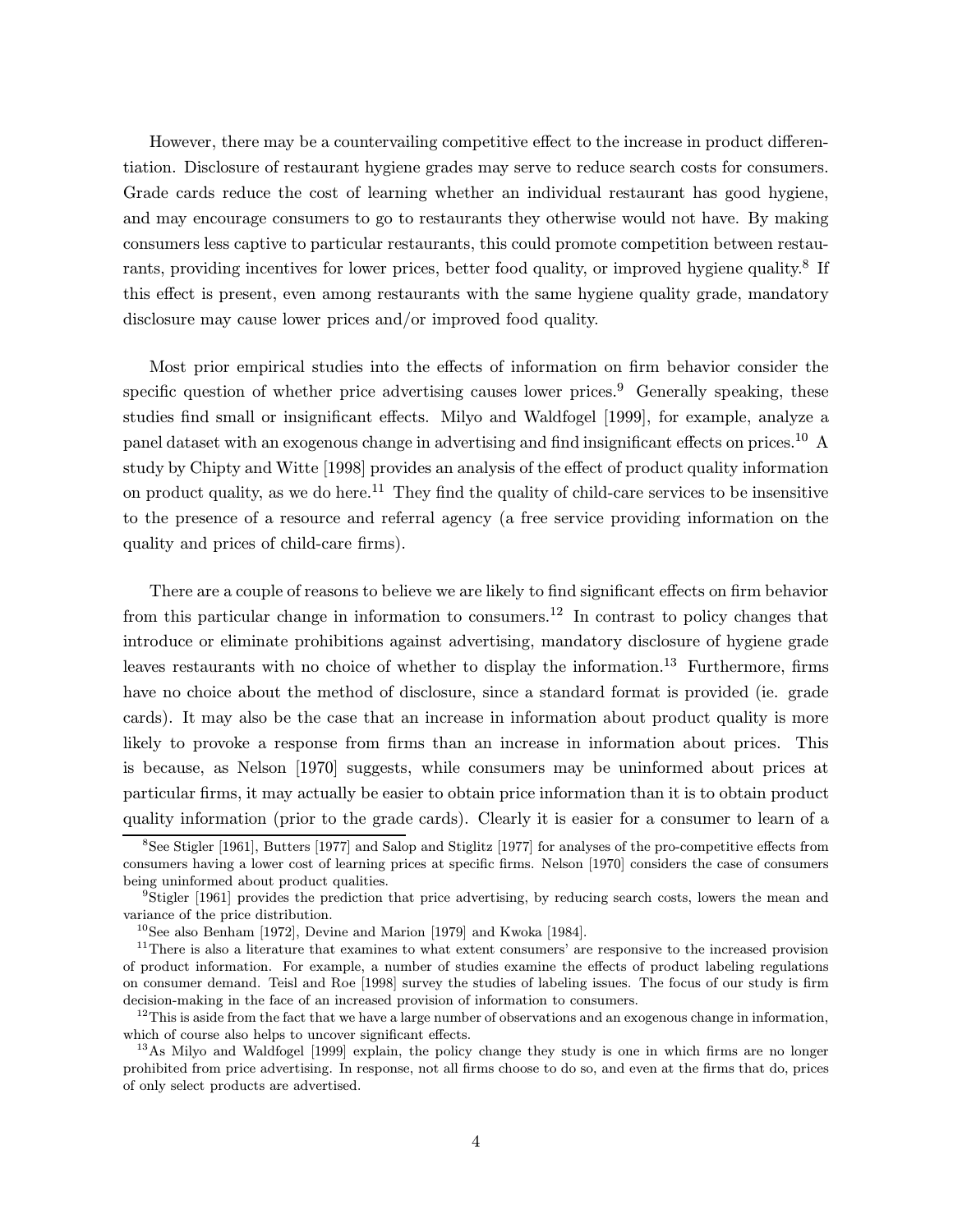restaurant's prices, by simply looking at the menu, than it is to learn of the restaurant's hygiene quality in the absence of a posted grade. Hence, the grade cards may eliminate a substantial search cost for consumers.

Our goal is to see if there is evidence of any change in behavior by firms to the increase in information to consumers. From the above discussion, the overall effect of disclosure of restaurant hygiene grade cards on prices is, a-priori, ambiguous. As indicated in the introduction, our dataset does not include restaurant prices, so we are unable to empirically resolve this ambiguity.<sup>14</sup> Nevertheless, each of the above effects of disclosure are based upon consumers becoming more responsive to restaurant hygiene quality, than before there were grade cards. As we explain below, our analysis of the effects on revenues is sufficient to verify the responsiveness of demand to the grade cards. Importantly, the likely effect on hygiene quality and health outcomes seems clear—grade cards should cause an increase in average restaurant hygiene and a decreases in illnesses.

### III. Summary of the Policy Change

According to the Census Bureau's 1997 Economic Census, full-service restaurants and limitedservice eating places employed almost 7 million people in the U.S., or roughly 5 percent of total employment. Total annual revenue for these firms was \$220 billion. In Los Angeles County the industry employed 207,000 people, with annual revenues of \$7.9 billion. The DHS randomly inspects all restaurants in Los Angeles county and our data contains every inspection from January 1, 1996, to December 31, 1998.<sup>15</sup> The first column of Table I shows the number of restaurants that are subject to DHS inspections in each quarterly period (which is different from the number of inspections). During the period of our data the number of restaurants rises from 19,590 to 22,652. The second column provides the average hygiene score for all inspections conducted in each quarter. A point to note is the stability of the average score around 75 percent for the first half of the period, followed by a dramatic rise to 90 percent in the second half.

The inspection data from the DHS is matched to sales tax data from the California State Board of Equalization (SBE). The matching process is imperfect which reduces the number of observations.<sup>16</sup> Columns 3 and 4 of Table I show the number of restaurants the SBE successfully matches with the DHS data. After matching the total number of restaurants in our sample is reduced by approximately 28 percent. From the matched data, we then eliminate restaurants for

 $14$ Actually, we do describe an analysis of restaurant price index data in Section V, but these results are merely suggestive.

<sup>&</sup>lt;sup>15</sup>Random timing of restaurant inspections is an important source of exogenous variation for our analysis.

<sup>&</sup>lt;sup>16</sup>As there is no common numerical identifier that DHS and SBE have in their data, matching is done on the basis of establishment name and address. Matching fails in cases where no common address or name is found.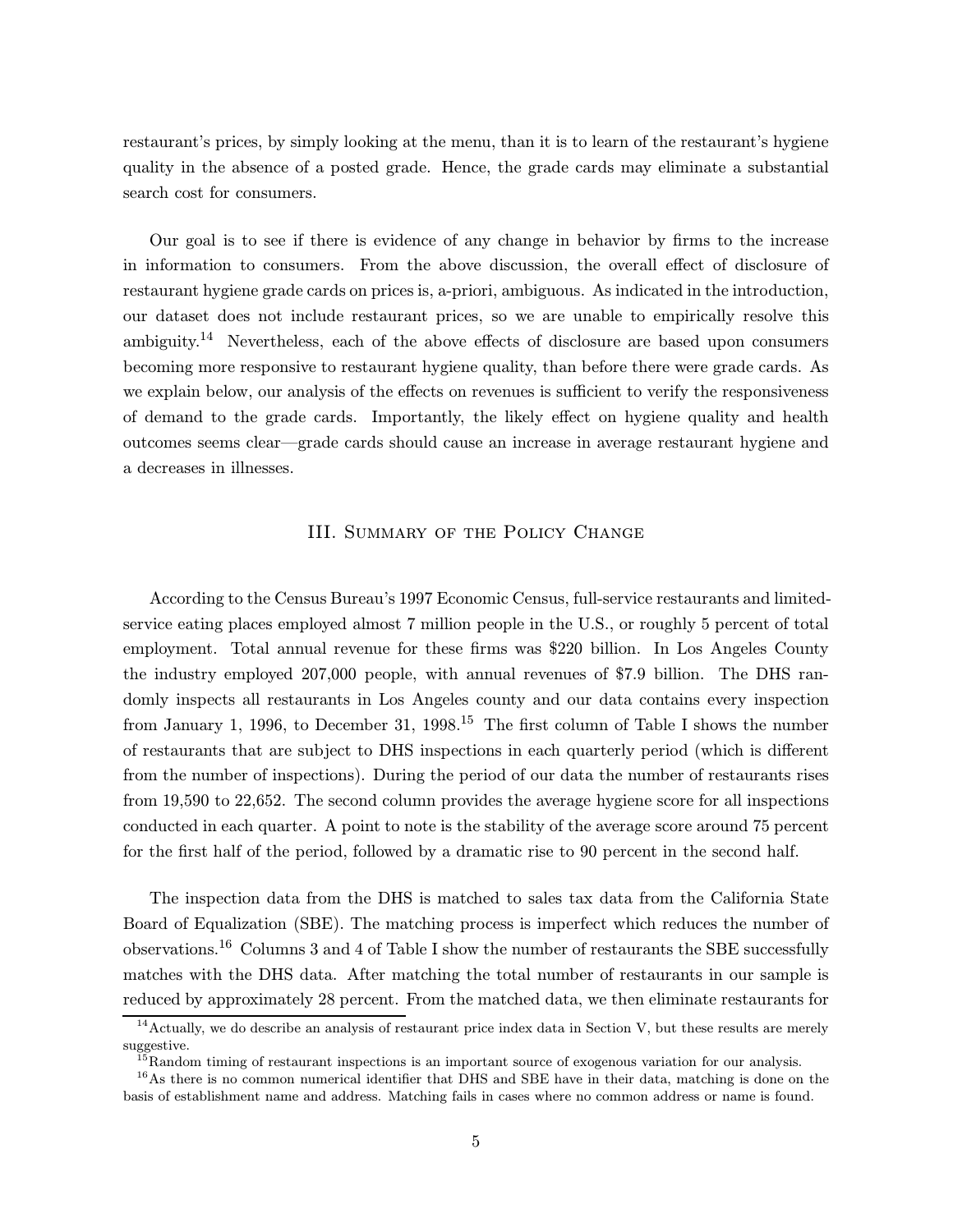which we do not observe consecutive tax payments, further reducing the sample to 57 percent of all restaurants in Los Angeles county. This is because we do not know the reason for the missing payments, which raises a question as to whether the payment in the following quarter includes the missing payment of the prior quarter. Hence all results reported in this paper are based on the sample of 13,544 restaurants. There are only minor differences in the average hygiene scores between the full sample and the reduced sample, as shown in Table I, suggesting that the selection is unbiased for our purposes. Moreover, in our analysis of the effects on hygiene quality, below, we obtain very similar estimates whether we use the the full 23,921 restaurants or the sample of 13,544 restaurants, providing even stronger evidence of an unbiased sample.

The key feature of our data is the introduction of hygiene grade cards. We consider this to be an exogenous change in regulation due to the fact that it was rapid and unanticipated. The timing of events is as follows:

- November 16–18, 1997 over three consecutive evenings CBS 2 News on the Los Angeles based Channel 2000 aired a three-part report titled "Behind the Kitchen Door". The report used hidden cameras to show viewers unsanitary restaurant kitchens.
- December 16, 1997 in response, the Los Angeles County Board of Supervisors unanimously voted in favor of the grade card ordinance.
- January 16, 1998 the ordinance came into effect at the county-level.

Incorporated cities within the county, however, are free to adopt the ordinance or not.<sup>17</sup> Unincorporated cities, and some incorporated cities, adopted the ordinance immediately, while others took longer and did not adopt before the end of 1998. Importantly, whether a restaurant is located in a city that adopts the ordinance or not, all restaurants are issued with a grade card at any inspection after January 16, 1998. For restaurants located in cities that have not adopted the ordinance, restaurants have complete discretion whether the card is displayed or not.

Table II shows the extent of adoption on a quarterly basis during 1998 for the restaurants in our sample. Since it may take several months for a restaurant to receive its first inspection after January 16, 1998, Panels A and B distinguish between the number of restaurants in cities that have adopted the regulation, and the number of restaurants subject to each of the three mutually exclusive and exhaustive regimes. "Voluntary disclosure without standard-format" refers to restaurants who have not yet received an inspection after the grade cards are introduced. These restaurants have no grade card, so it is irrelevant whether their city has adopted the ordinance or not. "Voluntary disclosure with standard-format" applies to restaurants that have received a grade card (or equivalently, have been inspected at least once after January 16, 1998), but are located in a city that has not adopted the ordinance at that point in time. Finally, "mandatory

<sup>&</sup>lt;sup>17</sup>There are 88 incorporated cities in Los Angeles county.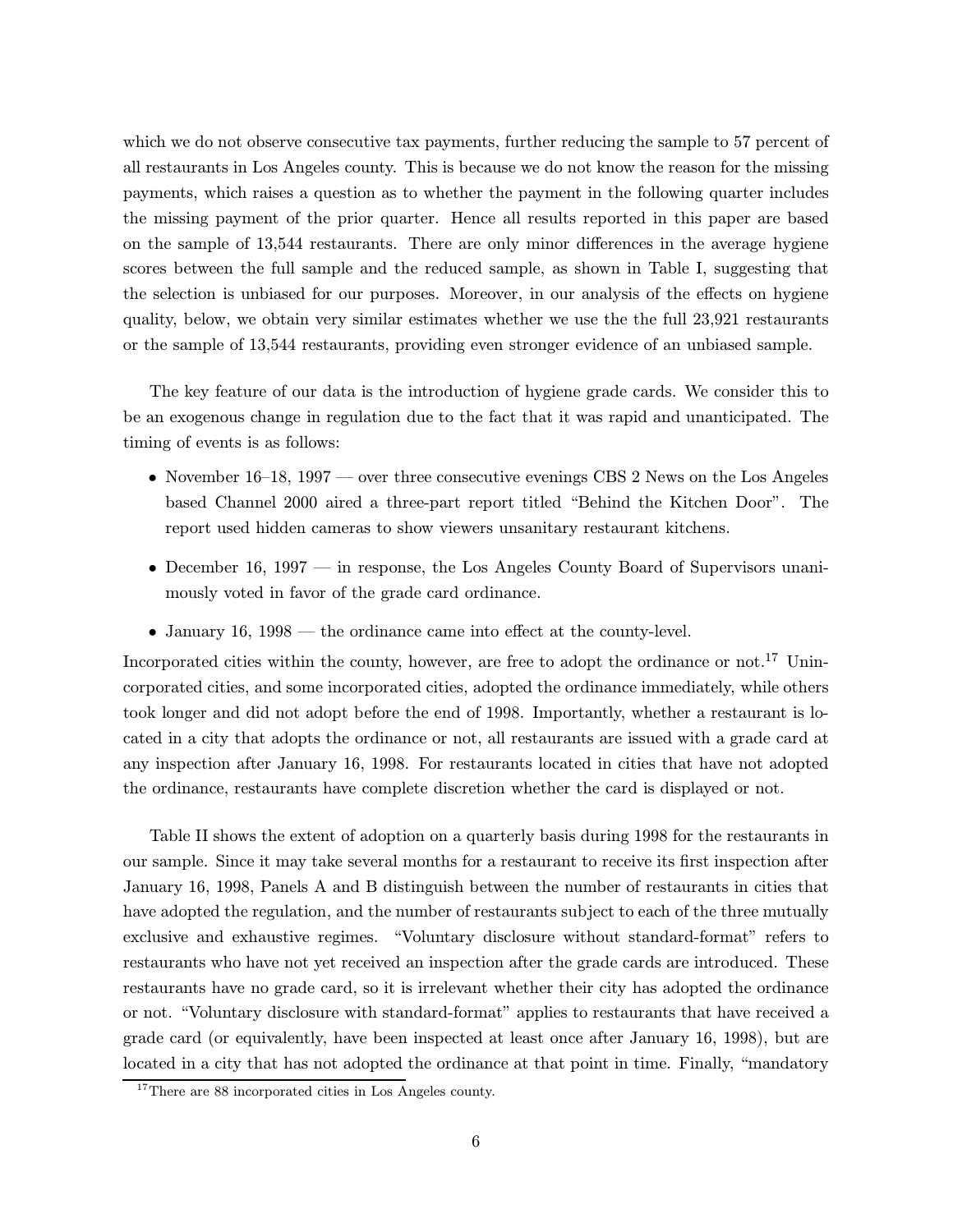disclosure" applies to restaurants that have been issued a grade card and are required to display it. We observe inspection dates and city adoption dates, hence the table is constructed by aggregating daily observations to the quarterly level.

As shown in Panel A of Table II, for the first quarter of 1998, less than 5 percent of restaurants are located in cities that have adopted mandatory disclosure of grade cards. This number rises to 80 percent by the end of 1998. Panel B displays a more relevant summary of the frequency of the three policy regimes. In the first quarter of 1998, roughly 85 percent of restaurant-days have no disclosure possibility. This number rapidly falls to 4 percent in the fourth quarter. Also in the fourth quarter of 1998, notice that 34 percent of restaurant-days fall under voluntary standard-format disclosure, with the majority (62 percent) falling under mandatory disclosure.

The different dates at which cities adopt the mandatory disclosure ordinance, as depicted in Table II, is another source of variation we exploit in our analysis. We believe this variation in the timing of city adoption to be exogenous for the following reasons. The fact that most cities which did not initially adopt, eventually do adopt within 12 months, suggests it is more likely due to bureaucratic delays rather than the influence of restaurants. To verify this intuition we examine whether the timing of ordinance adoption by each city is correlated with characteristics of restaurants in the city. To do so, we estimate a duration model in which the dependent variable is the probability of a city adopting the ordinance at a point in time conditional on having not adopted so far. The explanatory variables include characteristics related to restaurants in the city (restaurant revenue per person, median restaurant revenue, dispersion of restaurant revenue and proportion of restaurants with hygiene scores above 90), and city demographics (number of households in the city, median household income, children per household, proportions of females, blacks, Asians, and Hispanics).<sup>18</sup> While not reported in a table, the results support our intuition in favor of exogenous city adoption dates—estimated coefficients on the restaurant characteristics are insignificantly different from zero.<sup>19</sup>

During the three years covered in our data the average number of inspections per restaurant per calendar year has changed from around 1.9 to over 2.1, with some restaurants inspected more than four times per year. Over 85 percent of inspections are regular random inspections. However there are also complaint-initiated inspections and owner-initiated inspections, both of which are identified in the data.<sup>20</sup> Beginning on January 16, 1998, at the end of an inspection

<sup>&</sup>lt;sup>18</sup>Demographic variables are obtained from the 1990 population census. Restaurant characteristics are for the period before the CBS news story that provoked the grade card policy. There are 83 observations (cities) in the estimation.

 $19$ For the coefficients on restaurant revenue per person, median restaurant revenue and proportion of restaurants with hygiene scores above 90 the p-values are greater than 0.3, while for revenue dispersion the p-value is slightly above 0.1.

 $^{20}$ The DHS will inspect a restaurant in response to a single customer complaint. The DHS introduced ownerinitiated inspections in the last half of 1998 out of concern for the fact that a restaurant may be branded with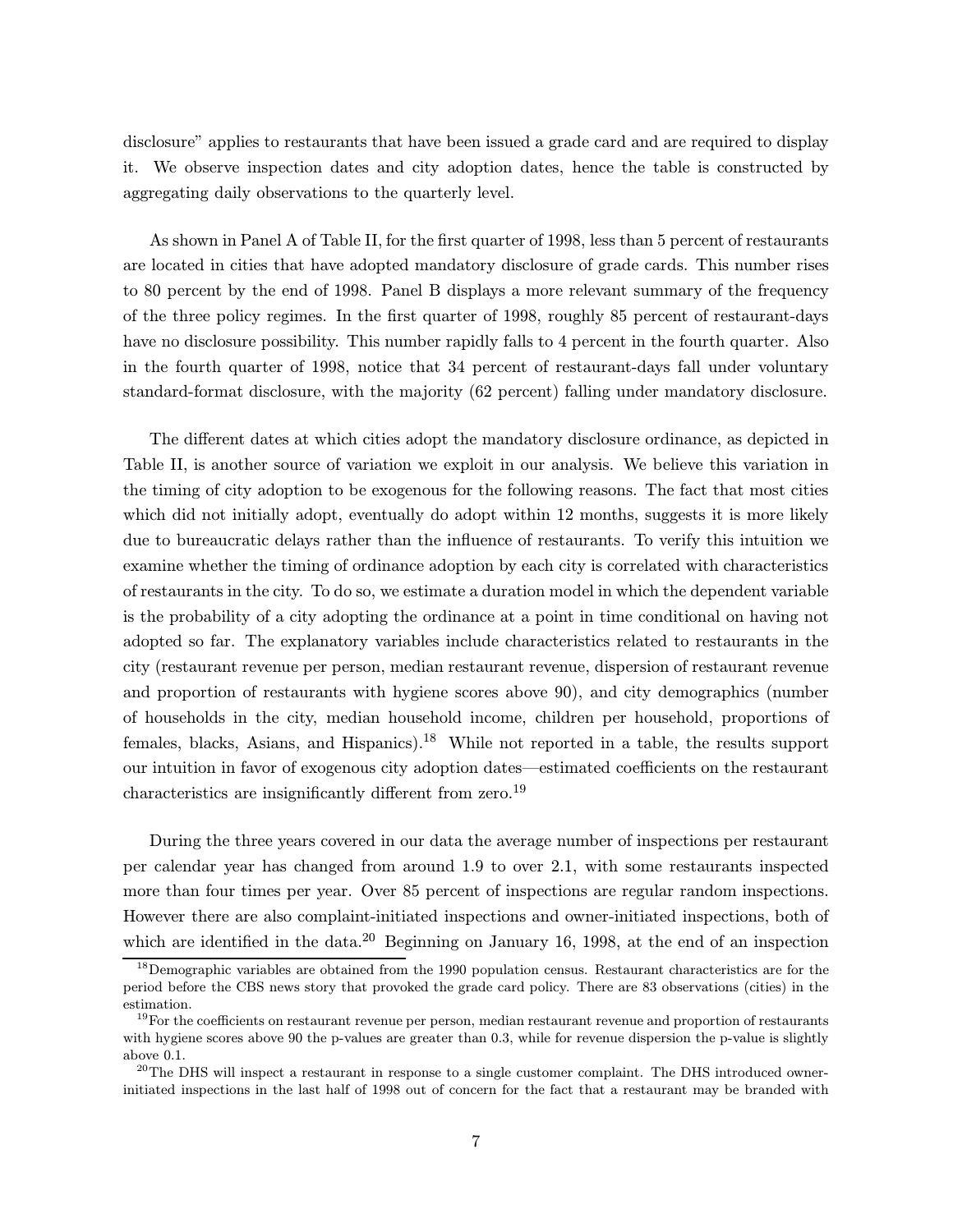each restaurant is issued a grade card: "A" (90–100 percent), "B" (80–89 percent), "C" (70–79 percent), or if the score is less than 70 percent the restaurant is issued a card that reports the actual score.<sup>21</sup> In cities that have adopted mandatory disclosure, the signs are required to be in clear view for customers. A restaurant is closed by the DHS if (i) two consecutive inspections result in a score below 60 percent, or (ii) if there is a severe hygiene problem (such as an infestation).

There have been a few changes in the inspection scoring criteria during our sample which we incorporate in the analysis below. Until July 1, 1997, the inspections included both an objective and a subjective element. The subjective aspect was the inclusion of an "establishment status score" which was one of excellent (zero points deducted), good (5 points), average (20 points), fair (30 points) or poor (40 points), and was intended to be the inspector's overall evaluation of the hygiene status of the restaurant. Since July 1, 1997, the subjective component of the assessment has been removed and inspections are now objective in nature. Beginning with a score of 100, pre-specified points are deducted for each violation. For example, a food temperature violation results in a 5 point deduction, evidence of cockroaches results in a 3 point deduction, a functioning but unclean toilet results in a 2 point deduction, and improperly washed/sanitized eating utensils result in a 5 point deduction. A minor change in the inspection scoring was again made on March 18, 1998, to add in a small number of additional potential violations. Because this change is only two months after grade cards have begun to be issued, observed changes in hygiene scores in 1998 may be partly due to the introduction of grade cards, and partly due to the change in assessment criteria. In the analysis below, we attempt to distinguish the two effects by exploiting the two month time difference between the changes.

In this section we have described some important aspects of the regulatory change with particular emphasis on the variation in the data that facilitates our analysis that follows. To summarize, there are three main sources of exogenous variation: (i) the unanticipated introduction of grade cards to be issued to every restaurant in Los Angeles county following their next inspection regardless of whether disclosure is mandatory or voluntary; (ii) different cities within the county adopt the ordinance for mandatory disclosure at different points in time; and (iii) individual restaurants are randomly inspected at different points in time.<sup>22</sup> In the next section we analyze the effects of the grade cards on DHS hygiene inspection scores.

a low grade for several months for violations that can be corrected in a short space of time. The DHS allows each restaurant to request an inspection up to a maximum of once per year, for which they must pay the stated marginal cost of the inspection of \$161.

 $21$ We have placed a selection of photos of the grade cards in restaurant windows on the web to give an idea of what the consumer sees: www.stanford.edu/ pleslie/restaurants

 $^{22}$ Which particular source of variation identifies the effect of interest is different in different regressions.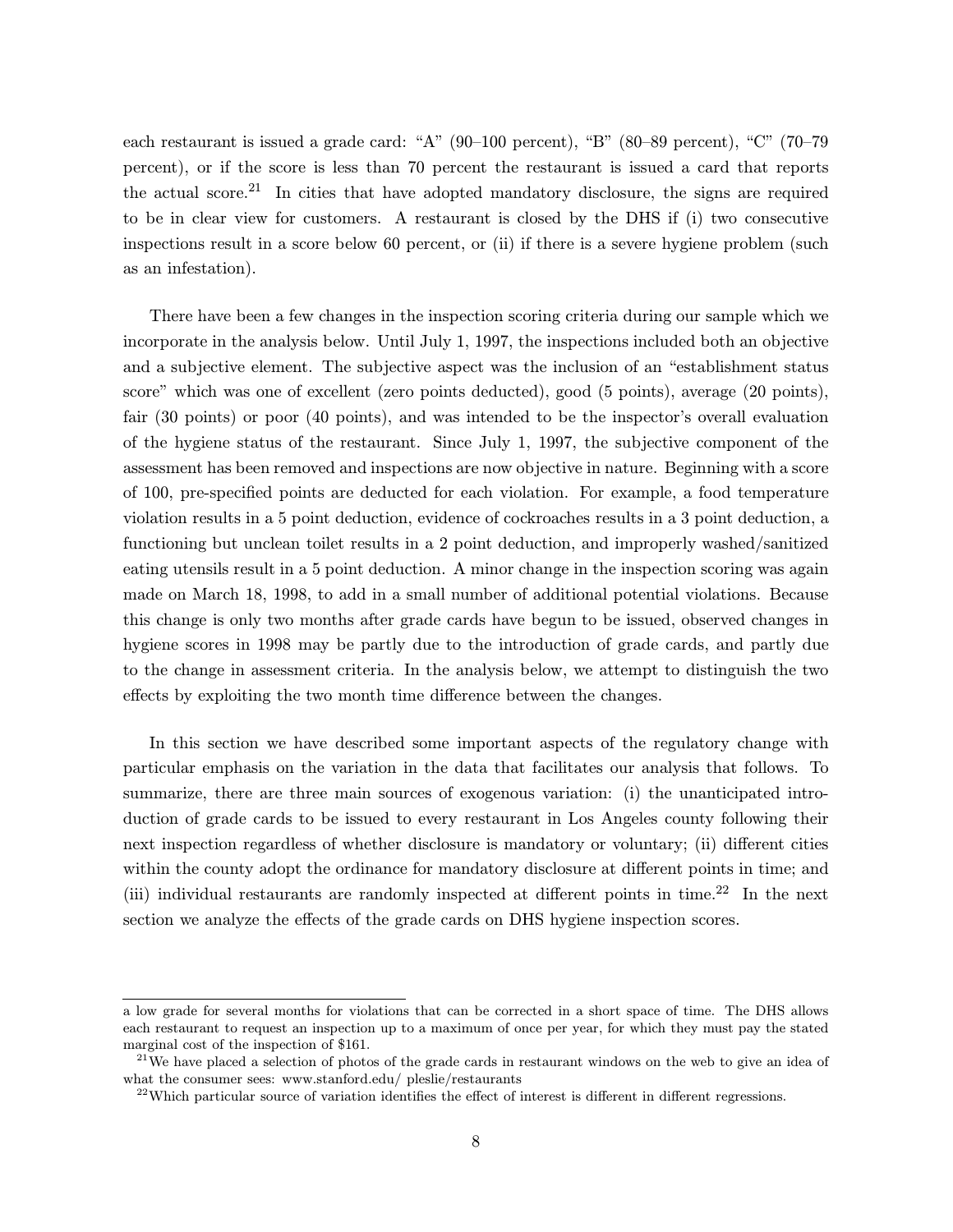#### IV. The Effect of Hygiene Grade Cards on Hygiene Scores

Restaurants offer products whose characteristics include quality, food type and geographic location. Quality itself involves many dimensions: food quality, service quality and hygiene quality. In this study we examine restaurants' hygiene quality. The stated goal of the DHS introducing grade cards was to increase hygiene quality levels in Los Angeles restaurants. In this section we analyze the restaurant-level hygiene inspection data to determine whether hygiene scores have improved due to the grade cards. In doing so we also examine whether the effect of the grade cards on inspection scores differ under mandatory or voluntary posting of grade cards. In principle, the inspection scores are an accurate and standardized measure of restaurant hygiene quality. In the current section we assume this is the case. However, as noted in the introduction, there is the possibility that the grade card policy induced a change in the grading behavior of inspectors. Such a change would confound the use of inspection scores as a universal measure of hygiene quality and is addressed in Section VI.

Figure I shows the changing distribution of hygiene inspection scores over time, also indicating the timing of the two assessment changes and the introduction of grade cards. Prior to July 1997 the distribution appears stable with a median around 75. The assessment change in July 1997 results in an increase of about 10 points in the median and reduced dispersion. In November 1997 the distribution shifts down, presumably a response by inspectors to the television news story. The introduction of the grade cards are followed by two months of increasing scores before the second assessment change which is also followed by continued increases. By the end of 1998 the figure shows dramatically reduced dispersion relative to 1996, with approximately 70 percent of restaurants obtaining scores above 90 percent. The assessment change in March 1998 is a relatively minor one, but we can not be certain the observed increases in hygiene scores in 1998 are not at least partially due to this. In the regression analysis we include dummy variables for each of the assessment changes. Finally, we note that in Figure I there is no apparent time trend or seasonality in hygiene scores.

The estimating equation of primary interest is

$$
(1) \t\t\t\t h_{it} = \alpha_i + \beta_1 m_{it} + \beta_2 v_{it} + \gamma_1 c_{1t} + \gamma_2 c_{2t} + \epsilon_{it},
$$

where  $h_{it}$  denotes the hygiene inspection score obtained by restaurant i at time t, m equals one if it is mandatory to post a grade card for the inspection,  $v$  equals one if it is voluntary to post a grade card for the inspection,  $c_1$  and  $c_2$  are dummies for the different inspection score criteria after July 1, 1997, and March 18, 1998, respectively. The  $\alpha$ ,  $\beta$  and  $\gamma$  terms are coefficients to be estimated and  $\epsilon$  is a residual. In addition to estimating equation (1), we estimate an equation in which the restaurant fixed-effects  $(\alpha_i)$  are replaced by observable restaurant characteristics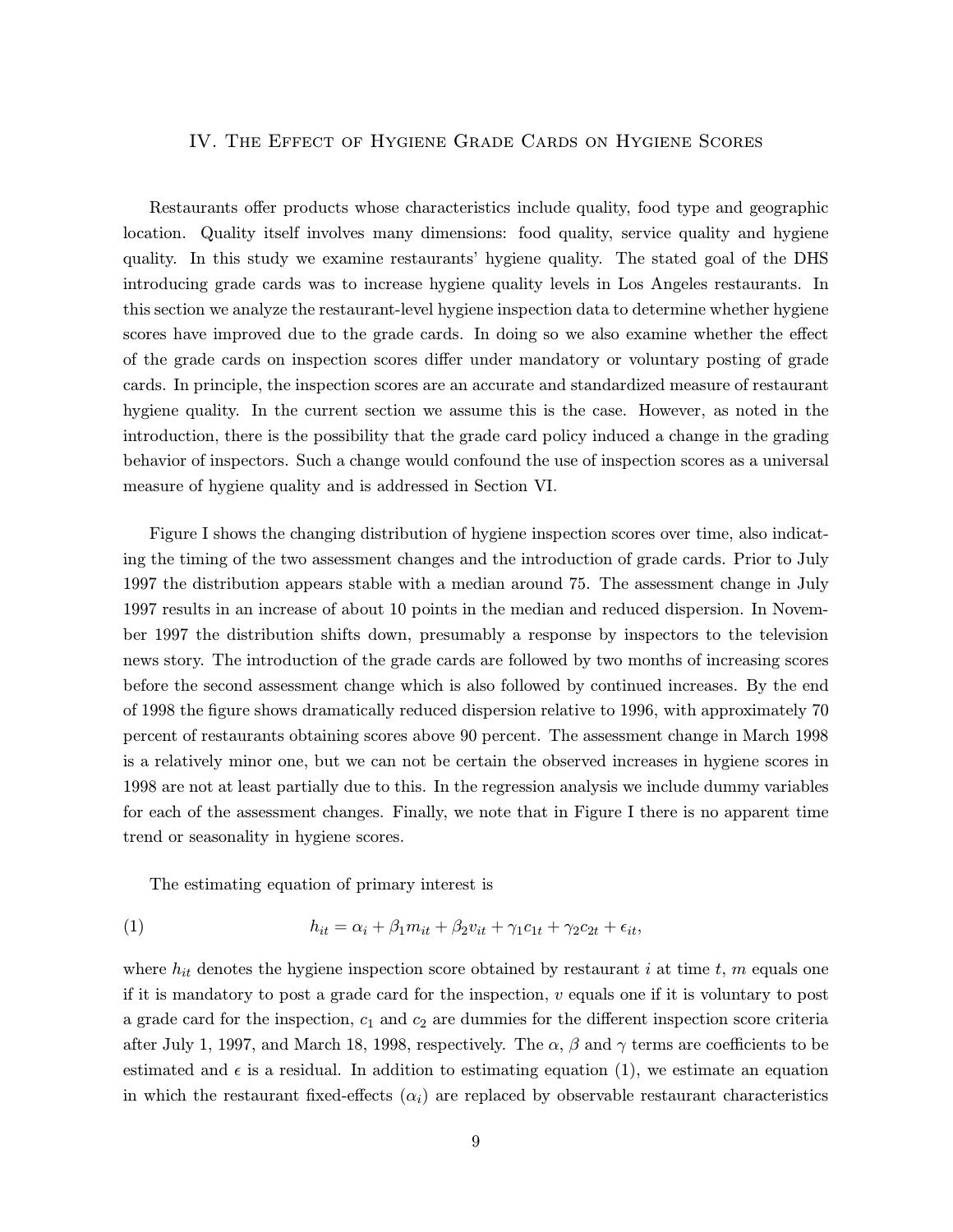$(X_i\alpha)$ . We also include a city-level random-effect to obtain conservative standard errors.<sup>23</sup>

In this regression an observation is a restaurant inspection.<sup>24</sup> After the county passed the grade card ordinance all restaurants are issued a grade card following an inspection, so there is no control group of restaurants undergoing inspections by the DHS at the same time which are not issued with grade cards. Identification of the effects from grade cards is therefore primarily due to time series variation in whether grade cards are issued. However, at the same point in time in some cities the posting of grade cards is voluntary while in other cities the posting is mandatory, providing cross-sectional variation which helps to separately identify the effects of mandatory and voluntary disclosure. In the previous section we explained why it is reasonable to consider both kinds of variation as exogenous. To the extent that one may still be concerned about possible bias in this regression due to endogeneity of the timing when cities switch from voluntary to mandatory disclosure, note that we include restaurant fixed-effects to control for time-invariant restaurant (and hence also city) characteristics which preclude some sources of bias. If there is a bias due to endogenous city ordinance adoption it must be because timevarying city characteristics contained in the residual are correlated with the timing of ordinance adoption. Two pieces of evidence argue against this possibility. First, the finding in the previous section that time-invariant characteristics of restaurants in each city are uncorrelated with the timing of city adoption suggests any time-varying characteristics of restaurants may also be uncorrelated. Second, a leading example of the sort of correlation that could induce a bias would be if the rate of change of hygiene quality in each city is correlated with the timing of city ordinance adoption, which we find not to be the case.<sup>25</sup>

Table III reports the results from OLS estimation of equation (1). All coefficients are highly significant and there is no substantial difference when observable restaurant characteristics or restaurant fixed-effects are included, so we focus on the fixed-effects results here. The coefficient on the Inspection Criteria II dummy reveals the change in assessment criteria in July of 1997, prior to the introduction of grade cards, caused hygiene scores to increase by an average of 8.09 points. We presume this coefficient identifies a purely nominal change in scoring with no change in the actual hygiene quality of restaurants. The estimate for the nominal effect on hygiene scores from changing to Inspection Criteria III in March of 1998, after the introduction of grade cards, is an average increase of 2.33 points.<sup>26</sup>

 $^{23}$ See Kézdi [2002] for a discussion of the use of cluster estimators for obtaining robust standard errors in the presence of possible serial correlation.

 $^{24}$ In the revenue regressions of the next section an observation is a restaurant in a quarter.

 $^{25}$ Specifically, we regress the timing of city adoption on the average rate of change of hygiene scores in each city prior to the CBS news story and find the estimated coefficient is insignificant (p-value greater than 0.3).

<sup>&</sup>lt;sup>26</sup>To compute the net effect from changing to Inspection Criteria III, subtract the coefficient on Inspection Criteria II from the coefficient on Inspection Criteria III.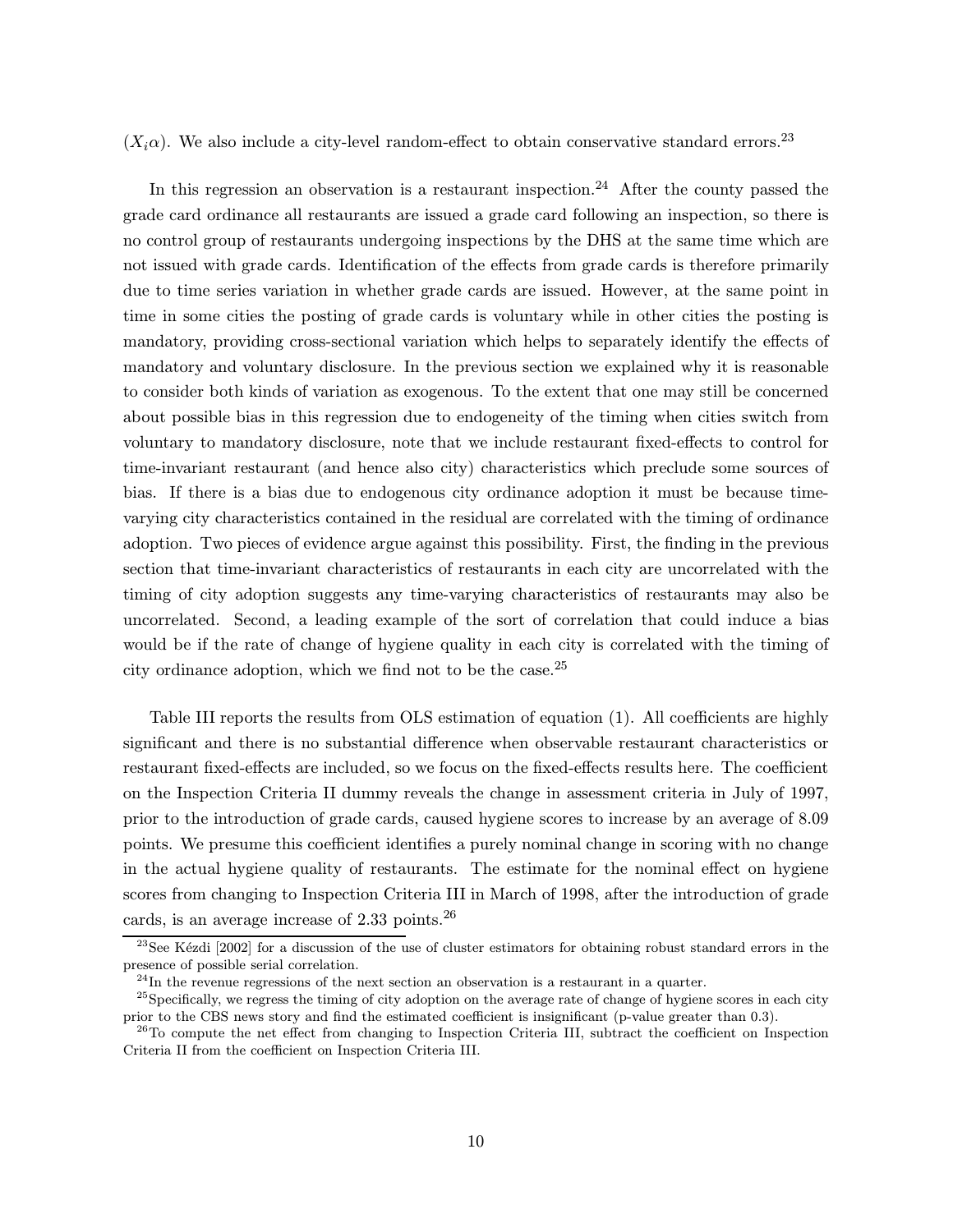The estimated effect from mandatory disclosure of hygiene grade cards is an average increase in inspection scores of 4.40 points, or 5.3 percent. To emphasize the magnitude of the effect, this is equal to 0.4 of a standard deviation of the hygiene score distribution.<sup>27</sup> This positive and significant estimate is evidence in favor of increased information to consumers causing quality improvements by firms.

The estimated effect from voluntary disclosure of hygiene grade cards is an average increase in hygiene scores of 3.25 points, or 3.9 percent. With 90 percent confidence we reject the hypothesis of equal coefficients on the two disclosure dummies.<sup>28</sup> But, while the coefficients are statistically different, the magnitude of the difference is only 1.15 points, which is small in comparison to the levels of these effects. As previously noted, caution should be used when interpreting the similarity between the effects of mandatory and voluntary disclosure. On the one hand, this may support the case for informational unraveling, in which firms' choose to reveal information about their quality when they are able to credibly do so. But, on the other hand, the experiment in the data is not ideal, as restaurants may be anticipating the change to mandatory disclosure in the future and begin preparations in advance. Consequently, we do not believe these results should be taken as strong evidence, either for or against unraveling.

To check the robustness of the estimates reported in Table III we considered a few variations on the reported regression. First, we transformed the dependent variable using a logit function which bounds the predicted scores to lie between zero and  $100<sup>29</sup>$  There were no significant changes in the estimated effects. However the logit transformation did reveal statistically insignificant differences between the effects of mandatory and voluntary disclosure. Second, we separately re-estimate after excluding (i) restaurants that cease making sales tax payments at some time during 1998, which is rough indication these restaurant closed after the grade cards were introduced—this can shed light on the extent to which hygiene improvements are obtained by improving incumbents or by a process of entry and exit); (ii) owner-initiated inspections; and (iii) complaint-initiated inspections.<sup>30</sup> In each case the number of excluded observations is few and in each case the estimated coefficients did not change in any significant way. Third, to investigate the possibility that the effects on hygiene quality from grade cards are gradual, perhaps even to such an extent that the full effects are not apparent by the end 1998, we also

 $27$ The standard deviation for the distribution of hygiene scores from inspections conducted between July 1, 1997, and January 15, 1998, was 11.29. As verification of the statistical significance, a simple test of the difference in means between the distribution of scores under Inspection Criteria II without grade cards, and Inspection Criteria II with mandatory grade cards, rejects equality with 99.99 percent confidence.

<sup>&</sup>lt;sup>28</sup>There is a positive covariance of 3.18 between the coefficients on the mandatory and voluntary disclosure dummies, which is why we find the difference to be significant even though they are fairly close to each other given the standard errors.

<sup>&</sup>lt;sup>29</sup>Specifically, we transform the score h using  $ln(h/(100 - h))$ .<br><sup>30</sup>Owner-initiated inspections take place, if at all, shortly following a regular inspection. These are cases when the owner believes they have received a low grade due to violations that can be quickly remedied. There are relatively few owner-initiated inspections in 1998.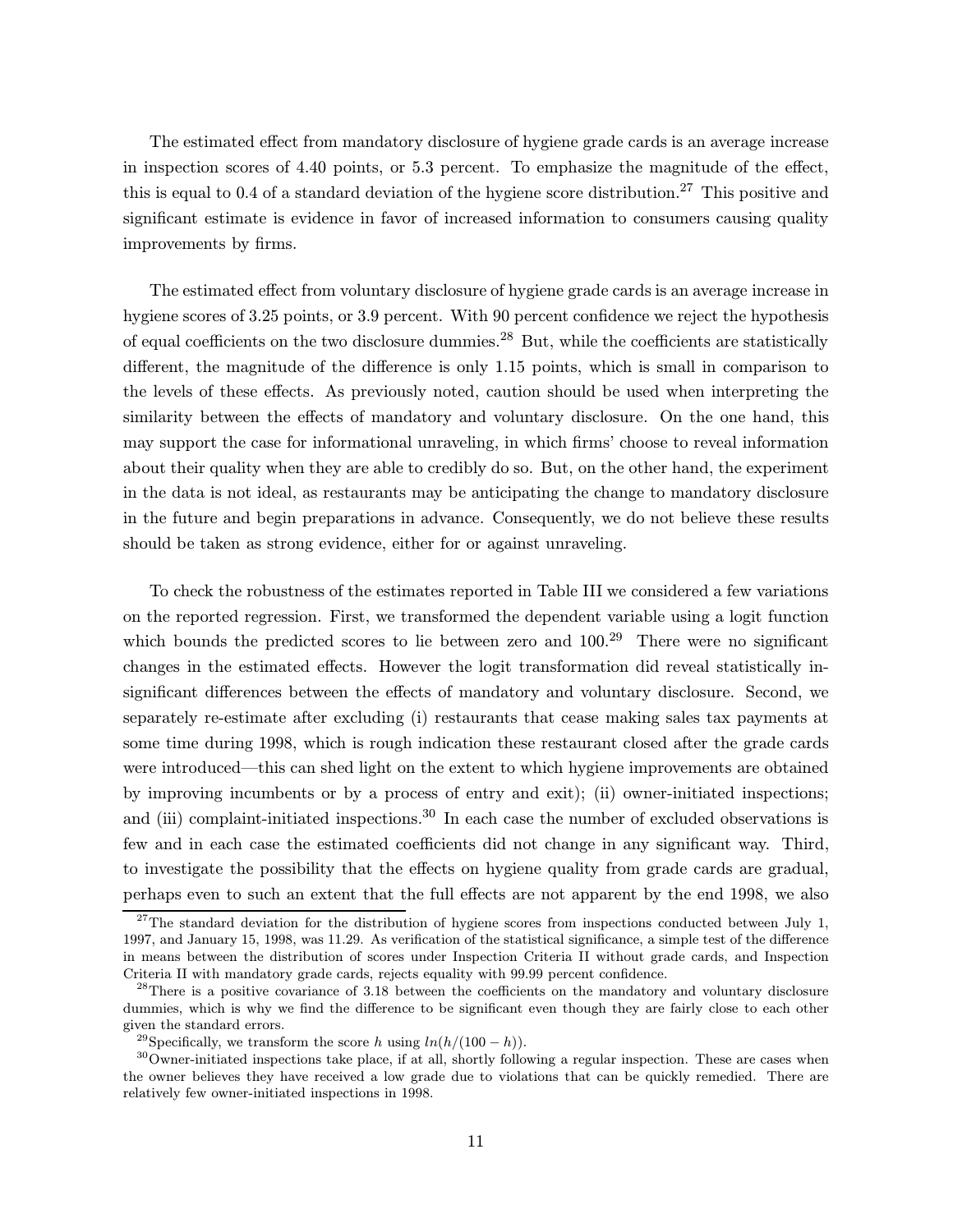estimate the average effects of grade cards separately for each quarter period in 1998. While not shown in a table, we find that average effects, from both mandatory and voluntary disclosure, in the second quarter of 1998 are significantly higher than in the first quarter, and the effects in the third and fourth quarter are not significantly different from the second quarter.<sup>31</sup> These results suggest the effects on hygiene from the grade cards are realized fairly rapidly.

#### V. The Effect of Hygiene Grade Cards on Revenue

In the preceding section we showed that the increased provision of information about hygiene quality causes an increase in average hygiene scores of restaurants, and that this is true whether disclosure of the information by restaurants is voluntary or mandatory. If consumers do not care about the grade cards, either because there is no new information contained in them or because they do not care about health inspection scores, this would cast doubt on the role of economic incentives underlying the observed increase in hygiene scores.<sup>32</sup> Perhaps it is restaurant owner/manager pride, other psychological reasons or simply a quirk of the inspection regime in Los Angeles. We may then be skeptical of grade cards as an effective policy tool in other locations or contexts. For these reasons it is valuable to examine evidence of whether consumer demand is responsive to the grade cards, as we expect it should be.

Our dataset includes individual restaurants' quarterly revenue. Revenue data alone is insufficient to estimate a demand function. However revenue data alone is sufficient to verify that demand is responsive to the new information, for the following reason. Suppose we observe that restaurant revenue is sensitive to the hygiene grade cards. Also suppose, in contradiction to our claim, that demand is not responsive to the grade cards. Then it must be that there was a change in costs which led to a change in equilibrium output and prices, and therefore a change in revenue. But, the policy of introducing grade cards does not require restaurants to incur any cost changes. Restaurants will only choose to incur cost changes if demand is responsive to the cost changes. Therefore, if grade cards cause a change in revenue, this implies consumers are responsive to the grade cards.

A problem arises when analyzing the effects on revenue because the revenue data is quarterly, while inspections occur on a specific date within a quarter. In any given quarter in 1998, a restaurant may fall under multiple policy regimes. For example, on April 15 a restaurant may receive its first inspection since the grade cards were first introduced in January, and suppose

 $31$ This is also graphically evident in Figure I.

<sup>&</sup>lt;sup>32</sup>Whether the observed increases in hygiene scores are due to actual hygiene improvements by restaurants and/or changed inspector behavior, both of these explanations rely on consumers being sensitive to the grade cards.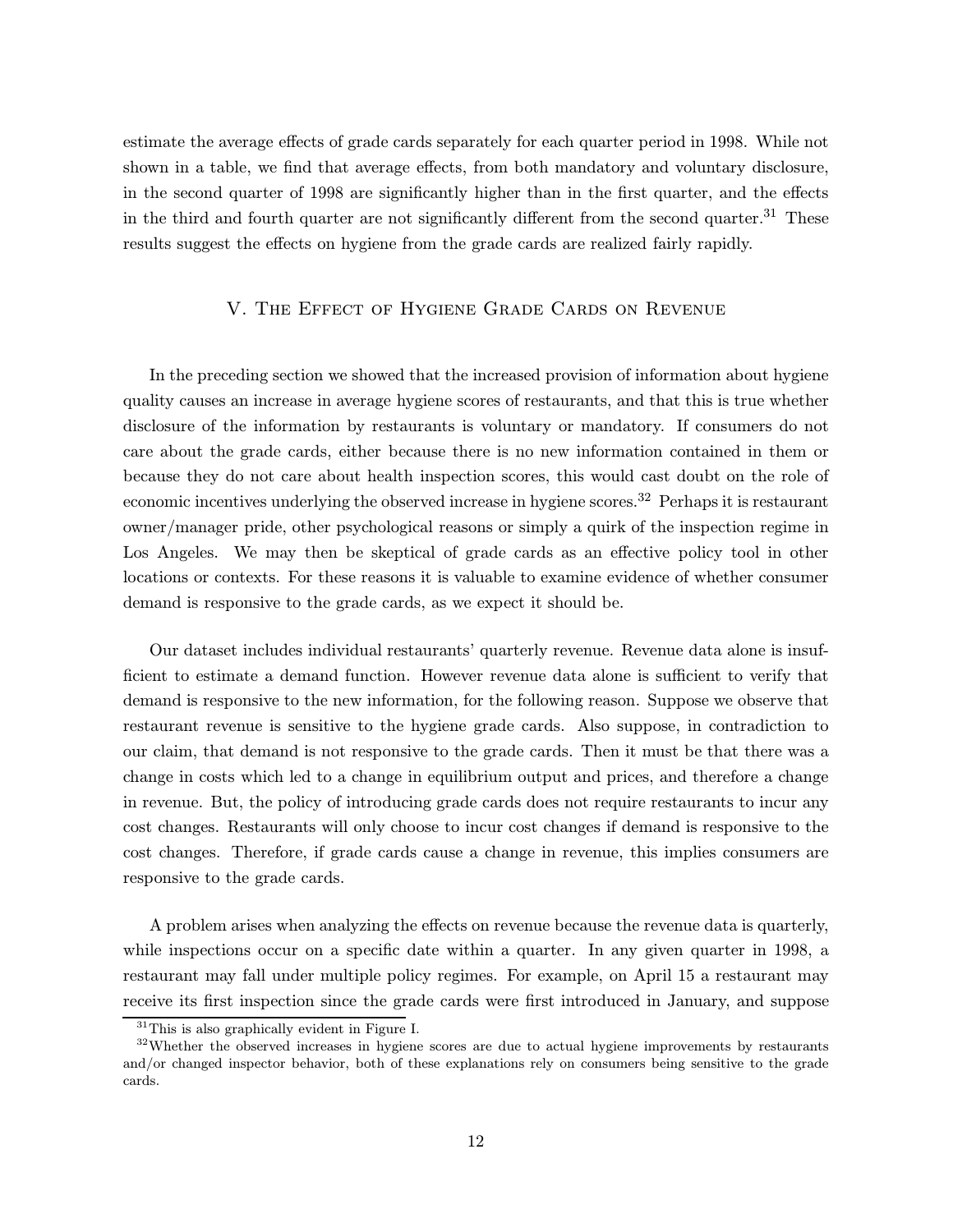on May 1 the city in which the restaurant is located adopts the county ordinance, following which the restaurant happens to be inspected again on June 1 for which disclosure is then mandatory. In this case, the disclosure dummies take on values between zero and one, reflecting the proportion of time during that quarter that each regime applied. A similar problem arises when a restaurant starts a quarter with a score of 75 percent, say, is then inspected during the quarter and receives a score of 95 percent, say. In such cases we assign the days-weighted average score to the restaurant for that quarter and determine a grade for that quarter based on the weighted average score. In each of these examples we effectively assume that revenue is uniformly distributed over each quarter.

To analyze the effect of the increased information on restaurant's revenue we estimate the following equation for the log of revenue obtained by restaurant  $i$  in quarter  $t$ :

(2) 
$$
ln(r_{it}) = \alpha_i + \tau_t + \sum_j \beta_j h_{ijt} + \sum_k \gamma_k g_{ikt} + \sum_j \sum_k \delta_{jk} h_{ijt} g_{ikt} + \epsilon_{it},
$$

where

$$
h_{it} = \{h_{i1t}, ..., h_{i4t}\} \equiv \{A_{it}, B_{it}, C_{it}, D_{it}\}, \text{ and}
$$
  

$$
g_{it} = \{g_{i1t}, g_{i2t}\} \equiv \{m_{it}, v_{it}\}.
$$

The variables for the disclosure regimes of mandatory disclosure  $(m)$  and voluntary disclosure  $(v)$ are no longer dummy variables equal to either zero or one. Instead, because we aggregate to the quarterly level, these variables take on continuous values between zero and one. The variables in h are for hygiene grades (eg. A for A-grade), where D corresponds to all scores below 70, and also take on continuous values between zero and one. In the estimation we exclude A. As shown in equation (2) we include restaurant fixed-effects  $(\alpha_i)$  and a full set of quarterly dummies  $(\tau_t)$ . As in the hygiene regressions, above, we also include city-level random-effects to provide conservative estimates of the standard errors that are robust to the presence of possible serial correlation.<sup>33</sup>

In the revenue regressions an observation is a restaurant in a quarter. Since we observe restaurant revenue regardless of whether the restaurant was inspected in that quarter or whether the restaurant has been issued a grade card, restaurants that have not yet received grade cards serve as a control-group. The variation in grade cards in the cross-section is exogenous because the DHS ensures the timing of individual restaurant inspections is random. The effects on revenue from the grade cards are therefore identified from a combination of time series and cross-sectional variation.

<sup>33</sup>We also estimated the revenue regression using observable restaurant characteristics instead of restaurant fixed-effects and found no interesting differences so these results are not reported.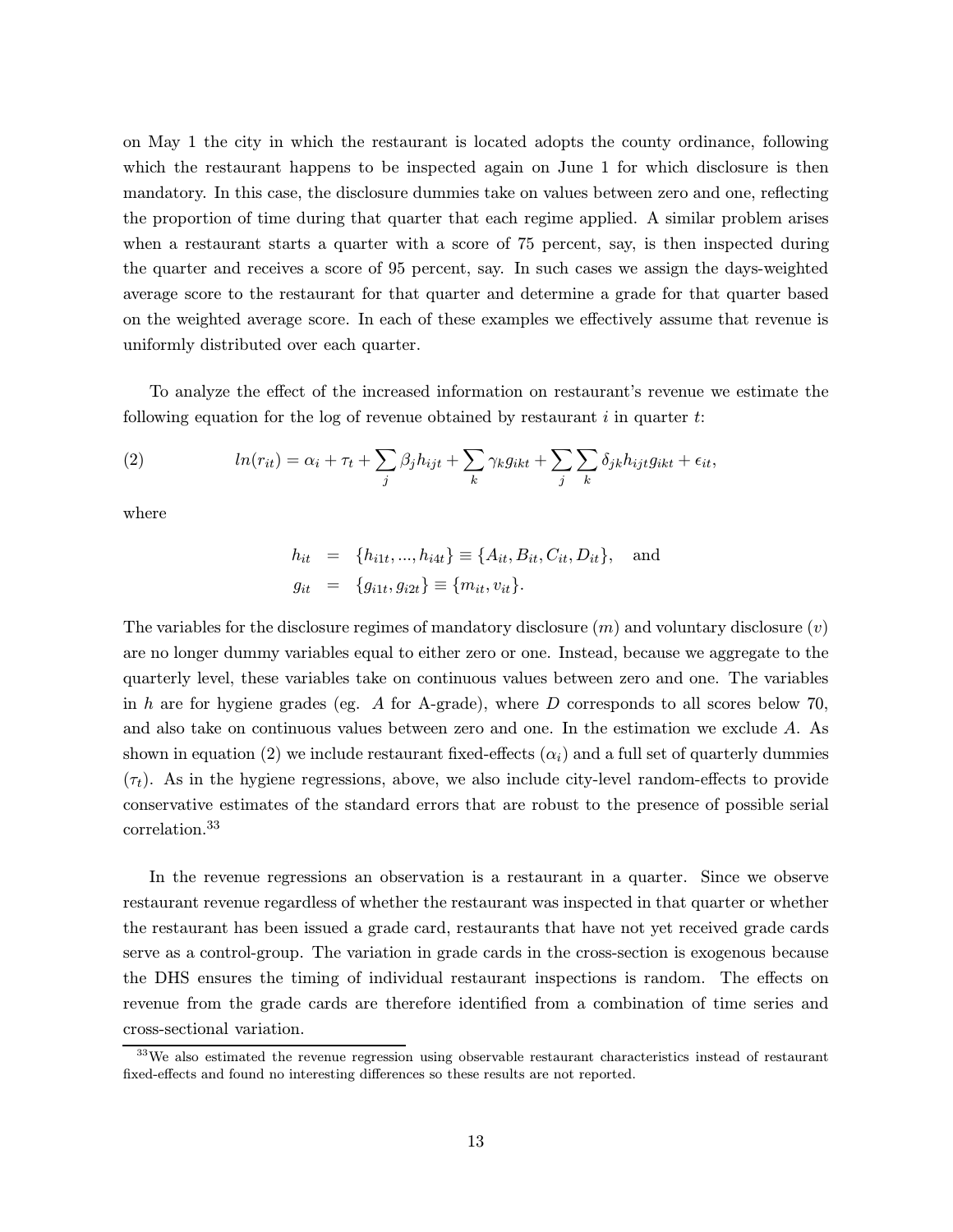If a restaurant owner has multiple restaurants in a single city, the tax payments for these restaurants are made to a single account with the government.<sup>34</sup> In these cases we have no way of knowing how to assign revenue to the different restaurants owned by the person in a given city, though we do observe a binary variable identifying when these instances occur. We perform the revenue regression on the sample including these joint-account restaurants and on a sample in which they are excluded. The results differed only slightly between the two samples suggesting the smaller sample is not biased. We therefore report results for the smaller sample where we always observe individual restaurant revenues.

Table IV reports OLS estimates for the specification shown in equation  $(2)$ .<sup>35</sup> The first point to note from these estimates is that when there are no grade cards, restaurant revenue is unaffected by changes in hygiene quality.<sup>36</sup> This is evident from the coefficients on B-grade, Cgrade and D-grade which are insignificantly different from zero (even with rather small standard errors). The estimated coefficient on the mandatory disclosure dummy implies the effect from mandatory posting of grade cards for an A-grade restaurant is a 5.7 percent increase in revenue compared to before the introduction of grade cards. Since average annual revenue for restaurants in our sample in 1997 is roughly \$260,000, the absolute magnitude of the effect is nearly \$15,000. Revenue for B-grade restaurants increases by about 0.7 percent due to the introduction of mandatory grade cards, or 4.97 percent less than the effect for A-grade restaurants. For Cgrade restaurants under mandatory disclosure the net effect is a 1 percent decrease in revenue. These results confirm the presence of economic incentives underlying the observed increases in hygiene quality.

The effect of voluntary disclosure for A-grade restaurants is estimated to be an increase in revenue of 3.3 percent. This is 2 percent less than the effect under mandatory disclosure, but it does reveal an economic gain from disclosure for restaurants with high quality hygiene. The net effects of voluntary disclosure for B-grade and C-grade restaurants are insignificantly different from the effect from an A-grade with voluntary disclosure, though the point estimates indicate less of an increase than for an A-grade. Why are the effects on revenue from voluntary disclosure so much smaller in magnitude than the effects from mandatory disclosure? The reason may be that the details of the regulatory change were not well explained to the residents of Los Angeles county. Media coverage at the time the grade cards were introduced emphasized

<sup>&</sup>lt;sup>34</sup>If the restaurants owned by the same person are in different cities then tax payments are made to different accounts, allowing us to observe individual restaurant revenue.

<sup>&</sup>lt;sup>35</sup>Note, even though hygiene scores (and hence grades) endogenously increased, this does not give rise to an endogeneity problem in the sense of biasing the estimated coefficients, because we also include as regressors the policy-regime dummies which cause the hygiene changes. In other words, the assumption that hygiene grades are uncorrelated with the residual is valid.

 $36$ Since the regression includes restaurant fixed-effects, it may be that restaurants with consistently high hygiene quality earn high revenue, for example. However the estimates reveal that increasing hygiene quality at a particular restaurant has no impact on revenue at that restaurant (before the introduction of grade cards).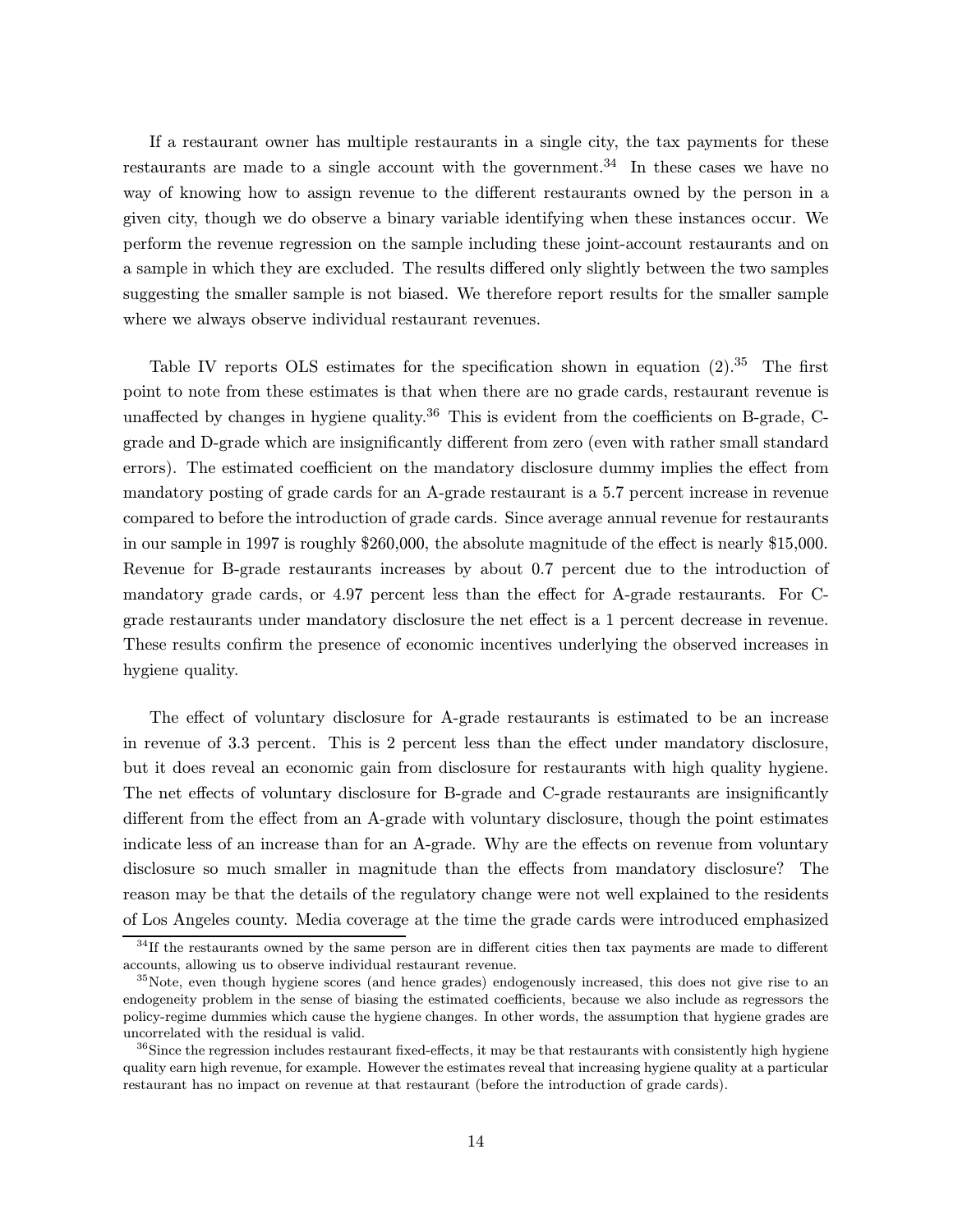the mandatory disclosure requirement, without explaining that for many cities disclosure was in fact voluntary. Restaurants located in cities with voluntary posting were able to take advantage of the misconception that the absence of a posted grade card must be because the restaurant has not yet been inspected since the grade cards were introduced. Hence, restaurants obtaining a Bgrade may choose not to post the grade and consumers incorrectly believe the restaurant is likely to be of A-grade standard. This argument is also consistent with the estimates showing the effects of A-grade, B-grade, C-grade and missing-grade under voluntary disclosure are insignificantly different from each other.

The estimated effects on revenues imply that demand is responsive to restaurant hygiene grade cards. In Section II we discussed the possibility that prices may also change in the face of the new information, though the sign of this effect is ambiguous.<sup>37</sup> We may obtain an indication of the possible effect on price by examining the Bureau of Labor Statistics monthly price index for "food away from home" in Los Angeles, Riverside and Orange counties combined.<sup>38</sup> We compare this price index with the price indices for the same category in other regions, or with other classes of goods in the same region, over the period January 1991 to February 2001.<sup>39</sup> Controlling for region or category effects and monthly dummies, we find statistically significant decreases in the price index for restaurants in Los Angeles at the time the grade cards are introduced, whether compared to restaurant price indices in other regions, or price indices for other retail goods in Los Angeles.<sup>40</sup> This suggests a dominant effect of the grade cards may be to intensify competition among restaurants, possibly due to lower search costs.<sup>41</sup>

 $37$  For A-grade restaurants, we estimate the grade cards cause an increase in revenue. But, since revenue equals price times quantity, the only thing we are sure of is that price and quantity have not both decreased for these restaurants.

 $38$ The data and supporting documentation is available from http://stats.bls.gov/cpihome.htm. Unfortunately a price index is not available for Los Angeles county alone, however Los Angeles has more than twice the combined population of Riverside and Orange counties.

<sup>39</sup>Comparison regions are: San Francisco-Oakland-San Jose counties, Chicago-Gary-Kenosha counties, and N.Y.-Northern N.J-Long Island counties. Comparison goods categories are: food at home, alcoholic beverages and all items.

 $^{40}$  Details of the analysis are available on request from the authors.

<sup>&</sup>lt;sup>41</sup>We estimate the average effect of the grade cards on revenues is positive and the average effect on prices is negative. This implies the effect of grade cards on output must be positive. Some verification of this comes from analyzing monthly, industry-specific, region-specific, employment data from the BLS. We compare employment in restaurants in Los Angeles with employment in restaurants in other counties, as well as employment in other retail industries in Los Angeles. Assuming employment is correlated with output, we find the grade cards also have a positive effect on output. Again, details of the analysis are available from the authors.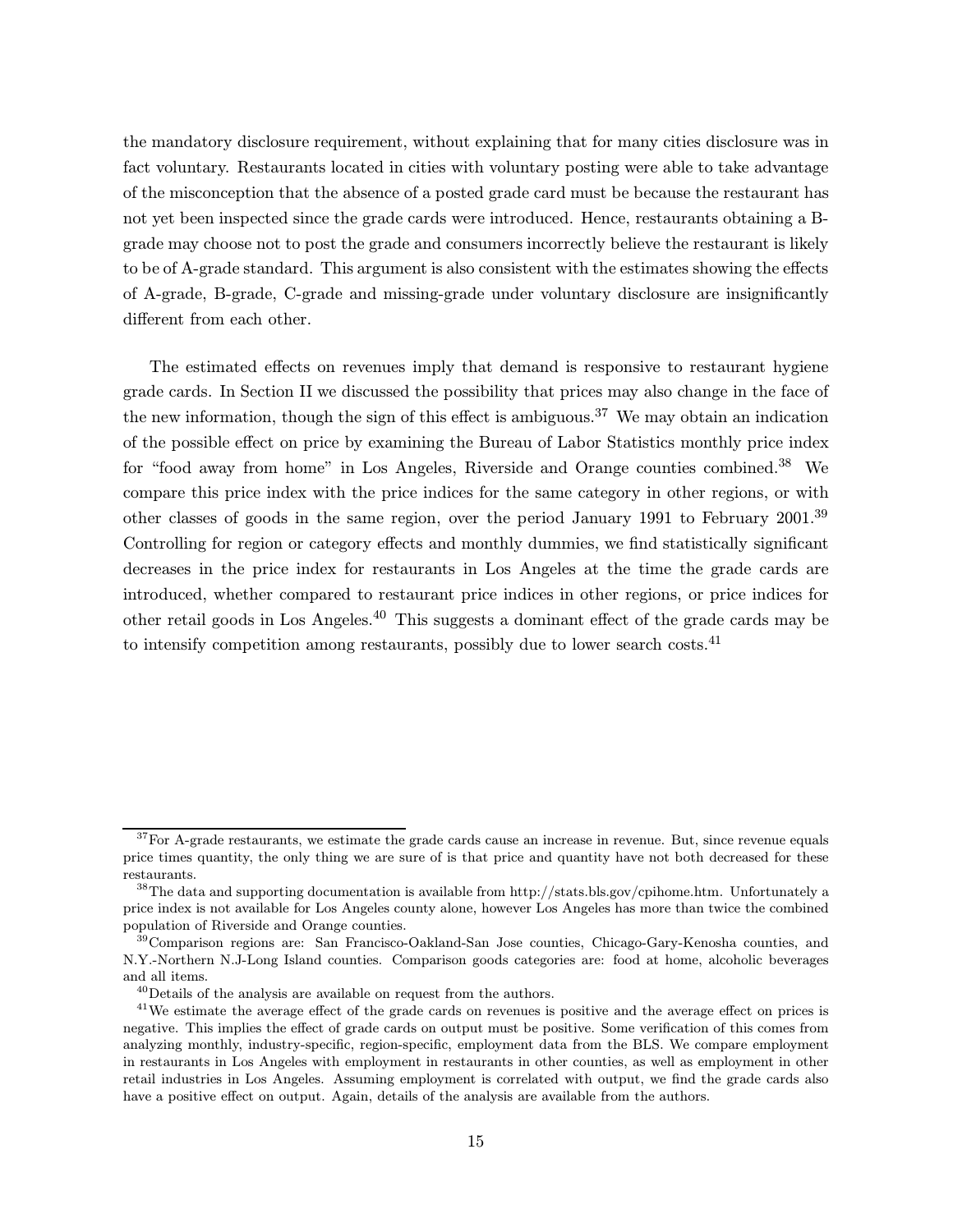#### VI. Hygiene Improvements and/or Changed Inspector Behavior?

The central question of our study is whether an increase in information about product quality to consumers causes firms to improve product quality? We show above that the introduction of restaurant hygiene grade cards cause an increase in restaurant health inspection scores. We also show above that prior to the hygiene grade cards, consumers are insensitive to restaurants' hygiene changes, and when there are posted hygiene grade cards, consumers are responsive to the grades. One possibility is that the higher scores are obtained as a result of restaurants making hygiene quality improvements in response to the new incentives. If so, then we would answer the above question affirmatively.

There is, however, another possible explanation for the increased hygiene scores under which there is no improvement in hygiene quality by restaurants. It is possible the grade cards cause inspectors to modify their grading decisions, with little or no change in restaurants' actual hygiene quality. For example, inspectors may feel bad about giving a B-grade knowing that the restaurant will lose customers as a result.<sup>42</sup> An obvious analogy is a professor faced with a student who has barely missed an A for the class, then decides to bump up the score to an A, out of concern for the student's future and knowing the imperfections of exam grading.

A question arises as to why rational consumers would respond to the restaurant hygiene grade cards if there are no changes in actual hygiene? The answer could be that grade cards facilitate sorting across restaurants. As long as the grade cards provide an informative signal about restaurants' heterogeneous true hygiene quality, then consumers may use this information to sort high quality restaurants from low quality restaurants. The point is that the presence of economic incentives to obtain an A-grade card, as verified by the above revenue analysis, may be consistent with either explanation for the observed increase in inspection scores.

In this section we therefore address the question: are the observed increases in hygiene scores due to restaurant hygiene improvements, changed inspector behavior, or some combination of both? There are two subsections. In the first subsection we present evidence suggesting the grade cards probably do lead to a change in the behavior of inspectors. In the second subsection we provide evidence suggesting there are also significant hygiene quality improvements. We conclude from this that the grade cards cause a combination of changed inspector behavior and actual hygiene improvements. Thus the increased provision of product quality information does cause an increase in firms' product quality.

<sup>&</sup>lt;sup>42</sup>Other possible explanations for changed inspector behavior include bribery. Though we have no evidence this is any more likely than inspectors simply feeling bad about giving low grades. In fact the DHS conducts random follow-up inspections as a check on the possibility of inspectors being bribed or manipulating scores, which would mitigate this behavior to some extent.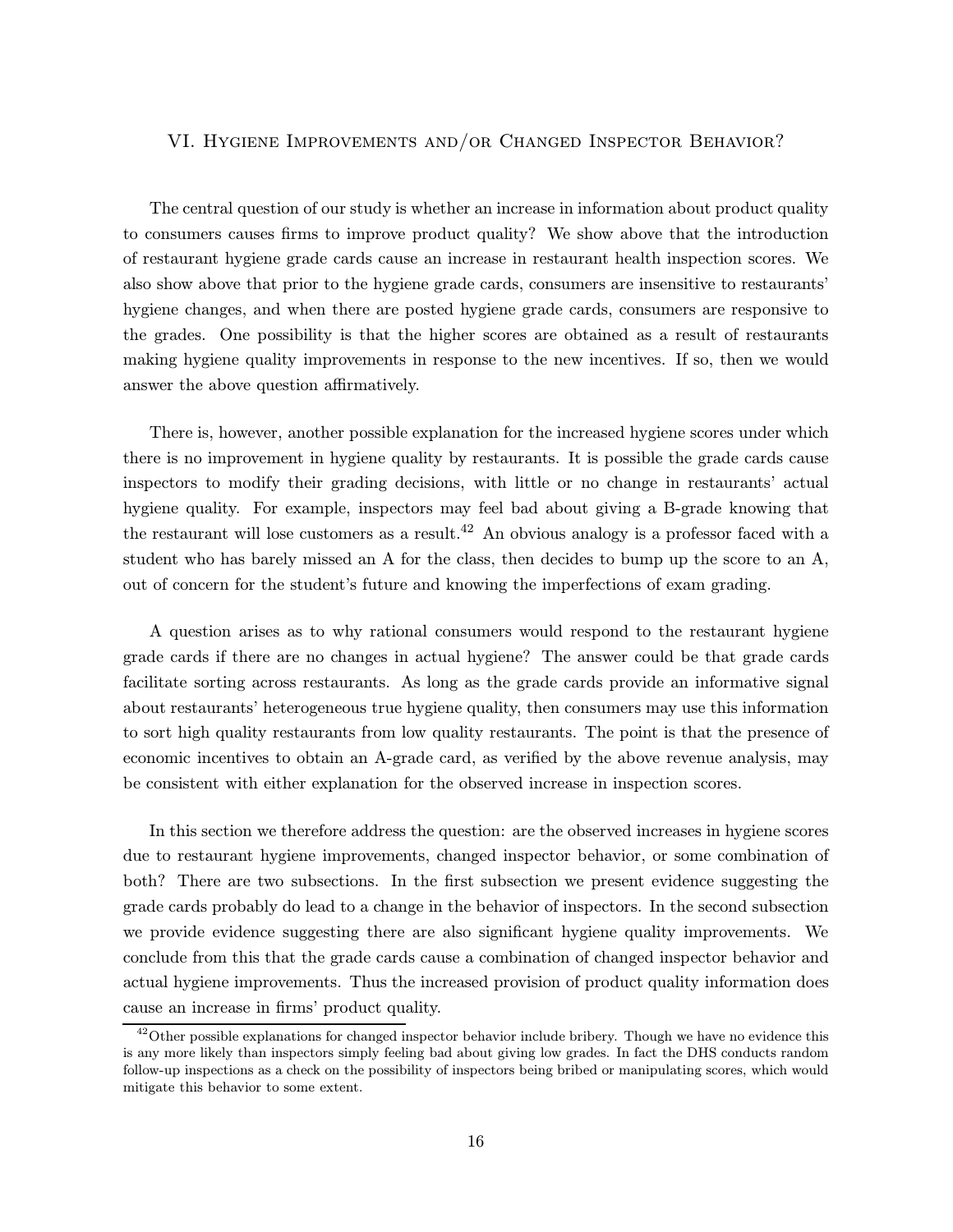#### A. Evidence of Changed Inspector Behavior

The most compelling indication of a change in the behavior of inspectors due to the introduction of hygiene grade cards comes from the change in the shape of the distribution of inspection scores. Figure II depicts the empirical distributions of hygiene inspection scores under the three regimes of no grade cards, mandatory disclosure of grade cards and voluntary disclosure of grade cards.<sup>43</sup> When there are no grade cards the distribution of scores is very smooth, much as one might expect. In contrast, Figure II reveals a dramatic spike in the score distributions for both mandatory and voluntary disclosure at the score of  $90<sup>44</sup>$  We can think of two possible explanations for the spike. On the one hand, since grade cards do not distinguish between a low-A and a high-A score, there is no benefit for restaurants to improve hygiene beyond obtaining a score of 90. Consequently if restaurants face little uncertainty over the score they will obtain from an inspection and it is costly to improve hygiene, then we would expect to observe a spike in the hygiene distribution at 90.

A second, and undoubtedly more plausible, explanation for the spike is that inspectors choose to ignore a violation in order to help restaurants that are only a point or two below obtaining an A-grade. It seems fairly clear that for some restaurants that would otherwise have received a score of 89 the inspector now chooses to give a score of 90. But it is not clear whether restaurants obtaining other scores, such as 91 or higher, are also being given higher scores than they would have if there were no grade cards. Since the grade cards do not distinguish a score of 90 from a score of 91 or higher, it is not obvious that an inspector would inflate the inspection score to 91 or higher, though we cannot rule out this possibility. In any event, the spiking strongly suggests that grade cards induce a change in the behavior of inspectors that leads us to question whether higher scores are due to restaurants making actual hygiene improvements.

On a different note, another interesting feature of Figure II is the remarkable similarity in the score distributions for mandatory and voluntary disclosure. Particularly given the dramatic changes in these distributions compared to when there are no grade cards. The policy of mandatory posting of grade cards seems to make little difference to a policy of issuing grade cards and allowing firms the discretion of whether their grade card is displayed.

#### B. Evidence of Actual Hygiene Improvements

We divide our analysis of the evidence of actual hygiene improvements into two stages. First, we examine data concerning the occurrence of food-related illnesses. In the second stage we

 $43$ We show the distributions only for the interesting region of scores which are scores above 65. The figure is no different to a set of three histograms—the lines are unsmoothed non-parametric densities.

 $44$ There is also a spike at 80 that is much smaller than the spike at 90.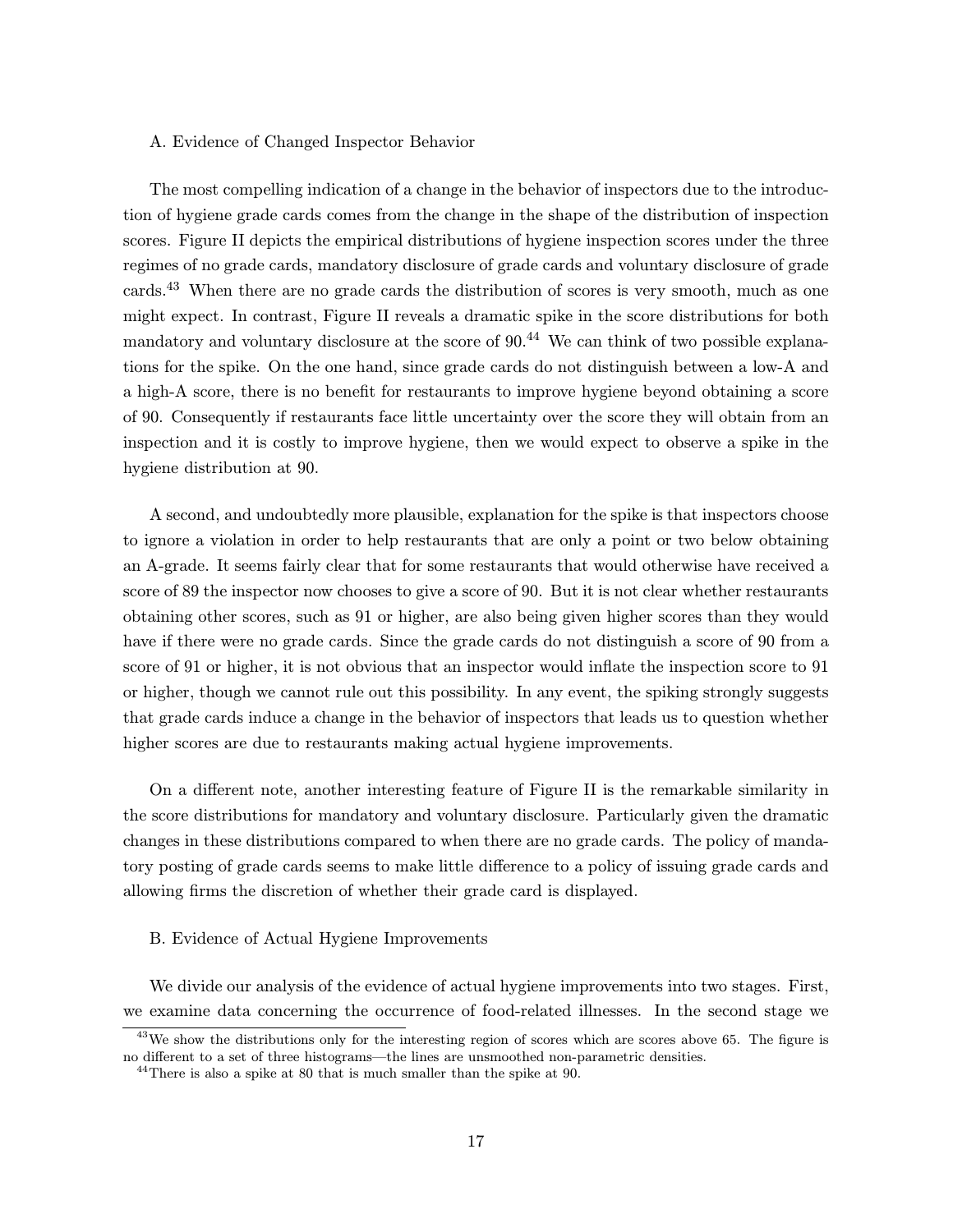consider an alternative specification for the hygiene score analysis and analyze specific hygiene violations by restaurants.

#### Evidence of a Decrease in Food-Related Illnesses in Los Angeles

If the only effect of grade cards is to change inspector behavior, then we may not expect to see any reduction in the incidence of food-related illnesses in Los Angeles. A finding that grade cards cause a significant decrease in the number of food-related illnesses may then be evidence of actual hygiene improvements by restaurants. In California, the Office of Statewide Health Planning and Development (OSHPD) makes available relatively disaggregate hospital admission data. Specifically, from this data we observe the principal diagnosis, month of admission and 3-digit-zip code for every hospital admission in California in the years 1995 to 1999. A particular principle diagnosis may occur due to foodborne transmission or not and the OSHPD data does not indicate whether the illness is food-related. However, certain principal diagnoses are almost always due to foodborne transmission which allows us to analyze the effect of the grade cards on health outcomes, as measured by hospital admissions.<sup>45</sup>

The OSHPD data, however, is not at the restaurant level, so we are unable to measure the probability of a consumer becoming ill at any individual restaurant. An implication of this is that a decrease in the number of food-related illnesses in Los Angeles corresponding with the introduction of the grade cards, may be due to consumers substituting demand away from low hygiene to high hygiene restaurants, even though restaurants make no actual hygiene improvements. In other words, grade cards cause an increase in the mean of the distribution of restaurant hygiene weighted by the number of consumers going to each restaurant. This sorting effect alone may lead to reduced incidence of food-related illness. A second issue also complicates the analysis of food-related illnesses. The DHS conducts hygiene inspections of every establishment that sells food, whether pre-packaged, prepared, or otherwise. This includes video rental stores that sell packaged candy as well as supermarkets, and these establishments are also issued with hygiene grade cards. It could be, therefore, that hygiene improvements at supermarkets due to the introduction of grade cards, lead to fewer cases of people becoming sick from eating at home.<sup>46</sup>

From the point of view of improving public health, if there is a decrease in food-related illness

<sup>&</sup>lt;sup>45</sup>We have no data on the number of food-related illnesses that do not result in a hospital admission. We can only speculate that a decrease in hospital admissions for food-related illnesses suggests a decrease in food-related illness more generally. But even if the only effect is on admissions, this would still be evidence of actual health improvements.

 $46$ There may also be consumer substitution from supermarkets (ie. eating at home) to better hygiene quality restaurants, which may also explain reduced illnesses without restaurants changing their behavior. We also take this into account in our analysis.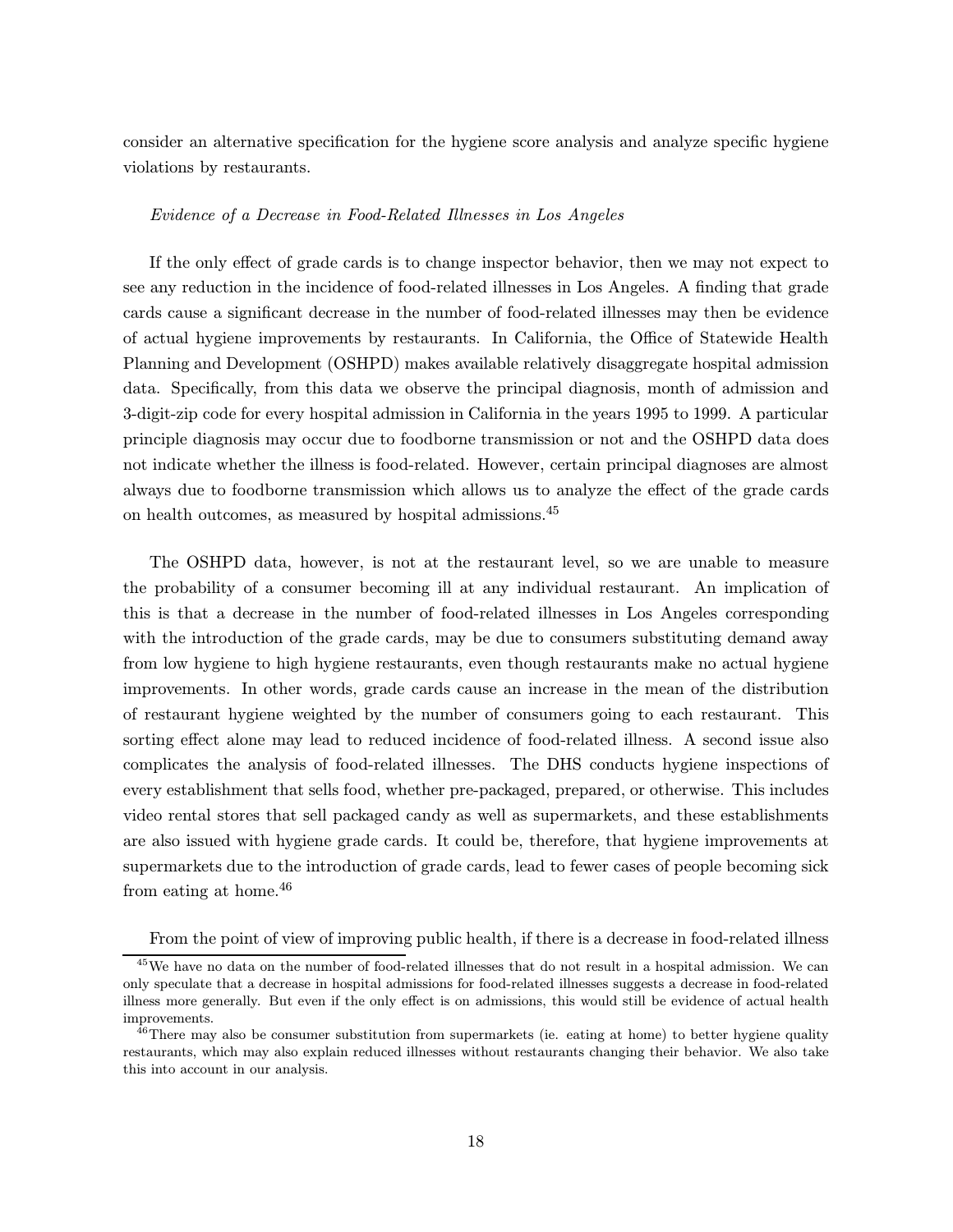because of the hygiene grade cards, it may be irrelevant whether this is because restaurants improve their hygiene, supermarkets improve their hygiene, or because of enhanced sorting by consumers.<sup>47</sup> For our purpose, however, we seek evidence of actual hygiene improvements by restaurants. In the analysis below, we seek to separate the three effects of (i) restaurant hygiene improvements, (ii) supermarket, or home cooking, hygiene improvements, and (iii) consumer sorting towards good hygiene restaurants. Before doing so, we first provide evidence that grade cards indeed cause a decrease in the number of people getting food-related sickness, and then consider the relevance of the competing mechanisms which potentially underly this outcome.

#### Decrease in Food-Related Illnesses Due to Hygiene Grade Cards

Table V presents summary statistics for digestive disorders contained in the OSHPD hospital admission data. In the table we distinguish Los Angeles county from the rest of California, and we distinguish food-related from non-food-related digestive disorders, based on the principal diagnosis. The principal diagnosis is defined according to the standard International Classification of Diseases (ICD-9-CM codes) and we use two sources for determining which codes correspond to illnesses that are likely to have been incurred via foodborne transmission. First, Mead *et-al* [2000] in their analysis of food-related illness provides a break-down we can apply as they do. Second, we obtained the help of an independent medical researcher who identified for us the codes that correspond to conditions that are food-related in over 90 percent of cases.<sup>48</sup> There were no substantive differences in the content of the two sources. In Table V we measure food-related illnesses based on the definition by the medical researcher.<sup>49</sup>

Between 1995 and 1999 the number of hospital admissions for food-related illnesses in Los Angeles county varied between 309 and 431 per year, as shown in Table  $V^{50}$  In Los Angeles the restaurant hygiene grade cards began to be implemented in January of 1998. In that year there was a 13.3 percent decrease in hospital admissions for food-related digestive disorders in Los Angeles, relative to the year before. Importantly, non-food-related admissions in Los Angeles increased by 2.9 percent over the same period of time. In addition, if one looks at food-related digestive disorders in the rest of California in 1998, there was a 3.2 percent increase in hospitalizations from the prior year. Moreover, the percent reduction in food-related admissions in Los Angeles in 1998 is the largest year-to-year percent change of any year, whether food-related or non-food-related, and whether within or outside of Los Angeles. This is basic and compelling

 $47$ The specific mechanism could matter in terms of designing the inspection regime. For example, if sorting is the only effect of grade cards, then less frequent inspections may suffice and be less costly.

<sup>&</sup>lt;sup>48</sup>The medical researcher also identified the conditions that are food-related in over 50 percent of cases, which we use for robustness checks. The categorization of illnesses is available on request from us.

 $^{49}$ The table changes very little if we define food-related illnesses based on the 50 percent criteria.

 $50$ Los Angeles county contains roughly 3.5 percent of the total United States population, suggesting there may be around 9,000 hospitalizations per year for food-related illnesses in the United States.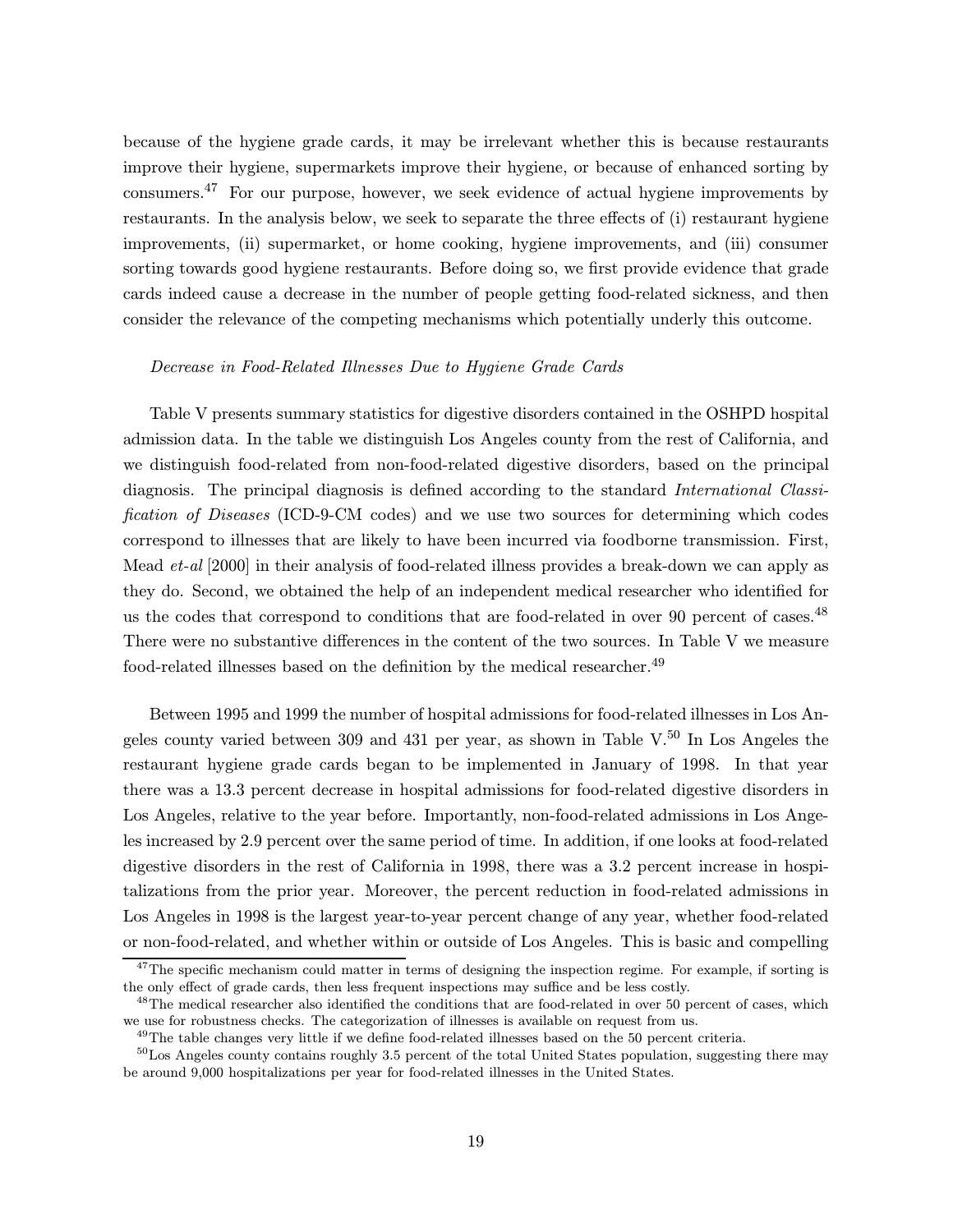evidence in favor of hygiene grade cards causing an improvement in actual health outcomes.

To more closely examine whether the grade cards cause a reduction in the number of hospital admissions for food-related illnesses we estimate the following specification

(3) 
$$
ln(a_{ijt}) = \alpha_{ij} + \tau_t + \beta_1 m_{it} + \beta_2 v_{it} + \gamma_1 f \cdot o \cdot d_{ijt} m_{it} + \gamma_2 f \cdot o \cdot d_{ijt} v_{it} + \epsilon_{ijt},
$$

where  $a_{ijt}$  is the number of hospital admissions for digestive disorders in 3-digit-zip i, of type j (either food-related or non-food-related), in month t. The variable  $m \in [0,1]$  measures the share of the 3-digit-zip that is subject to mandatory disclosure of restaurant hygiene grade cards in that month. Similarly,  $v \in [0, 1]$  measures the share of the zip that is subject to voluntary disclosure in that month. The dummy variable food equals one for food-related digestive disorders and zero otherwise. We include fixed-effects for each 3-digit-zip and illness-type combination  $(\alpha_{ij})$  as well as year and month dummies  $(\tau_t)$ . To provide conservative estimates of the standard errors, which are robust to possible serial correlation, we also include random-effects for each 3-digit-zip and illness-type combination. Finally,  $\epsilon$  is a residual and the terms  $\beta$  and  $\gamma$  are parameters to be estimated.

In equation (3) the  $\beta$ -coefficients capture the effects of the grade cards on admissions for nonfood-related digestive disorders. We expect these effects to be zero. Meanwhile the  $\gamma$ -coefficients capture the effects of the grade cards on admissions for food-related digestive disorders. If the grade cards cause a real improvement in restaurant hygiene, or if the grade cards facilitate consumer sorting toward restaurants with better hygiene, the  $\gamma$ -coefficients should be negative. The panel data we use for estimation cover all of California, before and after the grade cards are implemented in Los Angeles, and for food-related and non-food-related digestive disorders.<sup>51</sup> Consequently, identification of the coefficients comes from three sources of variation: (i) in some regions we observe the level of admissions before and after the introduction of grade cards, (ii) we observe regions with and without grade cards at the same time, and (iii) we observe admissions for food-related digestive disorders as well as non-food-related digestive disorders in the same region at the same time. In other words, identification is based on time-series variation and cross-sectional variation provided by the presence of two control groups: California outside of Los Angeles and admissions for non-food-related digestive disorders.

Our data contain 57 3-digit-zips in California. In Los Angeles county there are about 18  $3$ -digit-zips.<sup>52</sup> There are multiple cities within each  $3$ -digit-zip and, as discussed above, the adoption of mandatory posting of restaurant grade cards occurred at different times in different cities.<sup>53</sup> These features of the data require us to compute the proportion of each 3-digit-zip

 $51$ We include only data for hospitalizations for digestive disorders.

 $52$ 3-digit-zips overlap county boundaries. There are 12 3-digit-zips fully inside of Los Angeles county.

<sup>&</sup>lt;sup>53</sup>Recall that voluntary posting of grade cards immediately applies in all cities in Los Angeles county following January 16, 1998.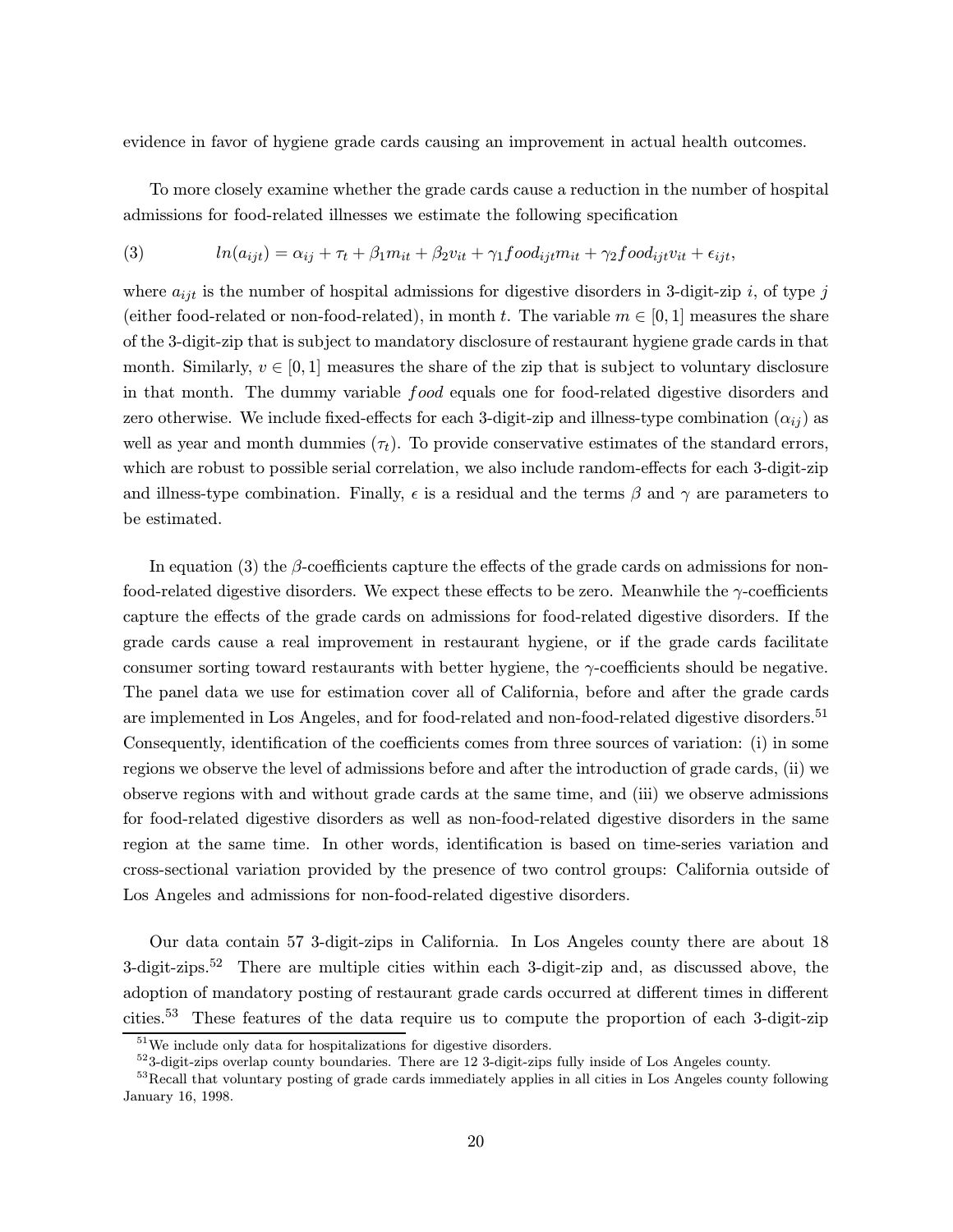that is subject to mandatory and voluntary disclosure in each month  $(m \text{ and } v \text{ in the above})$ specification). This is accomplished using census data to determine the share of the total 3 digit-zip population subject to each policy regime.<sup>54</sup>

Table VI reports the estimates for the coefficients in equation (3), based on food-related illnesses defined as any principal diagnosis for which at least 90 percent of occurrences are transmitted by food. The estimate for the effect of mandatory grade cards on non-food-related admissions is insignificantly different from zero, as expected. The estimate for the effect of voluntary disclosure of grade cards on non-food-related admissions is significant, though positive. This is presumably a spurious correlation, since there is no reason to expect grade cards would cause an increase in non-food-related illnesses. It is also evidence against there being a downward trend in the incidence of digestive illnesses in general, in Los Angeles around this time. For food-related illnesses, we estimate the policy of mandatory posting of grade cards causes a highly statistically significant twenty percent decrease in hospitalizations.<sup>55</sup> The policy of voluntary posting of grade cards is estimated to cause a 13 percent decrease in foodborne illness hospitalizations.<sup>56</sup> Overall, these estimates reinforce the interpretation that there was not a coincidental reduction in digestive-disorders in Los Angeles county in 1998, that had nothing to do with the introduction of the restaurant grade cards. If this were so, we would expect to find negative coefficients on the non-food-related effects of mandatory and voluntary disclosure.

#### Consumer Sorting and Improvements in Restaurants' Hygiene

The above analysis of hospitalizations indicates the restaurant grade cards cause a decrease in the number of hospitalizations for foodborne illnesses. Moreover, this effect appears quite large in magnitude—perhaps as large as a twenty percent decrease in admissions. This suggests restaurants did make actual hygiene improvements, but it is not the only interpretation. Our revenue analysis indicates that prior to the grade cards, consumers are insensitive to changes in restaurant hygiene, presumably because they observe very little about it. With grade cards, however, consumers become quite sensitive to restaurant hygiene. Most likely there is a shift in demand away from poor hygiene restaurants toward good hygiene restaurants, which should contribute to the decrease in food-related hospitalizations. We call this the consumer-sorting effect on hospitalizations. In addition, grade cards may cause an improvement in supermarket hygiene, leading to fewer illnesses from eating at home, which may contribute to the decrease

<sup>&</sup>lt;sup>54</sup>As we also know the specific date of a policy change in each city, we also weight by the appropriate number of days to compute the population-and-days-weighted average values for  $m$  and  $v$  in each 3-digit-zip in each month. These are the variables used in estimation.

<sup>&</sup>lt;sup>55</sup>The net effect is the sum of the coefficients on Mandatory Disclosure (.0271) and Food-Related times Mandatory Disclosure (-.2243).

 $56$ If we use the broader definition for food-related illness (ie. that at least 50 percent of occurrences are due to food) and re-estimate equation (3) the effects of both mandatory and voluntary disclosure on food-related hospitalizations are very similar.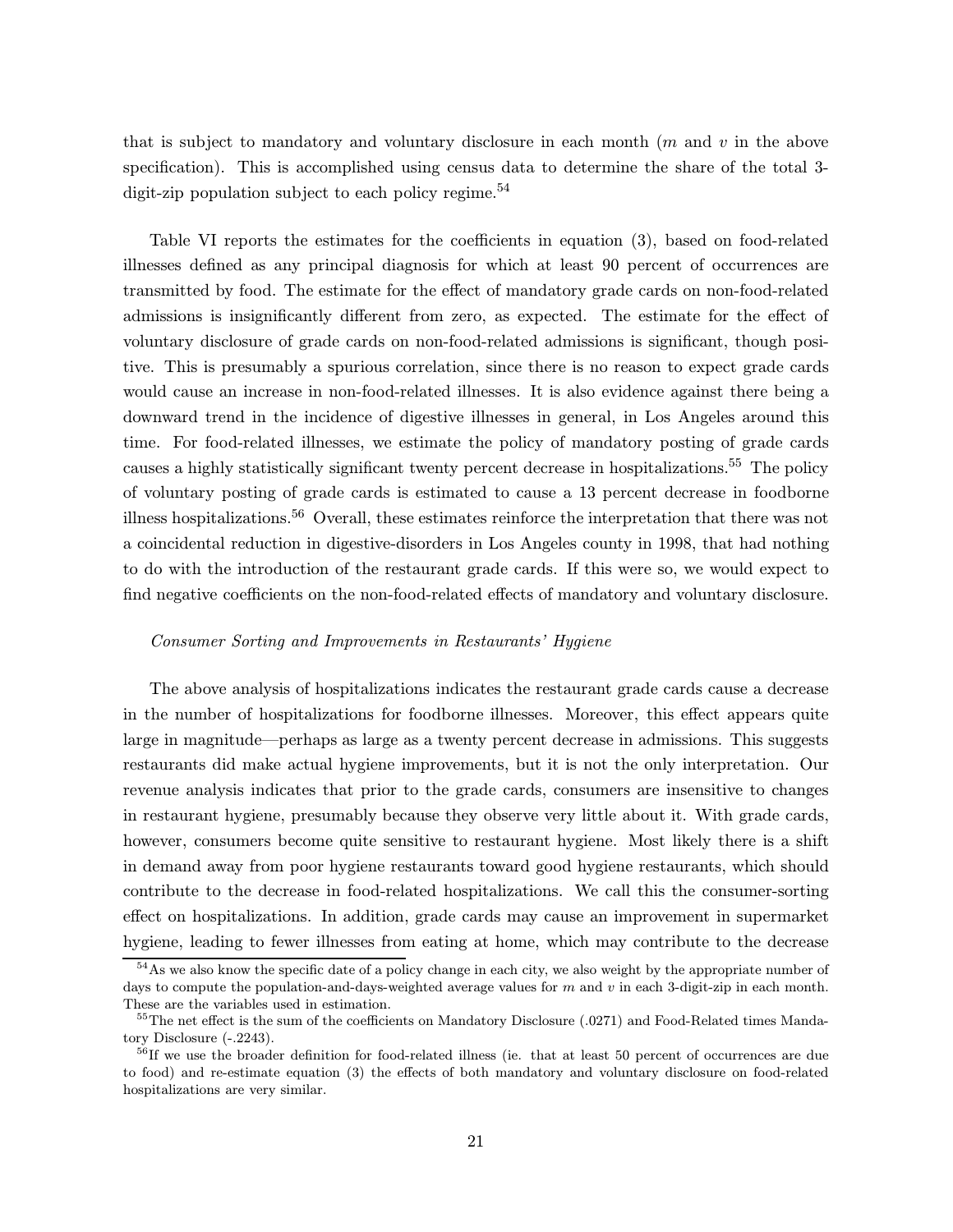in food-related hospitalizations.<sup>57</sup> Finally, the grade cards may encourage substitution from eating at home toward eating at restaurants, possibly also contributing to the reduction in hospitalizations. We now seek to separate these effects from the effect due to actual hygiene improvements by restaurants. In doing so, we answer the question: is at least part of the decrease in food-related hospitalizations caused by the grade cards due to restaurants making actual hygiene improvements?

We utilize our revenue data together with local population data to separate these effects. In each quarter and in each 3-digit-zip, we compute the aggregate revenue obtained by restaurants in various quantiles of the hygiene score distribution. By focusing on quantiles of the hygiene score distribution rather than absolute scores, we allow for the possibility that absolute scores may be arbitrary and subject to grade inflation. We then observe changes in revenue shares of the different quantiles of the hygiene distribution, allowing us to control for the consumer-sorting effect. To control for substitution from home eating to restaurant meals we use observed changes in total revenue (across all restaurants). And we use the interaction of population with grade cards to help control for the improved supermarket hygiene effect. To clarify the approach, we now present a formal framework.

Let  $a_{it}$  denote the number of hospital admissions for food-related illness in 3-digit-zip  $i$  in quarter  $t^{58}$  We assume a is equal to the number of people living in the region,  $pop_i$ , times the probability of an individual receiving a foodborne illness, either from eating at home or at restaurants. That is

(4) 
$$
a_{it} = pop_i \left[ x_{it} p_{it}^r + (1 - x_{it}) p_{it}^h \right],
$$

where  $x \in [0,1]$  is the fraction of meals consumed in restaurants and  $(1-x)$  is the fraction consumed at home,  $p^r$  is the probability of contracting a foodborne illness from a restaurant that results in a hospitalization, and similarly for  $p^h$  from home. The term inside the square brackets of equation (4) is the probability of each person contracting a foodborne illness that results in hospitalization in that quarter.

We compute aggregate revenue for restaurants in each quantile of the hygiene score distribution. Specifically, we consider three segments of the hygiene score distribution, which we term the A-tile, B-tile and C-tile. The A-tile is defined as the segment of the score distribution corresponding to restaurants that have an A-grade (a current score of 90 or higher) at the end of 1998. More specifically, suppose that in region i,  $Y_i$  percent of restaurants have a current score of 90 percent or higher at the end 1998, and hence an A-grade card. In every quarter, from 1996 to 1998, the A-tile is defined as the top  $Y_i$  percent of the score distribution. In periods other than the final quarter of 1998, restaurants in the A-tile need not have scores greater or equal to

<sup>&</sup>lt;sup>57</sup>As noted above, the DHS also inspects supermarkets and issues them grade cards.

<sup>58</sup>While the admissions data is monthly, the revenue data is quarterly.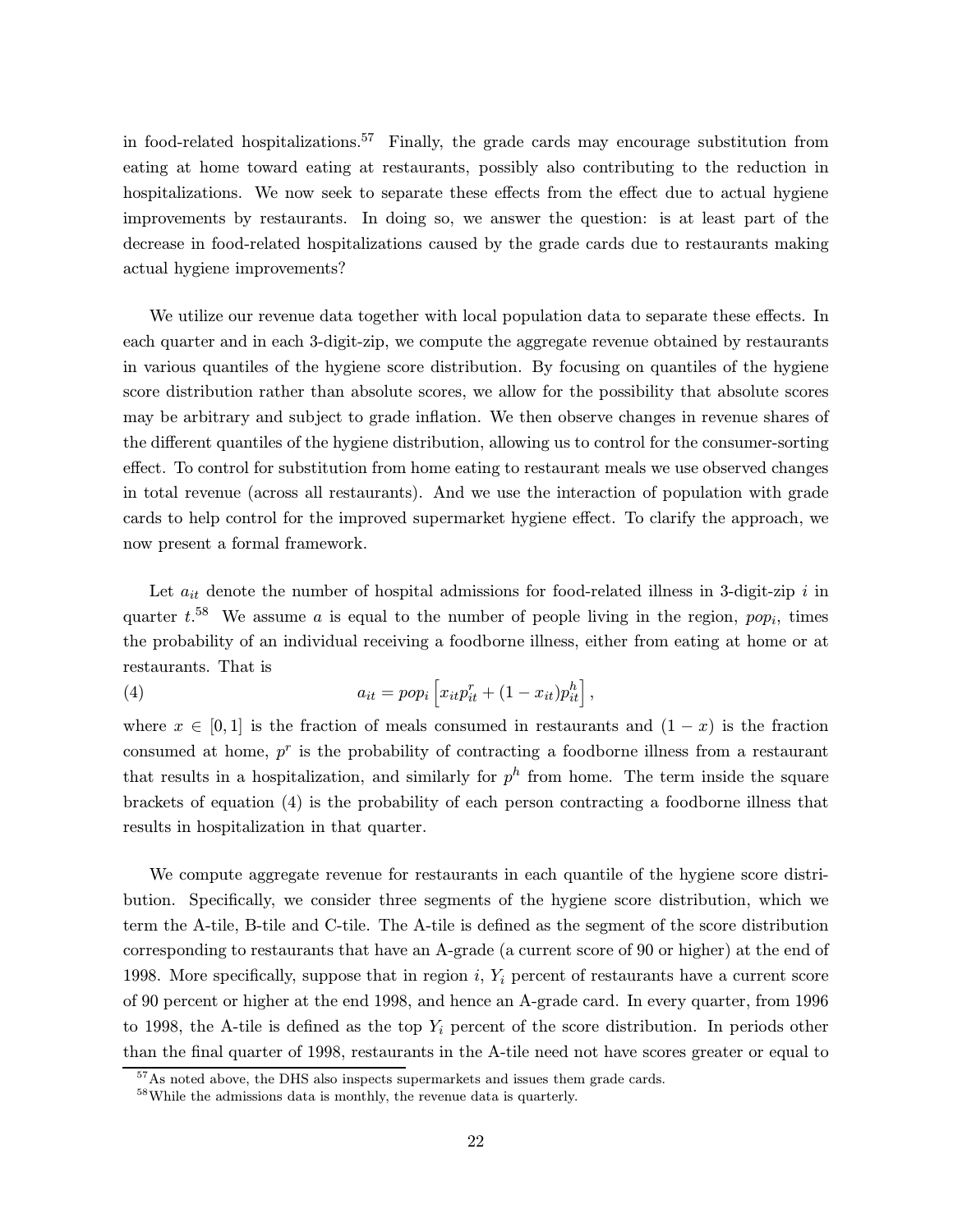90, and will generally include restaurants with scores below 90. By construction, the fraction of restaurants in the A-tile is the same over time in a given region, but differs across regions. The B-tile is similarly defined as the segment of the score distribution that possess a B-grade at the end of 1998 (a score in the 80s). The C-tile is the lower tail with scores below 80 at the end of 1998. This approach supposes that relative scores from DHS inspections are meaningful restaurants with higher inspection scores possess higher quality hygiene—allowing for absolute scores to be irrelevant. Importantly, this is not an assumption relied upon for estimation, as we do not require our estimates to imply that relatively higher scores be associated with fewer hospitalizations.<sup>59</sup> The reason for using the A-tile, B-tile and C-tile approach, instead of other quantiles, is because the grade cards promote substitution across restaurants of different grades (A, B or C) and not across restaurants with the same grade.

The probability of getting sick at a restaurant,  $p^r$ , can be broken down according to the revenue-share-weighted probabilities of getting sick at restaurants of different hygiene qualities:

(5) 
$$
p_{it}^r = s_{it}^a(p^a + \theta^r g_{it}) + s_{it}^b(p^b + \theta^r g_{it}) + s_{it}^c(p^c + \theta^r g_{it}),
$$

where  $s^a \in [0,1]$  denotes the revenue share obtained by restaurants in the A-tile of the score distribution. Similarly for  $s^b$  and  $s^c$ , with  $s^a + s^b + s^c = 1$ . We denote  $p^a$  as the probability (prior to the grade cards) of a meal at a restaurant in the A-tile leading to hospitalization, and similarly for  $p^b$  and  $p^c$ . The variable g is defined as a dummy equal to one if there are posted grade cards, and zero otherwise. Hence,  $\theta \in [-1, 0]$  represents actual hygiene improvements due to the grade cards that lower the probability of getting sick.<sup>60</sup> This formulation distinguishes changes in  $p^r$  that are due to actual hygiene improvements made by restaurants, from changes in  $p<sup>r</sup>$  that are due to changes in market shares, or consumer-sorting.

The grade cards may also cause improvements in hygiene quality at supermarkets, leading to safer home cooked meals. To allow for this possibility we let the probability of getting sick from eating at home also depend on the grade cards:

$$
(6) \t\t\t\t\t p_{it}^h = p^h + \theta^h g_{it}.
$$

For the variable  $x_{it}$  in equation (4), the fraction of meals consumed in restaurants, we want a measure that is increasing in the total revenue of restaurants and decreasing in the total income or size of the market (all else equal). We use the proxy  $x_{it} = TR_{it}/pop_i$ , where TR is total restaurant revenue. This is actually an important component to the framework, since we show above that grade cards cause an increase in average restaurant revenue, which could be interpreted as substitution from eating at home to eating at restaurants. If eating at home

<sup>59</sup>Though our estimates do indeed reveal this to be the case.

 $60$  For simplicity, we assume the effects of the grade cards on these conditional probabilities are the same for each quantile, if there is any effect at all.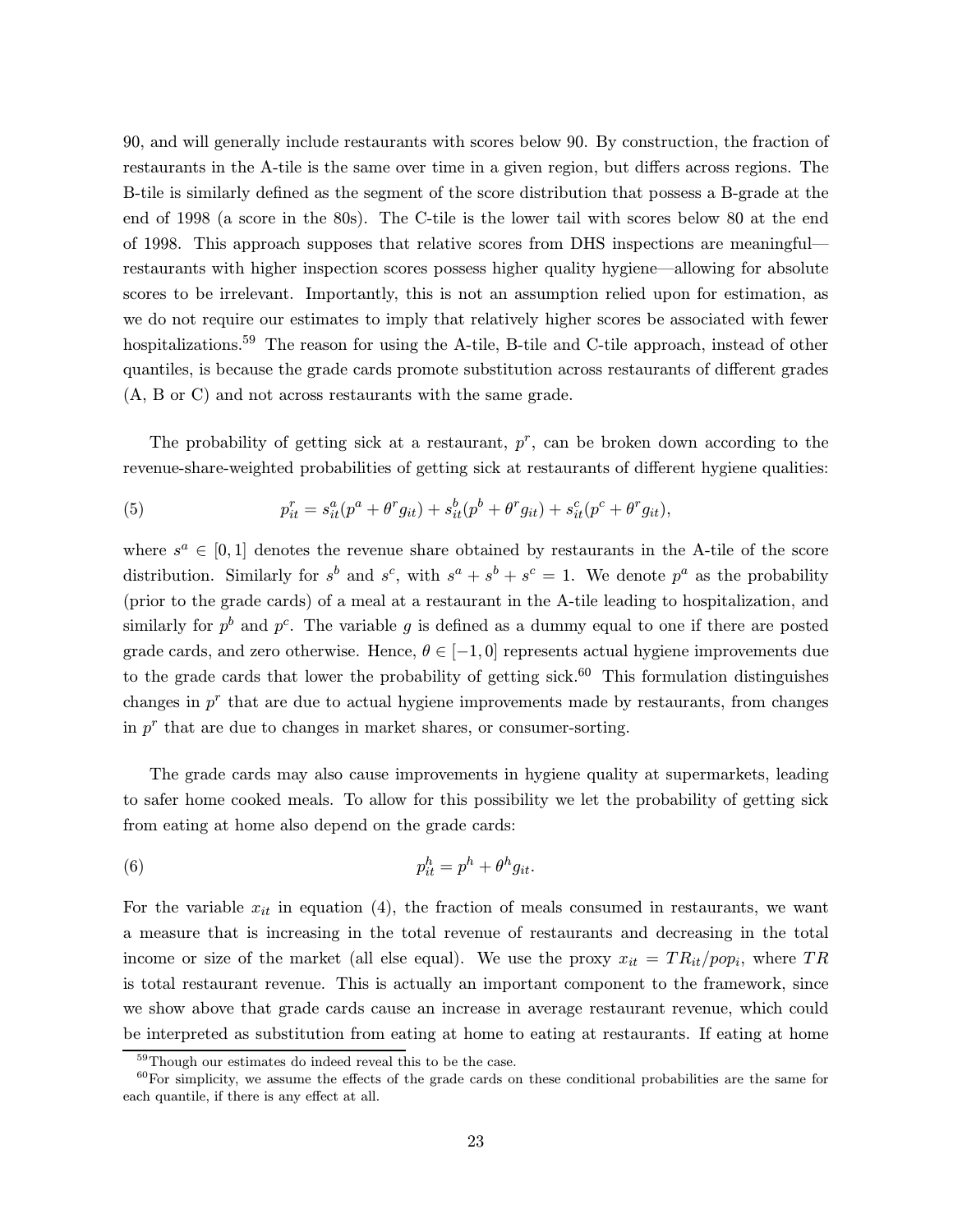has a higher probability of illness than eating in restaurants, then this effect is akin to the consumer-sorting effect and may also help explain the decrease in hospitalizations.

Substituting equation (5), equation (6) and the proxy for x into equation (4), yields

(7) 
$$
a_{it} = (p^a - p^h)r_{it}^a + (p^b - p^h)r_{it}^b + (p^c - p^h)r_{it}^c + (\theta^r - \theta^h)TR_{it}g_{it} + \theta^h pop_i g_{it}.
$$

The variable  $r_{it}^a$  is the actual revenue, not revenue share, of restaurants in the A-tile of the score distribution of 3-digit-zip i in quarter t, similarly for  $r_{it}^b$  and  $r_{it}^c$ . In equation (7) the following variables are data:  $r_{it}^a, r_{it}^b, r_{it}^c, TR_{it}, g_{it}$  and  $pop_i$ . The remaining variables are parameters to be estimated. The empirical counterpart of equation (7), the specification we actually estimate, is given by

(8) 
$$
a_{it} = \beta_a r_{it}^a + \beta_b r_{it}^b + \beta_c r_{it}^c + \theta_1 T R_{it} g_{it} + \theta_2 p \circ p_i g_{it} + \epsilon_{it},
$$

where the  $\beta$  and  $\theta$  terms are estimated parameters and  $\epsilon$  is a residual.<sup>61</sup> Comparing equation (8) with equation (7) reveals that  $\beta_a = p^a - p^b$ . With this approach we are therefore unable to separately identify  $p^a$  and  $p^b$ . Similarly, we are unable to separate  $p^b$  and  $p^c$  from  $p^b$ . However, we do identify each of  $p^a$ ,  $p^b$  and  $p^c$  relative to  $p^h$ , in which case relative magnitudes of the estimated  $\beta$ 's are of interest. Most importantly, though, we are able to separately identify  $\theta^r$ and  $\theta^h$  based on the estimates of  $\theta_1$  and  $\theta_2$ . Specifically,  $\theta^r = \theta_1 + \theta_2$  and  $\theta^h = \theta_2$ . A finding that  $\theta^r$  < 0 would be interpreted to imply that restaurants make actual hygiene improvements because of the grade cards. In estimating equation (8) we also control for seasonality in foodborne illness hospitalizations. Since the dependent variable is the number of admissions, the seasonal variation is likely to also depend on the population of each region. We therefore interact quarterly dummies with population in the estimated specification. Finally, we also include 3-digit-zip random-effects in order to obtain conservative estimates of the standard errors which are robust to the presence of possible serial correlation (as in the hygiene score and revenue regressions).

The coefficients in equation (8) are identified from cross-sectional and time-series variation in the market shares of restaurants in the A-tile, B-tile and C-tile of the hygiene score distribution and from time-series variation in the policy change. Consider a 3-period example. Suppose in the first period the aggregate revenues for each grade-tile are equal and the same across regions, and hospitalizations are equal across regions. In the second period, if there is a 3-digit-zip where the aggregate revenue obtained by the restaurants in the C-tile of the score distribution is higher, and if the number of hospitalizations is also higher in this region, all else equal, we will estimate  $\beta_c > 0$ . Now suppose mandatory grade cards are introduced in the third period and the revenue of the C-tile restaurants in this region falls to the same as all other regions, and there are no other changes in revenues in this region or any other. If hospitalizations in

 $61$  For zips that overlap the boundary of Los Angeles county we weight the revenue variables by the proportion of the population in that zip living inside Los Angeles county.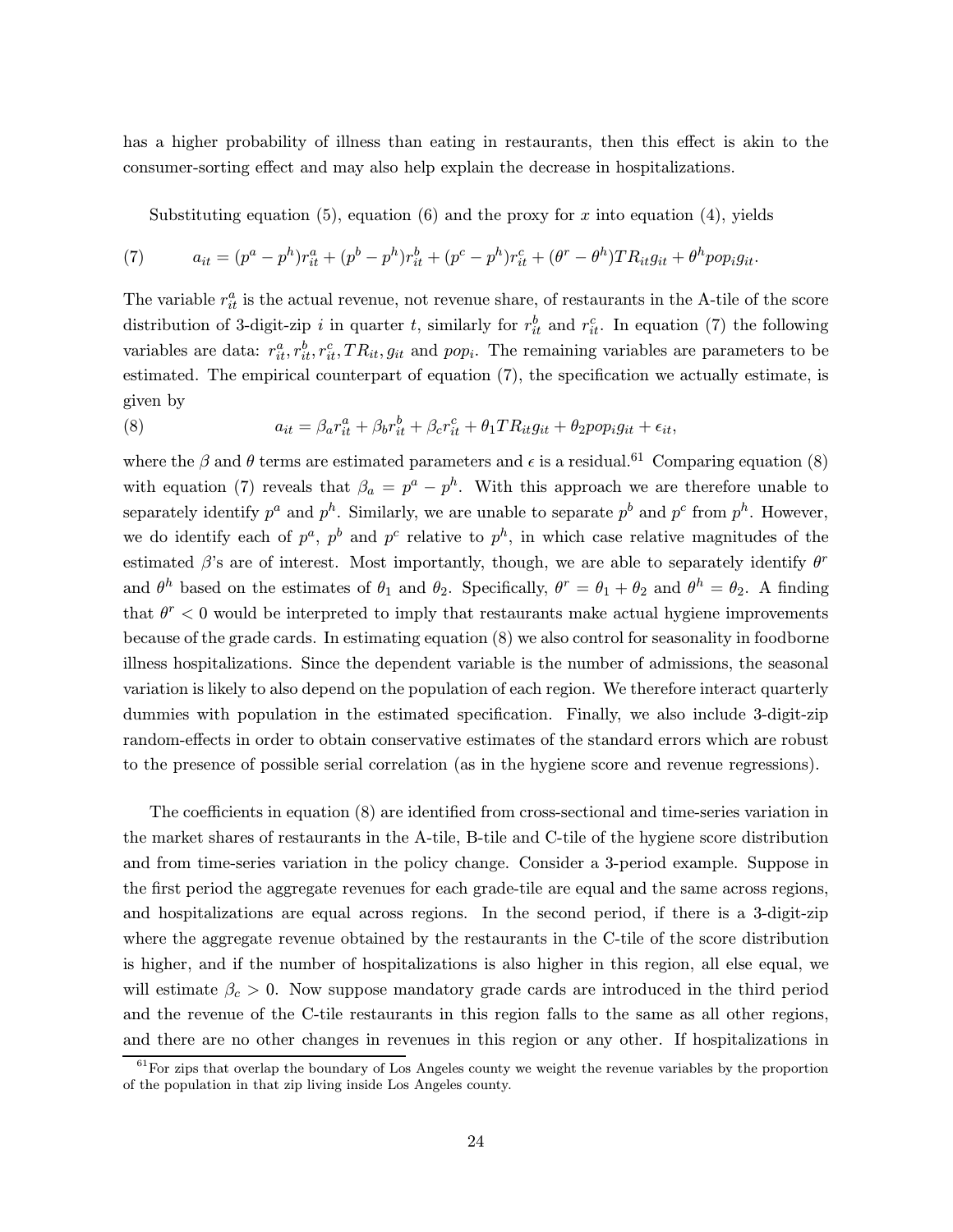this region are now lower than any other region, then this implies actual hygiene improvements by supermarkets and/or restaurants. In this example, the decrease in hospitalizations following the introduction of grade cards is too large to be explained by the decrease in revenue for C-tile restaurants alone, implying that restaurants have made hygiene improvements.

While we have data on admissions for all of California, our revenue and inspection score data cover only Los Angeles county. An observation is a 3-digit-zip in a quarter in Los Angeles county from 1996 to 1998 and there are 191 such observations. Aggregation of the restaurantlevel data brings a couple of limitations for the analysis. First, it severely reduces the number of observations used in estimation. Second, we compound disaggregate shocks. For example, a family may eat chicken at home that was not correctly refrigerated in their house, leading to a number of hospitalizations. Both of these features hamper our ability to obtain precise estimates. This is also why we do not distinguish mandatory and voluntary disclosure of grade cards—to enhance our ability to obtain precise estimates of parameters of interest.

Table VII reports the estimated coefficients of the above specification. The point estimates for the  $\beta$ -coefficients (A-tile revenue, B-tile revenue and C-tile revenue) indicate that meals at restaurants with relatively high scores are associated with fewer foodborne illnesses.<sup>62</sup> The coefficient on A-tile revenue is less than the coefficient on B-tile revenue, which is also less than the coefficient on C-tile revenue.<sup>63</sup> But only the coefficient on B-tile revenue is significantly different from zero. Hence, according to our estimates, eating at restaurants from the B-tile of the score distribution is more likely to lead to sickness than eating at home. The statistical insignificance of the coefficient on A-tile revenue does not imply the probability of getting sick from eating at restaurants in the A-tile of the hygiene score distribution is zero. Rather, that this probability is insignificantly different from the probability of getting sick from eating at home.

The estimate for the coefficient on A-tile revenue is the most precise of the estimated  $\beta$ coefficients. This gives us confidence that the probability of getting sick from eating at home is the same as the probability of getting sick from eating at A-tile restaurants. $64$  The point estimate for the coefficient on C-tile revenue suggests that meals at these restaurants are the most likely to cause an illness, and with 95% confidence we are unable to reject the hypothesis that it is no different to eating at home. The higher standard error on the C-tile revenue effect is probably because we observe relatively few restaurants with a C-grade at the end of 1998, which has the consequence that C-tile revenue is more noisy than A-tile or B-tile revenue. Nevertheless,

 $62$  Literally, it is not "meals", but "dollars spent" that is in our approach. It does not matter in terms of the interpretation for our purposes.

<sup>63</sup>A larger coefficient means more hospitalizations.

 $64$ The  $95$  percent confidence interval for the coefficient on A-tile revenue is  $[-0.7, 0.04]$ . This is narrow in comparison to the 95 percent confidence interval for the coefficient on B-tile revenue, which is [.17,.41].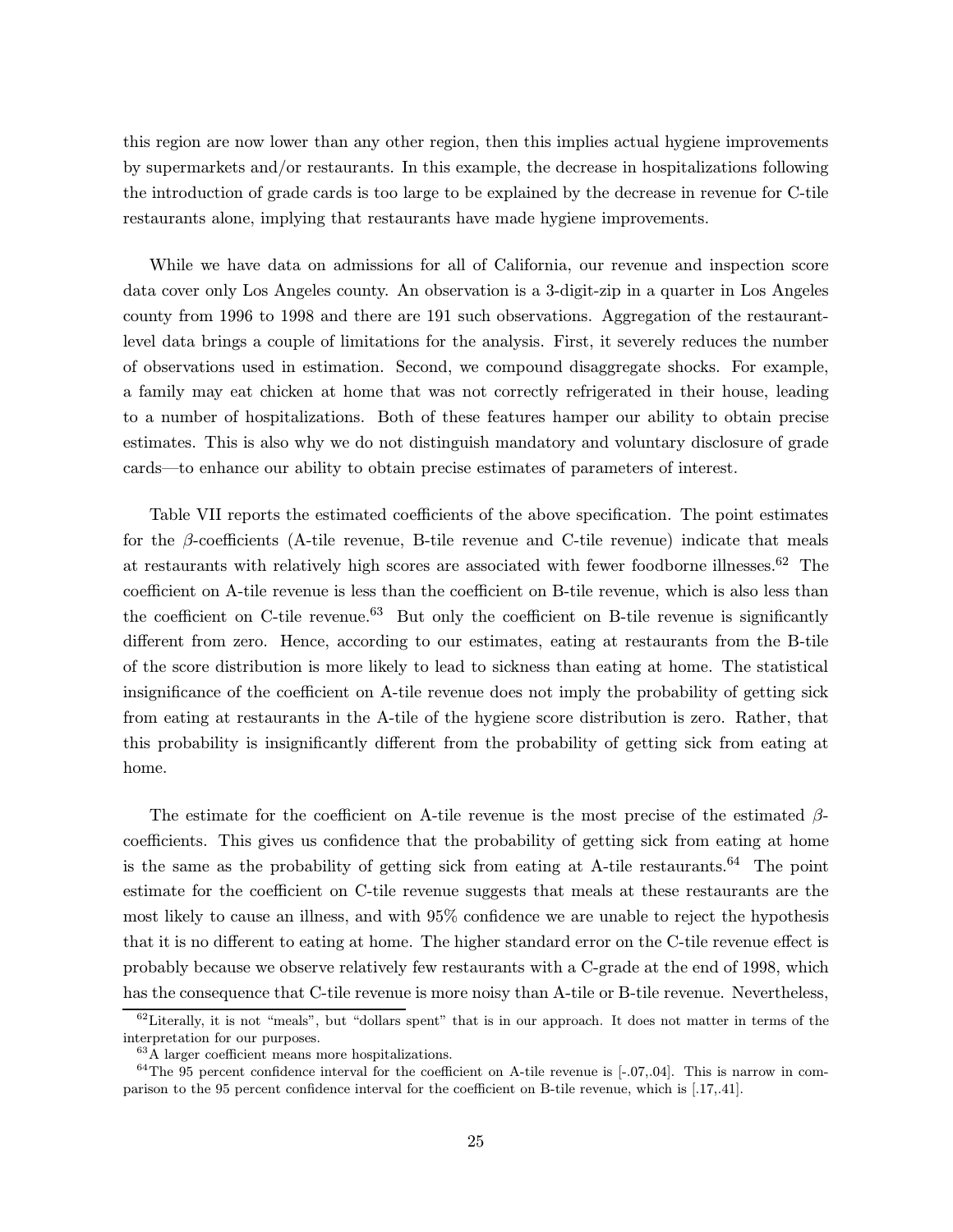the ranking of the estimated  $\beta$ 's is striking given the high degree of aggregation in the data, and suggests the DHS hygiene inspection scores are correlated with true restaurant hygiene. Furthermore, these results are encouraging of our framework.

We are primarily interested in the estimates for the θ-parameters which concern whether restaurants make hygiene improvements because of the grade cards. The estimate for  $\theta_2$ , the coefficient on population times grade cards, is negative and significantly different from zero with 99 percent confidence. We interpret this to imply that meals at home are less likely to cause illness, due to the grade cards causing supermarkets to improve their hygiene quality. The estimate for  $\theta_1$ , the coefficient on total revenue times grade cards, is insignificantly different from zero. The estimate is fairly precise so the insignificance from zero is not primarily due to a large standard error—the 95 percent confidence interval for  $\theta_1$  is [-.01, .04].<sup>65</sup> A finding of  $\theta_1$  equal to zero implies the change in the probability of becoming sick from eating at particular restaurants, equals the change in the probability of becoming sick from eating at home. In other words, the estimates imply that restaurants, as well as supermarkets, make actual hygiene improvements in response to the grade cards.

Lastly, the estimates for the seasonality parameters reveal significant seasonality in the number of food-related illness hospitalizations. The third quarter appears to have the highest number of hospitalizations on average, while the first quarter has the lowest. The analysis in this section indicates the grade cards caused restaurants to make hygiene quality improvements, which contributed to the decrease in the number of foodborne illness hospitalizations. In the next subsection we present additional evidence to corroborate this finding.

#### C. Other Evidence of Actual Hygiene Improvements

We now examine the effect of grade cards on the incidence of particular hygiene violations. Inspectors do not directly assign scores, but instead record violations which imply a final score and our dataset includes information on the particular hygiene violations incurred in each inspection. If inspectors have modified their behavior due to the grade cards being implemented, then there must be a change in which violations are recorded.<sup>66</sup> Some types of violations, such as improper employee hand-washing, are based on human behavior. Other types of violations are related to the physical structure of the restaurant, such as inadequate ventilation. Presumably it is harder for an inspector to ignore a violation of the latter kind than it is of the former. This could be because a subsequent inspection by a different inspector may raise a question if there is a physical structure violation that has obviously been present for some time. Hence, a finding

<sup>&</sup>lt;sup>65</sup>In comparison, the 95 percent confidence interval for  $\theta_2$  is [-5.80,-1.86].

<sup>66</sup>As noted earlier, prior to July 1997 there was an explicit subjective component of inspection scoring. Since July 1997, points are only deducted for noted violations that have pre-determined point-deductions associated with each.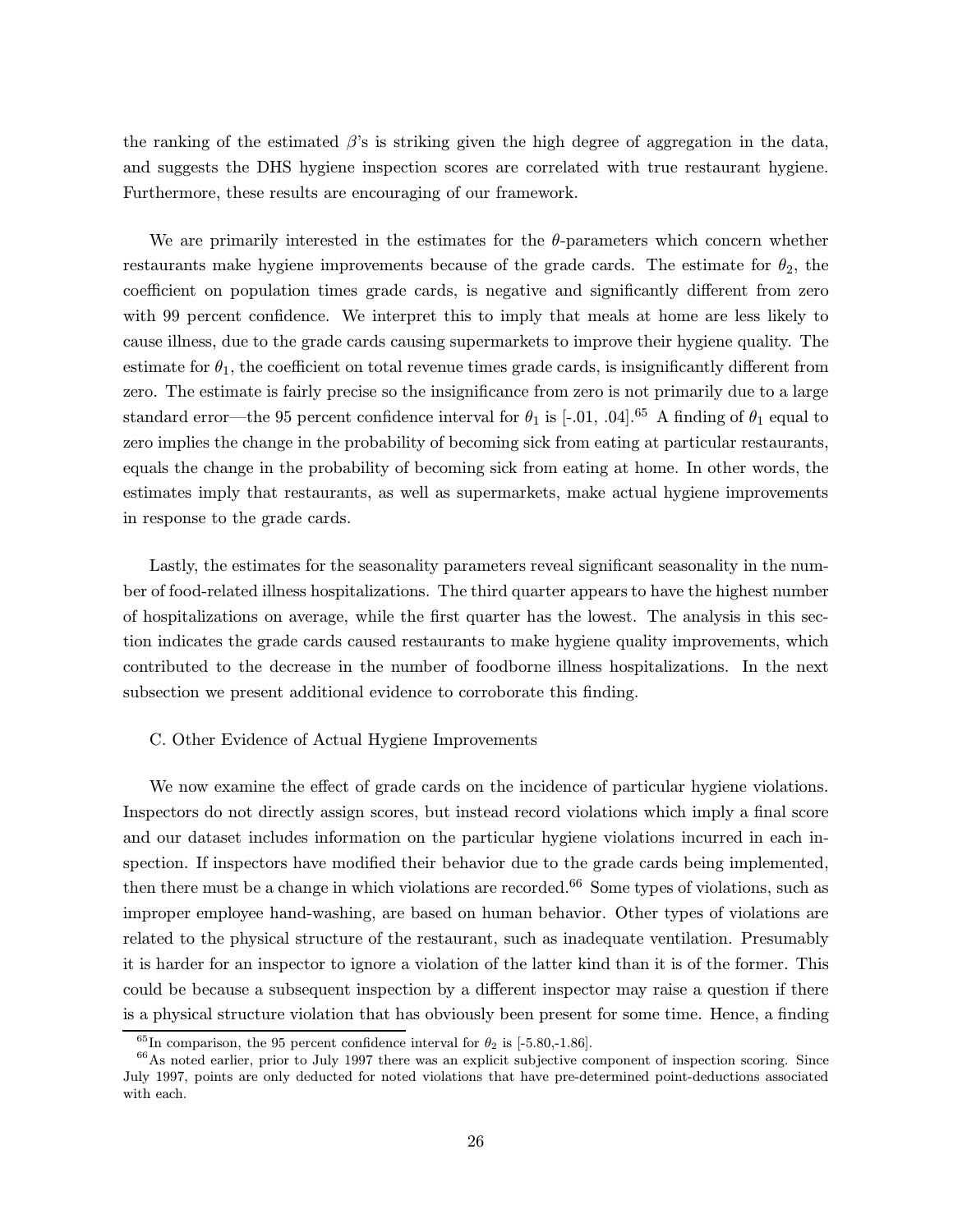that there has been a decrease in the incidence of physical structure violations due to the grade cards may be more convincing evidence that restaurants have improved their hygiene quality, than simply showing that inspection scores have increased.<sup>67</sup>

We perform a regression in which the dependent variable is the number of points deducted for building structure violations. Specifically, the requirements of (i) lavatories in good repair, with hot and cold water available, adequate soap and towel dispenser, and a sufficient number of lavatories; (ii) adequate and approved ventilation in the cooking area and restrooms; (iii) clean walls and ceilings in good repair, easily cleanable and impervious to grease and moisture; and (iv) adequate lighting with shatterproof lights or light shields. The regressors are the same as equation (1)—dummies for mandatory disclosure, voluntary disclosure and the different inspection regimes, and restaurant fixed-effects. While not shown in a table, we find there are significant reductions in the average number of points deducted for building structure violations because of the introduction of both mandatory and voluntary grade cards. $^{68}$ 

#### Summary of Findings

In this section we have examined evidence as to whether the introduction of grade cards cause a change in the scoring decisions of DHS inspectors without any change in true restaurant hygiene, or if restaurants actually do improve their hygiene quality. We show the presence of spikes in the distribution of inspection scores which strongly suggests inspectors behave differently when grade cards are involved. But we also find the grade cards cause a significant decrease in the number of people admitted to hospital with foodborne illnesses, and that this effect is not fully explained by consumers switching from bad to good hygiene restaurants. This implies that grade cards cause restaurants to make hygiene improvements. We also present some additional evidence concerning physical structure violations, which also support the case that grade cards cause restaurants to improve hygiene quality. Our conclusion is that the increased provision of product quality information to consumers causes firms to improve their product quality.

 $67$ There is second reason to be interested in the effect of grade cards on physical structure violations. Grade cards may have no lasting impact on restaurant hygiene if the only effect is to cause restaurant employees to be on better behavior when an inspector is present. If we observe significant decreases in the occurrence of violations related to the building structure as a result of the introduction of grade cards, then this would be evidence that the grade cards do not merely cause transient improvements in hygiene quality.

<sup>&</sup>lt;sup>68</sup>The magnitude of the effect is equivalent to a 19 percent decrease in the number of building structure violations. All coefficients are significant at the 99 percent-level. This finding is further evidence of the grade cards causing restaurants to make actual hygiene improvements.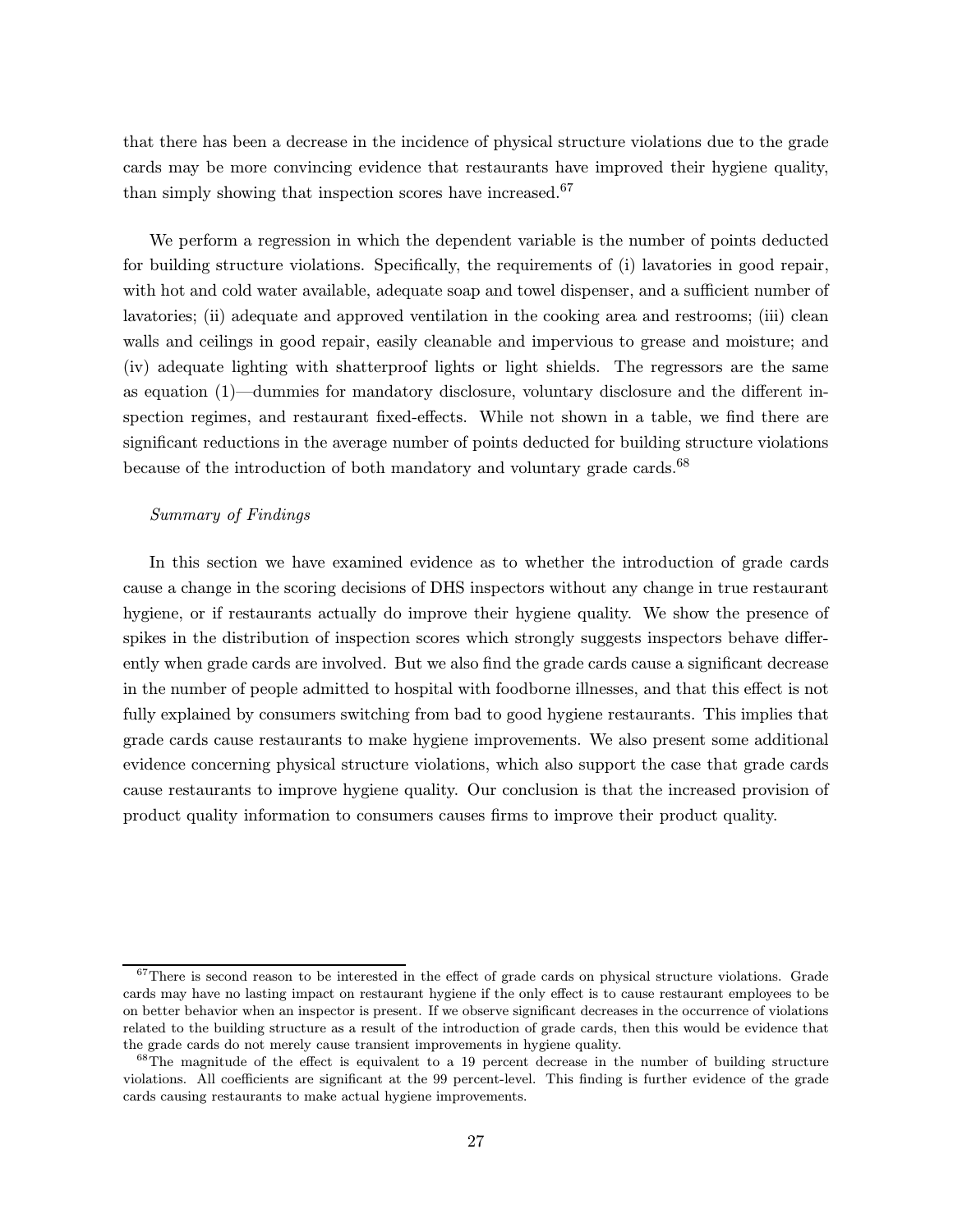#### VII. Conclusion

This study examines the effects of a policy increasing the provision of information to consumers. We analyze a panel dataset for restaurants in Los Angeles county, covering before and after a sudden and unanticipated policy change in which restaurants are required to prominently display hygiene grade cards. The central finding is that hygiene grade cards cause restaurants to increase hygiene quality. To establish this, we show that (i) grade cards cause an increase in inspection scores, (ii) grade cards cause consumers to become sensitive to restaurant hygiene, and (iii) grade cards cause a decrease in the incidence of foodborne illness hospitalizations which is not fully explained by consumer-sorting.

The finding that grade cards reduce illnesses is fairly striking in itself. Providing people with better information causes people to change their purchase decisions and causes firms to modify their behavior, leading to improved health for people. Moreover, the effect is large in magnitude—possibly a twenty percent decrease in food-related hospitalizations. This result alone should encourage the introduction of restaurant hygiene grade cards in other regions. Though it would be ideal to conduct a more complete welfare analysis of the policy change, which would also examine consumer and producer surplus, this is beyond the scope of our study. The spiking in the hygiene score distribution with grade cards supports the concern that grade cards induce grade inflation for one reason or another. It is conceivable that changes in inspector behavior might undermine the usefulness of the grade cards in the longer term. This issue warrants further research.

Since disclosure of grade cards was initially voluntary for some restaurants, while mandatory for others, the policy change also provides an opportunity to examine whether voluntary disclosure can have the same effects as mandatory disclosure. As we have noted, there are a couple of reasons why this experiment in our dataset is not ideal. With these caveats in mind, our analysis indicates there are statistically significant differences between mandatory and voluntary disclosure, but the differences are small in magnitude. These findings, while not conclusive, may encourage policy-makers or private institutions to facilitate voluntary disclosure of verifiable product information in consumer-product markets.

One may wonder why restaurants did not disclose the results of their hygiene inspections prior to the grade cards. Why would a restaurant manager not create their own poster clearly showing their latest hygiene score, say, and display it in the window?<sup>69</sup> Perhaps this indicates it is unprofitable for restaurants to increase the provision of hygiene quality information to

 $69$ We presume restaurants would be honest about their score since customers may ask to see the formal inspection results.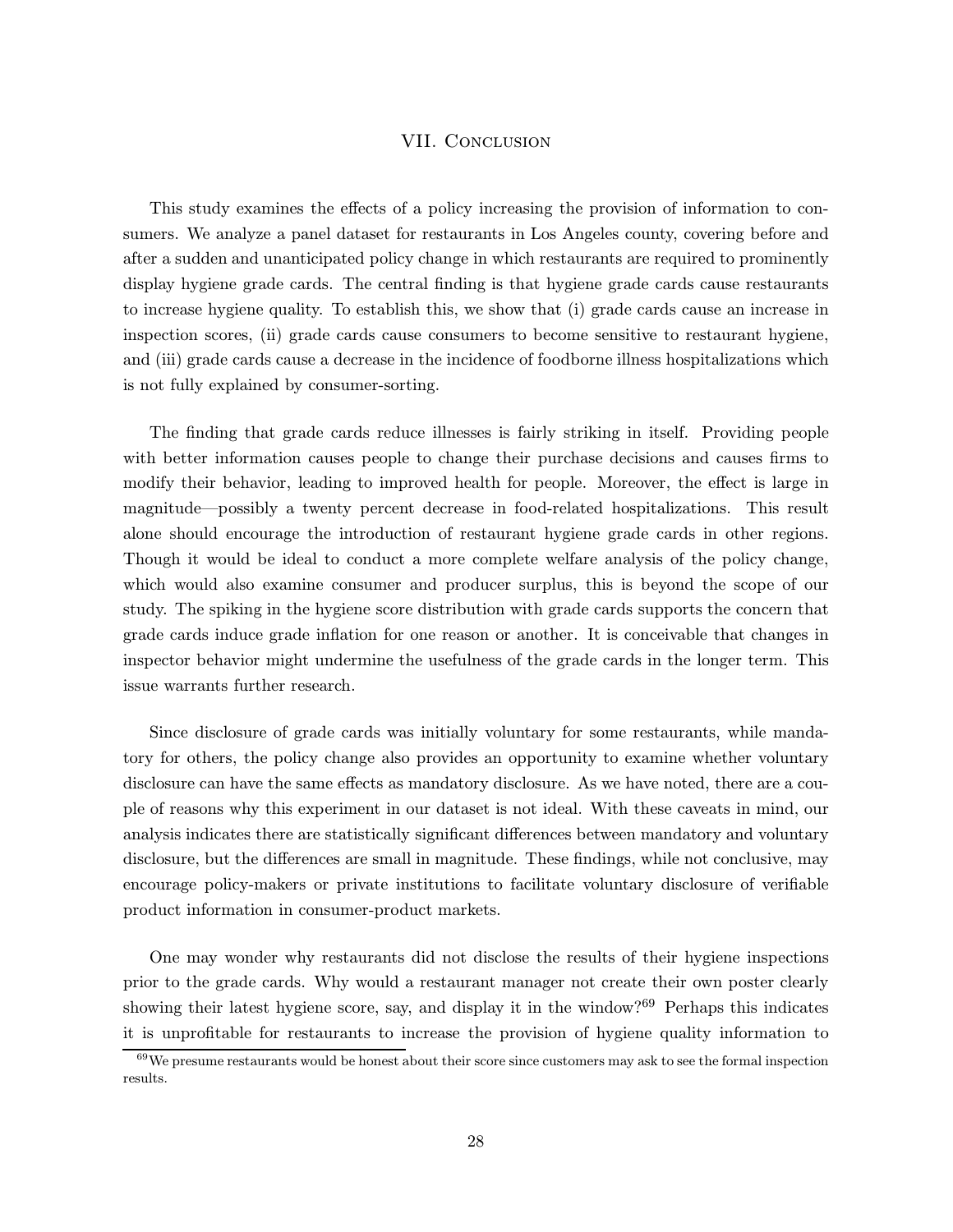consumers. An alternative interpretation is that such information does enhance profitability but it is important there exists a standard-format available for all restaurants to display. We find evidence of voluntary disclosure with the standard-format in support of this explanation. It seems remarkable that simply providing a standard-format for disclosure, with no change in inspections or closure criteria, would be sufficient to change the equilibrium from zero disclosure and low hygiene quality, to high hygiene quality with potentially full disclosure.<sup>70</sup>

Department of Economics, University of Maryland Graduate School of Business, Stanford University

#### **REFERENCES**

- Akerlof, George A., "The Market for 'Lemons': Quality Uncertainty and the Market Mechanism," Quarterly Journal of Economics, LXXXIV (1970), 488–500.
- Benham, Lee, "The Effect of Advertising on Prices of Eyeglasses," Journal of Law and Economics, XV (1972), 337–52.
- Butters, Gerard R., "Equilibrium Distributions of Sales and Advertising Prices," Review of Economic Studies, XLIV (1977), 465–91.
- Chipty, Tasneem and Ann Dryden Witte, "Effects of Information Provision in a Vertically Differentiated Market," NBER Working Paper, #6493 (1998).
- Devine, D. Grant and Bruce W. Marion, "The Influence of Consumer Price Information on Retail Pricing and Consumer Behavior," American Journal of Agricultural Economics, LXI (1979), 228–37.
- Dranove, David, Daniel Kessler, Mark McClellan and Mark Satterthwaite, "Is More Information Better? The Effects of 'Report Cards' on Health Care Providers," forthcoming Journal of Political Economy, (2000).
- Easterbrook, Frank H. and Daniel R. Fischel, "Mandatory Disclosure and the Protection of Investors," Virginia Law Review, LXX (1984), 669–715.

 $^{70}$ See Easterbrook and Fischel [1984] for a discussion of these issues. A remaining question is why a private third party did not create a standard-format for all restaurants before grade cards were introduced. A leading example is restaurant guide books, such as Zagats. They may not publish restaurant hygiene ratings because restaurants are inspected by the DHS more frequently than the guide book is published.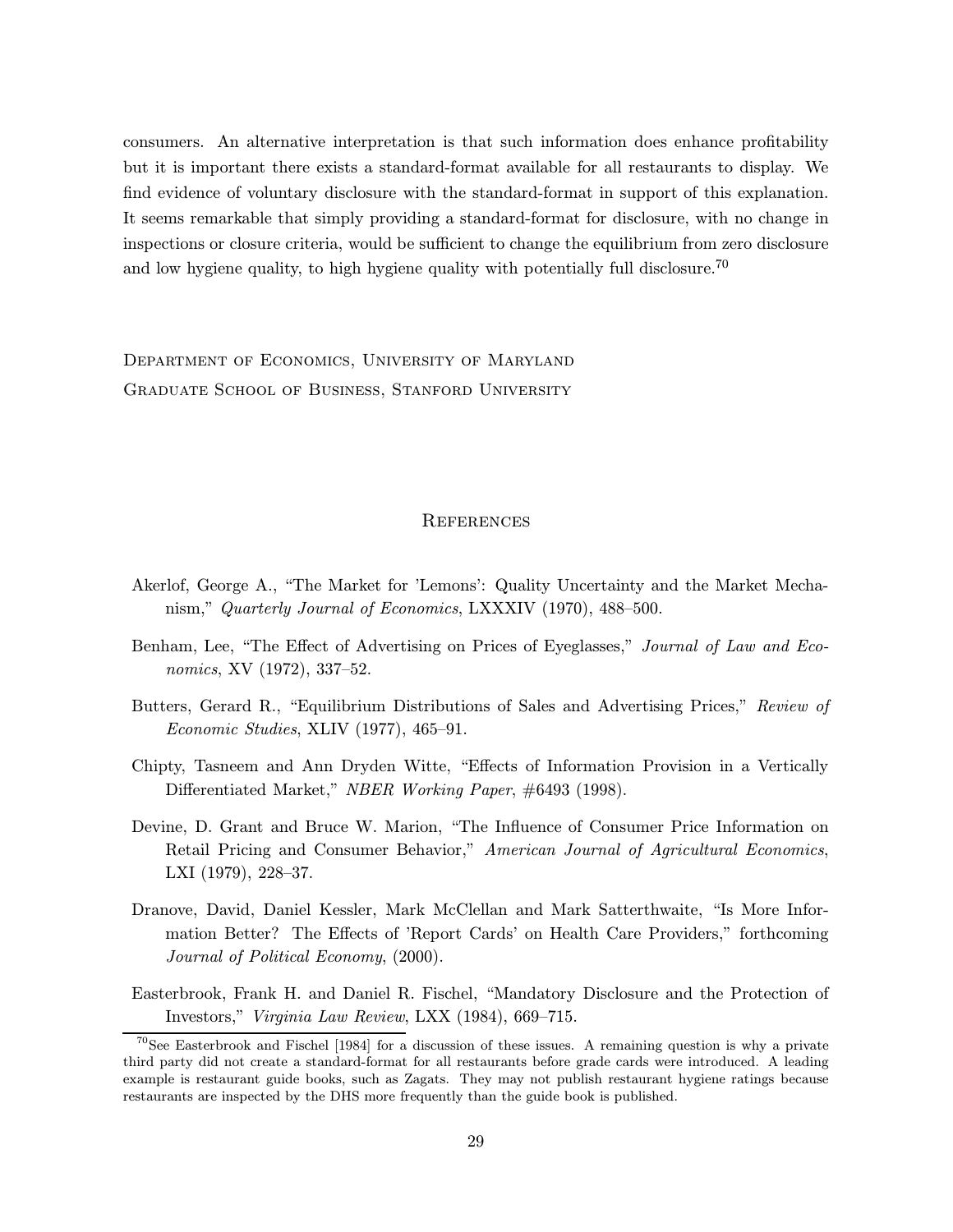- Farrell, Joseph, "Voluntary Disclosure: Robustness of the Unraveling Results and Comments on Its Importance," in R. Greison (ed.) Antitrust and Regulation, (Lexington Books, 1986).
- Fishman, Michael J. and Kathleen M. Hagerty, "Mandatory Disclosure," in P. Newman (ed.), The New Palgrave Dictionary of Economics and the Law, (London, Macmillan Press, 1998).
- Fishman, Michael J. and Kathleen M. Hagerty, "Mandatory vs. Voluntary Disclosure in Markets with Informed and Uninformed Customers," Mimeo, (Northwestern University, 1999).
- Grossman, Sanford J., "The Informational Role of Warranties and Private Disclosure about Product Quality," Journal of Law and Economics, XXIV (1981), 461–489.
- Jin, Ginger Zhe, "Competition and Disclosure Incentives: An Empirical Study of HMOs," Mimeo, (University of Maryland, 2000a).
- Jin, Ginger Zhe, "Detecting the Impact of Competition on Disclosure Incentives," Mimeo, (University of Maryland, 2000b).
- Jovanovic, Boyan, "Truthful Disclosure of Information," Bell Journal of Economics, XIII (1982), 36–44.
- Kézdi, Gábor, "Robust Standard Error Estimation In Fixed-Effects Panel Models," Mimeo, (University of Michigan, 2002).
- Kwoka, John E., "Advertising and the Price and Quality of Optometric Services," American Economic Review, LXXIV (1984), 211–16.
- Mathios, Alan D., "The Impact of Mandatory Disclosure Laws on Product Choices: An Analysis of the Salad Dressing Market," Journal of Law and Economics, XLIII (2000), 651–78.
- Mead, Paul S., Laurence Slutsker, Vance Dietz, Linda F. McCraig, Joseph S. Bresee, Craig Shapiro, Patricia M. Griffin and Robert V. Tauxe, "Food-Related Illness and Death in the United States," Journal of Environmental Health, LXII (2000), 9–18.
- Milgrom, Paul, "Good News and Bad News: Representation Theorems and Applications," Bell Journal of Economics, XII (1981), 380–91.
- Milgrom, Paul and John Roberts, "Price and Advertising Signals of Product Quality," Journal of Political Economy, XCIV (1986), 796–821.
- Milyo, Jeffrey and Joel Waldfogel, "The Effect of Price Advertising on Prices: Evidence in the Wake of 44 Liquormart," American Economic Review, LXXXIX (1999), 1081–1096.
- Nelson, Phillip, "Information and Consumer Behavior," Journal of Political Economy, LXXVIII (1970), 311–329.
- Salop, Steven and Joseph Stiglitz, "Bargains and Ripoffs: A Model of Monopolistically Competitive Price Dispersion," Review of Economic Studies, XLIV (1977), 493–510.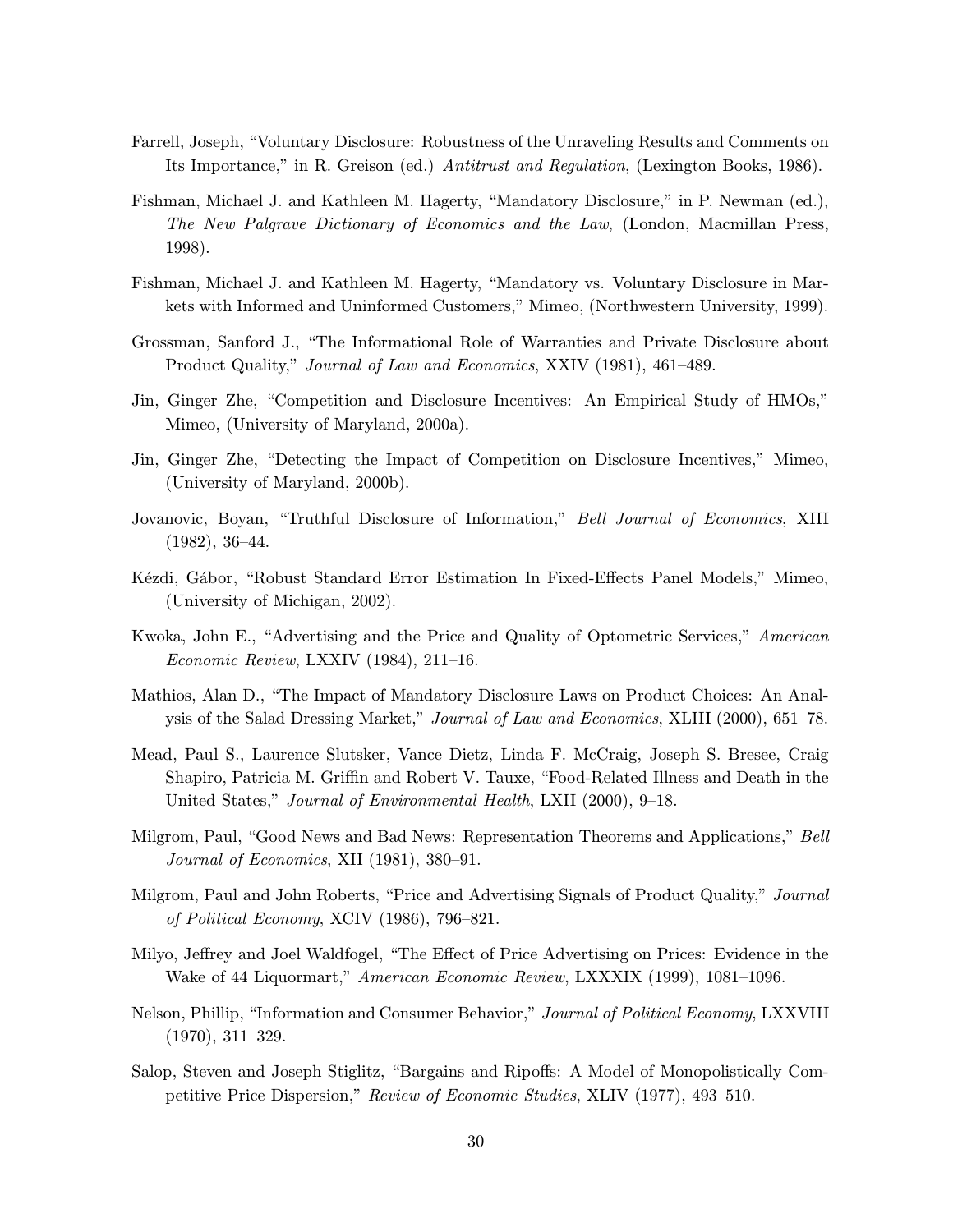- Stigler, George J., "The Economics of Information," Journal of Political Economy, LXIX (1961), 213–25.
- Teisl, Mario F. and Brian Roe, "The Economics of Labeling: An Overview of Issues for Health and Environmental Disclosure," Agricultural and Resource Economics Review, XXVII (1998), 140–50.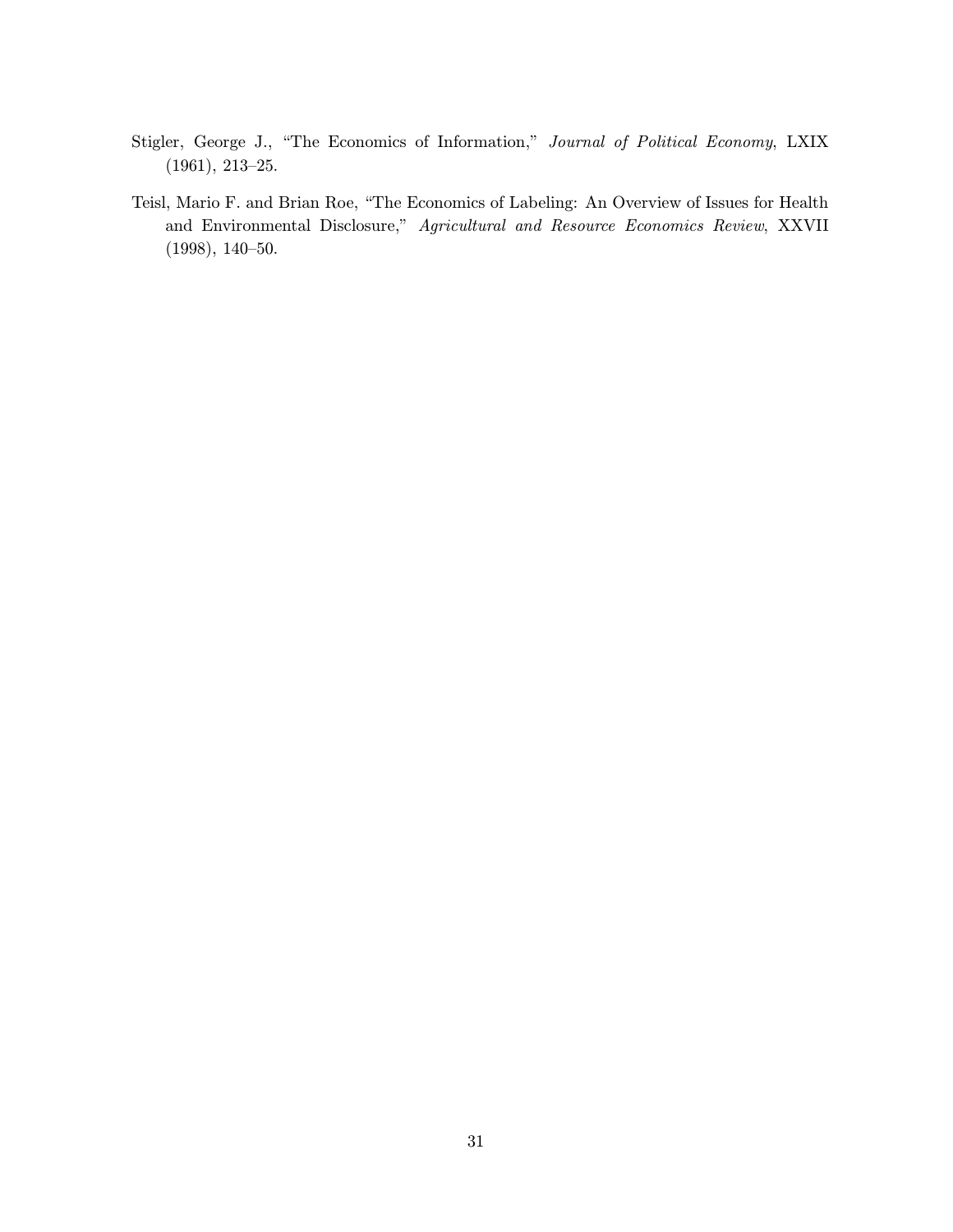|                      |                         | ≌<br>DHS Sampl        |                 | Matched (SBE) sample |                 | Our sample         |
|----------------------|-------------------------|-----------------------|-----------------|----------------------|-----------------|--------------------|
|                      | Quarter No. restaurants | hygiene score<br>Ave. | No. restaurants | Ave. hygiene score   | No. restaurants | Ave. hygiene score |
| 1996 <sub>Q1</sub>   | 19590                   | 75.62                 | 11917           | 75.02                | 7196            | 75.40              |
| ನಿ                   | 19774                   | 75.37                 | 12821           | 74.67                | 9962            | 74.97              |
| ී                    | 20155                   | 75.03                 | 13079           | 74.45                | 10054           | 74.84              |
| $\Im$                | 20389                   | 75.27                 | 13445           | 74.73                | 10159           | 74.95              |
| 1997 Q1              | 20665                   | 75.81                 | 13521           | 75.35                | 10198           | 75.75              |
| $\Im$                | 20898                   | 75.31                 | 13555           | 74.56                | 10181           | 74.96              |
| ී                    | 21358<br>21647          | 83.99                 | 13492           | 83.34                | 10128           | 83.63              |
| $\Im$                |                         | 81.82                 | 13364           | 81.04                | 10052           | 81.27              |
| $1998$ $\mathrm{Q}1$ | 21951                   | 86.69                 | 13328           | 86.10                | 10126           | 86.44              |
| ි                    | 22147                   | 90.26                 | 13316           | 89.65                | 10238           | 89.93              |
| ನಿ                   | 22514                   | 89.85                 | 12867           | 89.27                | 10222           | 89.56              |
|                      | 22652                   | 90.30                 | 12061           | 89.83                | 9883            | 90.01              |
| $\rm{Total}$         | 23921                   | 81.22                 | 17284           | 80.50                | 13544           | 80.86              |
|                      |                         |                       |                 |                      |                 |                    |

| E<br>ĩ.<br>Ì<br>ř      |  |
|------------------------|--|
| E                      |  |
| PLE <sup>-</sup><br>Ĩ. |  |

TABLE I

**TABLE I** 

In the DHS sample, a restaurant is defined as a physical location serving food other than pre-packaged items. A restaurant is counted in a particular In the DHS sample, a restaurant is defined as a physical location serving food other than pre-packaged items. A restaurant is counted in a particular quarter if it is inspected during that quarter, or if it was inspected both before and after the quarter. quarter if it is inspected during that quarter, or if it was inspected both before and after the quarter.

The matched (SBE) sample is derived from successful matches of the DHS inspection data with the SBE tax data. The matched (SBE) sample is derived from successful matches of the DHS inspection data with the SBE tax data. Our sample includes all restaurants for which the DHS data is matched with the SBE data, and for which we observe continuously reported tax payments Our sample includes all restaurants for which the DHS data is matched with the SBE data, and for which we observe continuously reported tax payments between the first and last payments of each restaurant. between the first and last payments of each restaurant.

Quarterly average hygiene scores are calculated using all inspections conducted on restaurants in the relevant sample during that quarter. Not all Quarterly average hygiene scores are calculated using all inspections conducted on restaurants in the relevant sample during that quarter. Not all restaurants are inspected every quarter. restaurants are inspected every quarter.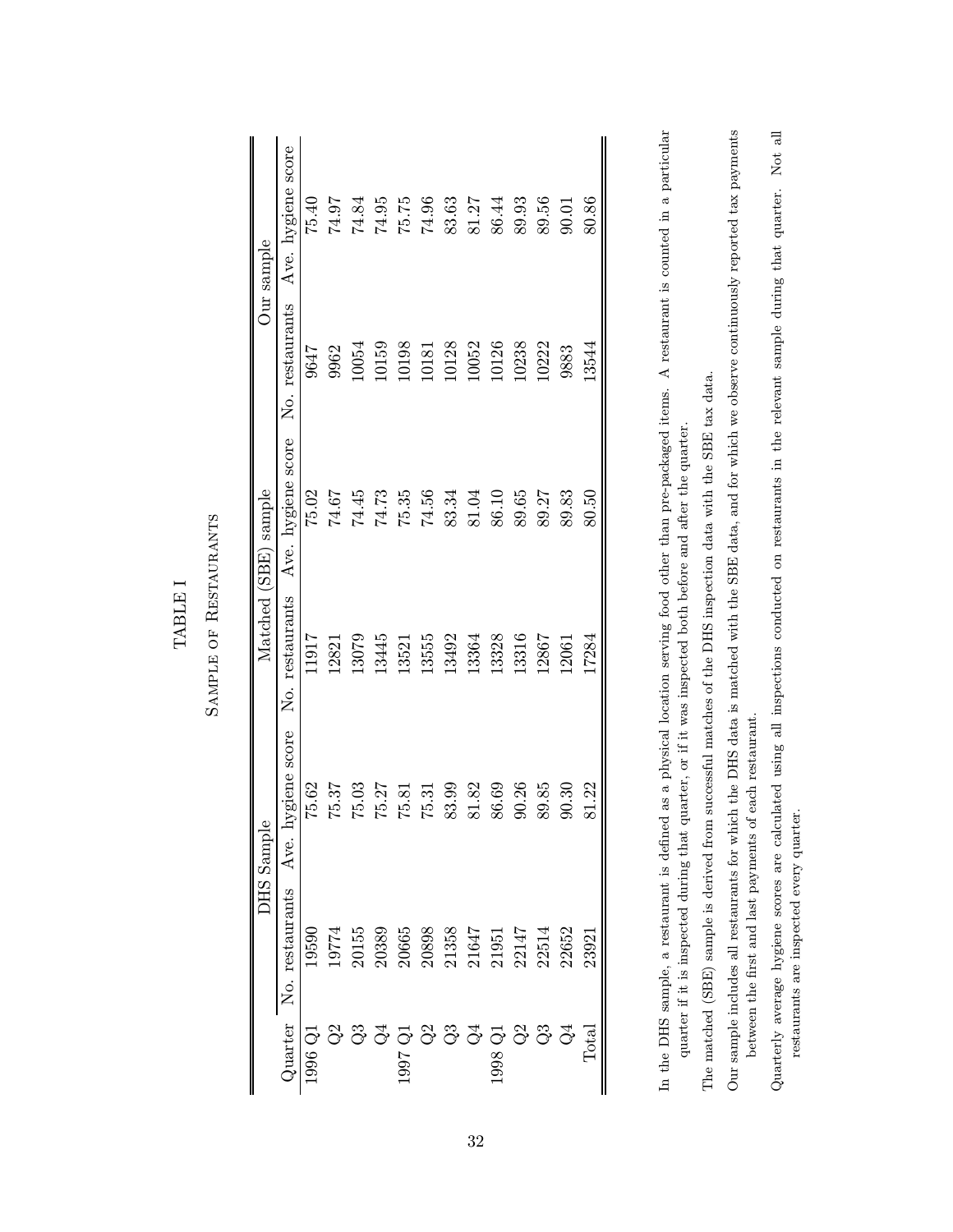| TABLE II | ξ<br>RADE CARD ORDINAN<br>TIMING OF MANDATORY GI |
|----------|--------------------------------------------------|
|          |                                                  |
|          |                                                  |

|     | Panel A: Number of restaurants located in cities with or without the ordinance |      |                                                                         |                  |                   |
|-----|--------------------------------------------------------------------------------|------|-------------------------------------------------------------------------|------------------|-------------------|
|     |                                                                                |      | Ordinance not adopted                                                   |                  | Ordinance adopted |
|     | Quarter Total restaurants                                                      |      | No. restaurants $\%$ of restaurants No. restaurants $\%$ of restaurants |                  |                   |
| 998 | 10126                                                                          | 9626 | 95.06                                                                   | $\frac{500}{50}$ | 4.94              |
|     | 10238                                                                          | 3806 | 37.18                                                                   | 3432             | 62.82             |
| ွှ  | 0222                                                                           | 2972 | 29.07                                                                   | 7250             | 71.93             |
| Ğ4  | 9883                                                                           | 2009 | 20.33                                                                   | 7874             | 79.67             |

|                                           | $%$ of restaurant days  | under regime III: | $m and a tory\ disclosure$       |                                                | 0.32              | 16.02 | 43.13 | 61.69          |
|-------------------------------------------|-------------------------|-------------------|----------------------------------|------------------------------------------------|-------------------|-------|-------|----------------|
|                                           |                         |                   |                                  |                                                |                   |       |       |                |
|                                           | $\%$ of restaurant days | under regime II:  | voluntary disclosure             | $with\ standard$                               | 15.04             | 43.20 | 41.28 | 34.27          |
| Panel B: Disclosure status of restaurants | of restaurant days<br>R | under regime I:   | $v_{\text{oluntary}}$ disclosure | $out\ standard\footnotesize\centerdot$<br>with | 84.64             | 40.78 | 15.59 | 4.04           |
|                                           |                         |                   |                                  | .<br>Juarter                                   | 198 <sub>Q1</sub> |       | ි     | $\mathbb{Q}^4$ |

Every restaurant receives an official grade card following inspections conducted after Jan. 16, 1998. However the restaurant is only required to post the Every restaurant receives an official grade card following inspections conducted after Jan. 16, 1998. However the restaurant is only required to post the grade card if it is located in a city which has adopted the ordinance. Restaurants not yet inspected after Jan. 16, 1998, fall under Regime I. grade card if it is located in a city which has adopted the ordinance. Restaurants not yet inspected after Jan. 16, 1998, fall under Regime I.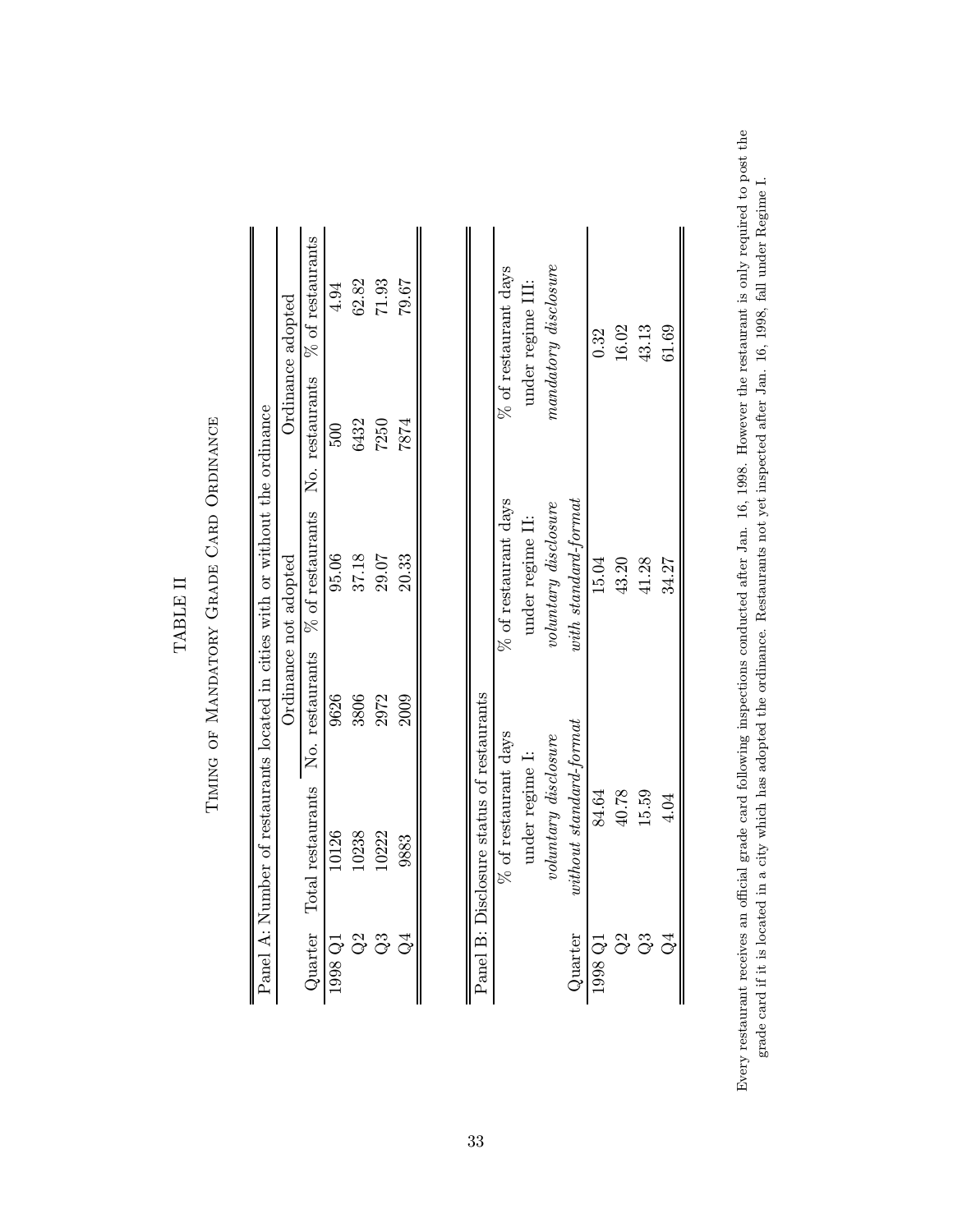# TABLE III

|                         | Without fixed-effects |             | With fixed-effects |             |
|-------------------------|-----------------------|-------------|--------------------|-------------|
|                         | Coefficient           | Std. error  | Coefficient        | Std. error  |
| Mandatory disclosure    | 4.9432                | $1.1384***$ | 4.3958             | $1.4046***$ |
| Voluntary disclosure    | 4.0585                | $0.3199***$ | 3.2528             | $0.3550***$ |
| Inspection criteria II  | 7.7192                | $0.9181***$ | 8.0886             | $0.9907***$ |
| Inspection criteria III | 9.9838                | $1.2233***$ | 10.4158            | $1.3542***$ |
| Observations            | 69,991                |             |                    |             |
| No. restaurants         | 13,544                |             |                    |             |
| $\,R^2$                 | 0.3574                |             | 0.5874             |             |

# The Effects of Grade Cards and Disclosure Regulation on Hygiene Scores

- Regressions include city random-effects (ie. we cluster the standard errors by city with Huber-White standard errors).
- In the regression without fixed-effects, while not reported, we also include the following restaurant characteristics: food type, food style, seating capacity, liquor license dummy, DHS risk assessment, and city dummies. Stars denote significance levels: 99 percent confidence level (\*\*\*), 95 percent confidence level (\*\*) and 90 percent confidence level (\*).
- The voluntary disclosure dummy is for voluntary verifiable disclosure (ie. grade cards are issued but posting is discretionary). The excluded dummy is for voluntary non-verifiable disclosure (ie. prior to the introduction of grade cards).
- Inspection Criteria II Dummy is for inspections carried out between 7/1/1997 and 3/18/1998. See text for further details.

Inspection Criteria III Dummy is for inspections carried after 3/18/1998. See text for further details.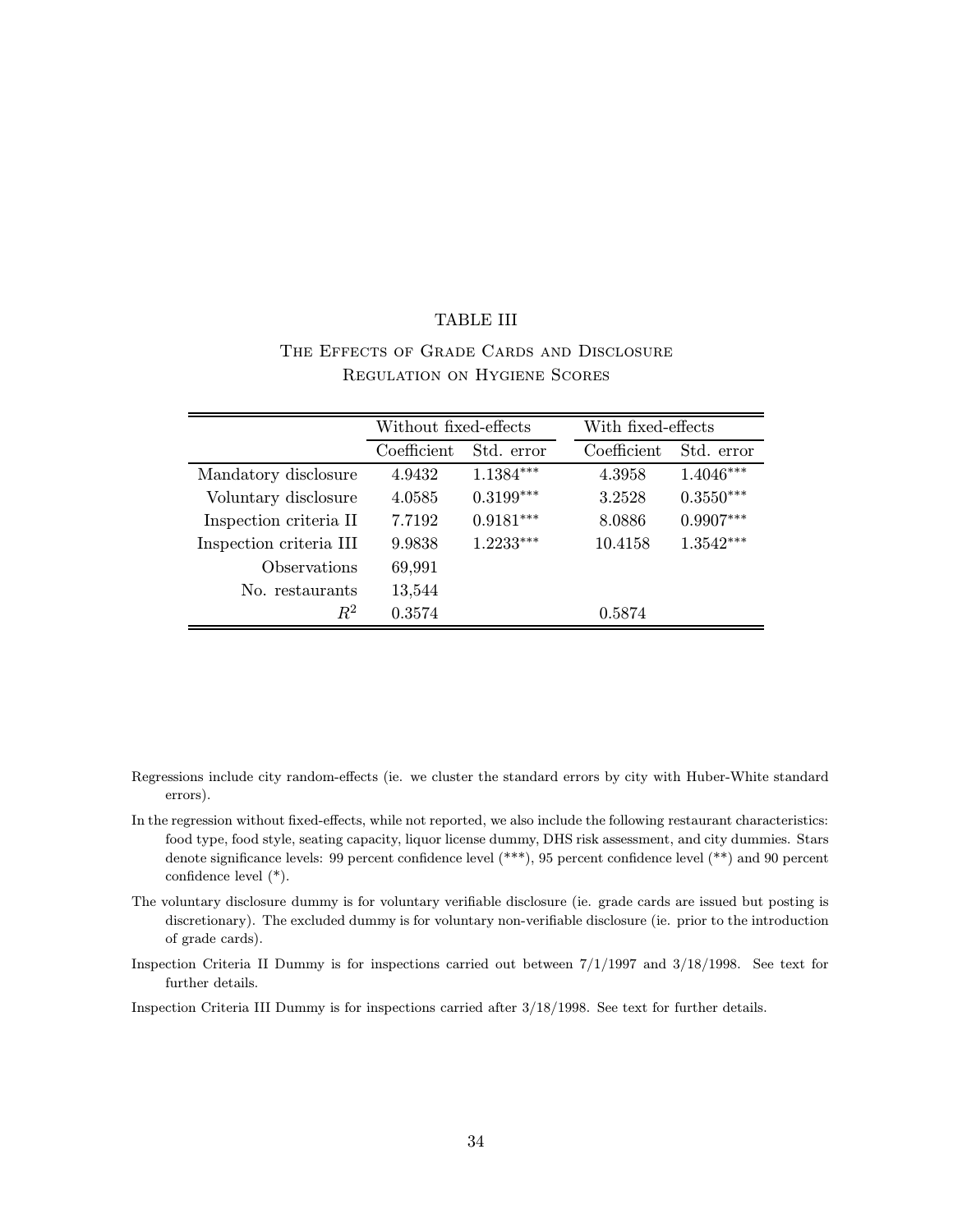# TABLE IV

Effects of Grade Cards and Disclosure Regulation on ln(Quarterly Restaurant Revenue)

|                            | Coefficient | Std. error  |
|----------------------------|-------------|-------------|
| Mandatory disclosure       | 0.0569      | $0.0153***$ |
| Voluntary disclosure       | 0.0326      | $0.0149**$  |
| B-grade                    | -0.0074     | 0.0084      |
| C-grade                    | 0.0039      | 0.0074      |
| $D\text{-grade}$           | $-0.0023$   | 0.0057      |
| Mandatory $\times$ B-grade | $-0.0497$   | $0.0151***$ |
| Mandatory $\times$ C-grade | $-0.0670$   | $0.0304**$  |
| Mandatory $\times$ D-grade | $-0.0565$   | 0.0437      |
| Voluntary $\times$ B-grade | $-0.0029$   | 0.0128      |
| Voluntary $\times$ C-grade | $-0.0238$   | 0.0216      |
| Voluntary $\times$ D-grade | $-0.0758$   | 0.0469      |
| Missing grade              | $-0.0001$   | 0.0096      |
| Observations               | 74,321      |             |
| $R^2$                      | 0.9506      |             |

- The regression also includes a restaurant fixed-effects, a full set of quarterly dummies and city-level randomeffects (ie. we cluster the standard errors by city with Huber-White standard errors).
- D-Grade is equivalent to any score below 70 (ie. less than a C-grade). Missing Grade is for restaurants that have opened but not yet been inspected.
- Excluded dummy is for voluntary disclosure without a standard-format. Interactions with A grade are also excluded.
- The sample size is slightly reduced because we discard (i) observations for the first and last quarter when a restaurant is a new entrant or exitor, since we do not know the date of entry or exit; (ii) observations with negative tax, and hence negative revenue (due to overpayment of tax in a prior quarter); and (iii) restaurants with merged tax accounts (see text for a detailed explanation).
- Stars denote significance levels: 99 percent confidence level (\*\*\*), 95 percent confidence level (\*\*) and 90 percent confidence level (\*).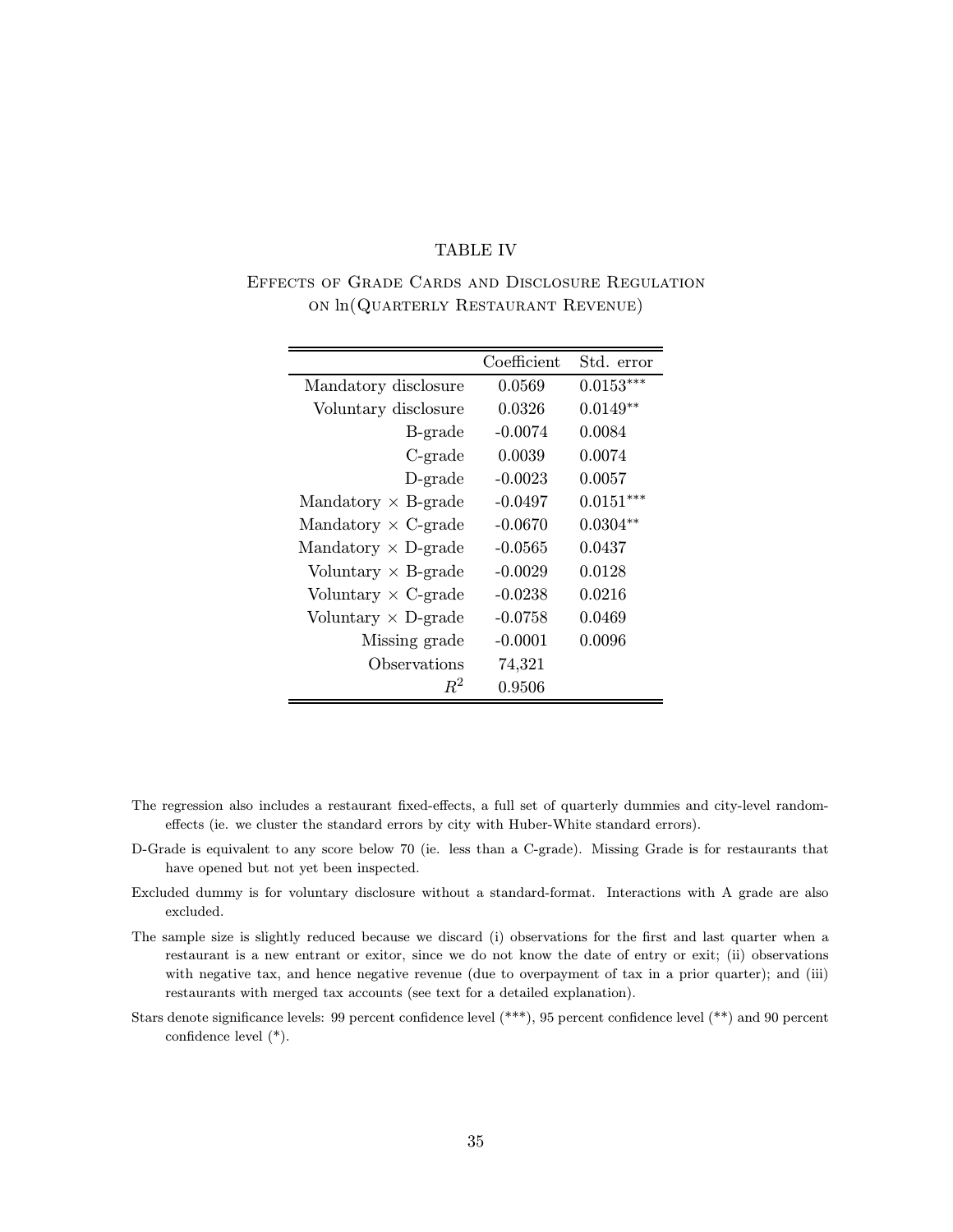| ŗ.<br>÷,<br>Γ |  |
|---------------|--|
|               |  |

| i                             |  |
|-------------------------------|--|
| j<br>i                        |  |
| I                             |  |
|                               |  |
| I<br>l                        |  |
| l                             |  |
| Ò                             |  |
|                               |  |
| ֕                             |  |
| ļ                             |  |
|                               |  |
| I<br>l                        |  |
|                               |  |
| i<br>l                        |  |
| İ<br>֕                        |  |
| ì                             |  |
| l                             |  |
|                               |  |
| Ì<br>l                        |  |
|                               |  |
| I<br>١                        |  |
|                               |  |
| I<br>i                        |  |
| Í<br>١                        |  |
| j                             |  |
| l                             |  |
|                               |  |
| l                             |  |
|                               |  |
| l<br>l                        |  |
| ļ<br>i                        |  |
| $\overline{\phantom{a}}$<br>١ |  |
| l                             |  |
| I                             |  |
| l<br>i                        |  |
| <br> <br> <br> <br>i          |  |
|                               |  |
| ì<br>١                        |  |
|                               |  |
| ֦֚<br>j                       |  |
|                               |  |
|                               |  |
| ׇ֚֘֝֬֝                        |  |
| Ï                             |  |
| l<br>ï                        |  |
| l                             |  |
| Ì<br>l                        |  |
|                               |  |
| Ì                             |  |
|                               |  |
|                               |  |
| ١<br>I                        |  |
| ĺ<br>i                        |  |
|                               |  |
| ۱                             |  |
|                               |  |
| i                             |  |
| l<br>ׅ֘֒                      |  |
|                               |  |
| j<br>į                        |  |
| <br> <br> <br>j               |  |
| Í                             |  |
| ļ<br>i                        |  |
|                               |  |
| I<br>l                        |  |
| Ì                             |  |
|                               |  |
|                               |  |
| j<br>l                        |  |
| I<br>١                        |  |
| I<br>۱<br>i                   |  |
| i                             |  |
|                               |  |
| ו<br>ו<br>I                   |  |
| I<br>l                        |  |

|                                                                                                                                                                                                                                                                                                                                                                                                                | Los Angeles County |        |                  |     | California, except Los Angeles County |         |                                             |
|----------------------------------------------------------------------------------------------------------------------------------------------------------------------------------------------------------------------------------------------------------------------------------------------------------------------------------------------------------------------------------------------------------------|--------------------|--------|------------------|-----|---------------------------------------|---------|---------------------------------------------|
|                                                                                                                                                                                                                                                                                                                                                                                                                |                    |        | Non-food-related |     | $_{\rm Food\text{-}related}$          |         | $\sqrt{\rm on}\ {\rm food}\ {\rm -related}$ |
|                                                                                                                                                                                                                                                                                                                                                                                                                | $%$ Change         |        | Number % Change  |     | Number % Change                       |         | Number % Change                             |
|                                                                                                                                                                                                                                                                                                                                                                                                                |                    | 54,412 |                  | 607 |                                       | 128,949 |                                             |
|                                                                                                                                                                                                                                                                                                                                                                                                                | 7.5%               | 56,692 | 4.2%             | 675 | 11.2%                                 | 131,623 | $2.1\%$                                     |
|                                                                                                                                                                                                                                                                                                                                                                                                                | $-6.0\%$           | 59,585 |                  | 634 | $-6.1\%$                              | .39,645 | 5.1%                                        |
|                                                                                                                                                                                                                                                                                                                                                                                                                | $13.3\%$           | 61,305 | 2.9%             | 654 | $3.2\%$                               | 45,261  | 4.0%                                        |
| $\begin{tabular}{l ccc} \hline \textbf{Food-related} & \textbf{Kood-related} & \textbf{1995} & \textbf{7004-related} \\ \hline \textbf{1995} & \textbf{1995} & \textbf{401} & \textbf{906} & \textbf{1996} & \textbf{1997} & \textbf{1997} & \textbf{1997} & \textbf{1955} \\ \hline \textbf{1997} & \textbf{195} & \textbf{195} & \textbf{351} & \textbf{1988} & \textbf{351} & \textbf{1999} & \textbf{1999$ | $12.0\%$           | 50,915 | $0.6\%$          | 601 | $-8.1\%$                              | 48,338  | 2.1%                                        |

- Data comes from the Office of Statewide Health Planning and Development in California. We use version A of the data (ie. for each patient we observe Data comes from the *Office of Statewide Health Planning and Development* in California. We use version A of the data (ie. for each patient we observe the month of admission and 3-digit zip code). the month of admission and 3-digit zip code).
- Digestive disorders are defined as any admission for which the major diagnostic category is  $6$  (MDC  $6$ ). We include only admissions where the patient is admitted from home as part of an unscheduled visit. Digestive disorders are defined as any admission for which the major diagnostic category is 6 (MDC 6). We include only admissions where the patient is admitted from home as part of an unscheduled visit.
- An admission for a digestive disorder is counted as food-related if the principal diagnosis (using ICD-9-CM codes) is an illness that is transmitted via food An admission for a digestive disorder is counted as food-related if the principal diagnosis (using ICD-9-CM codes) is an illness that is transmitted via food in over  $90\%$  of occurrences. See text for further details. in over 90% of occurrences. See text for further details.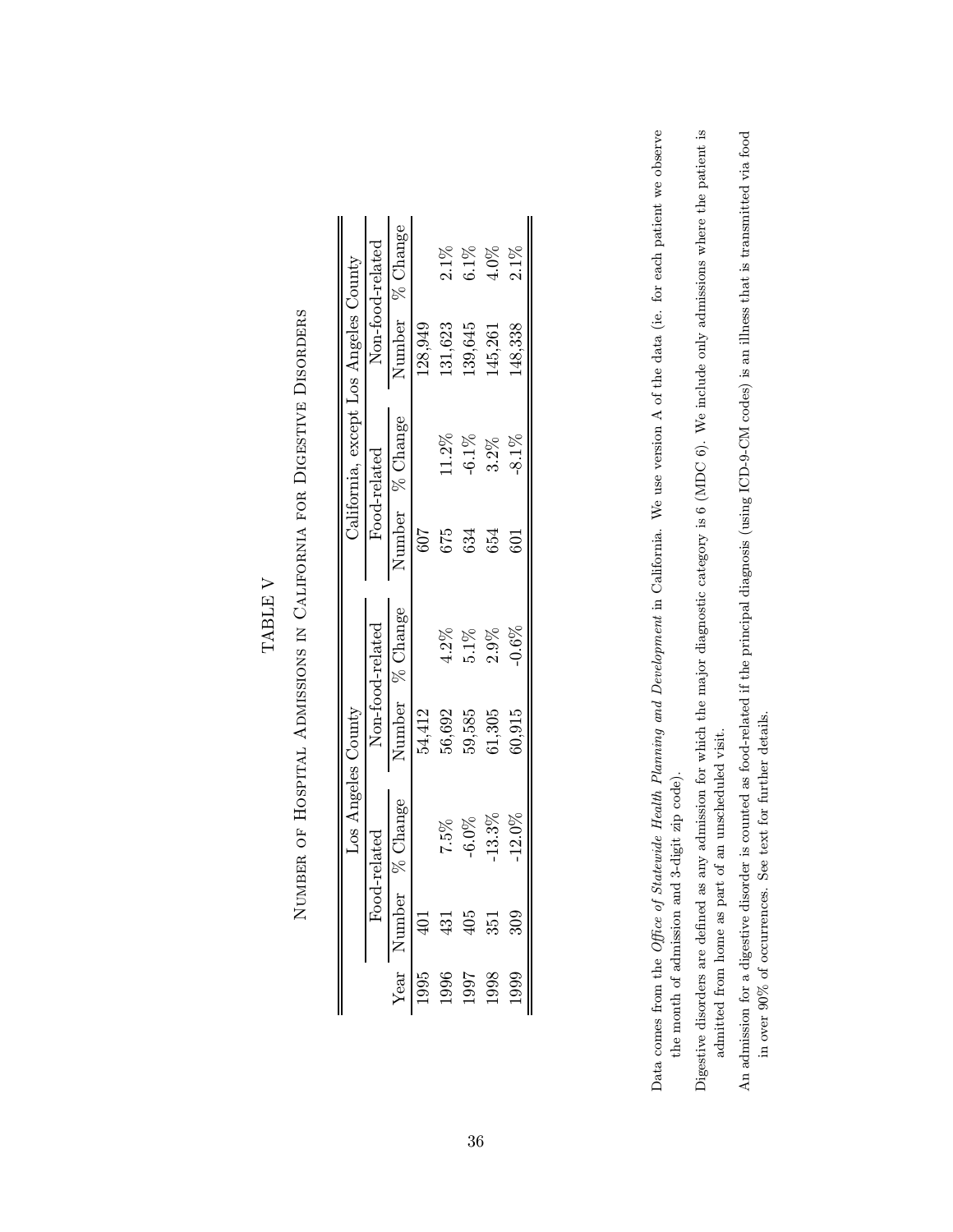# TABLE VI

# THE EFFECTS OF GRADE CARDS ON ln(No. Hospitalizations for Digestive Disorders)

|                                            | Coefficient | Std. Error  |
|--------------------------------------------|-------------|-------------|
| Mandatory disclosure                       | 0.0271      | 0.0246      |
| Voluntary disclosure                       | 0.0716      | $0.0238***$ |
| Food-related $\times$ mandatory disclosure | $-0.2243$   | $0.0426***$ |
| Food-related $\times$ voluntary disclosure | $-0.2055$   | $0.0350***$ |
| Observations                               | 6,840       |             |
| $R^2$                                      | 0.9809      |             |
|                                            |             |             |

- Covariates not shown include fixed-effects for food-related illnesses in each 3-digit zip code, fixed-effects for non-food-related illnesses in each 3-digit-zip code, and year and month dummies. We also include 3 digit-zip illness-type random-effects (ie. we cluster the standard errors by 3-digit-zip and illness-type with Huber-White standard errors).
- Stars denote significance levels: 99 percent confidence level (\*\*\*), 95 percent confidence level (\*\*) and 90 percent confidence level (\*).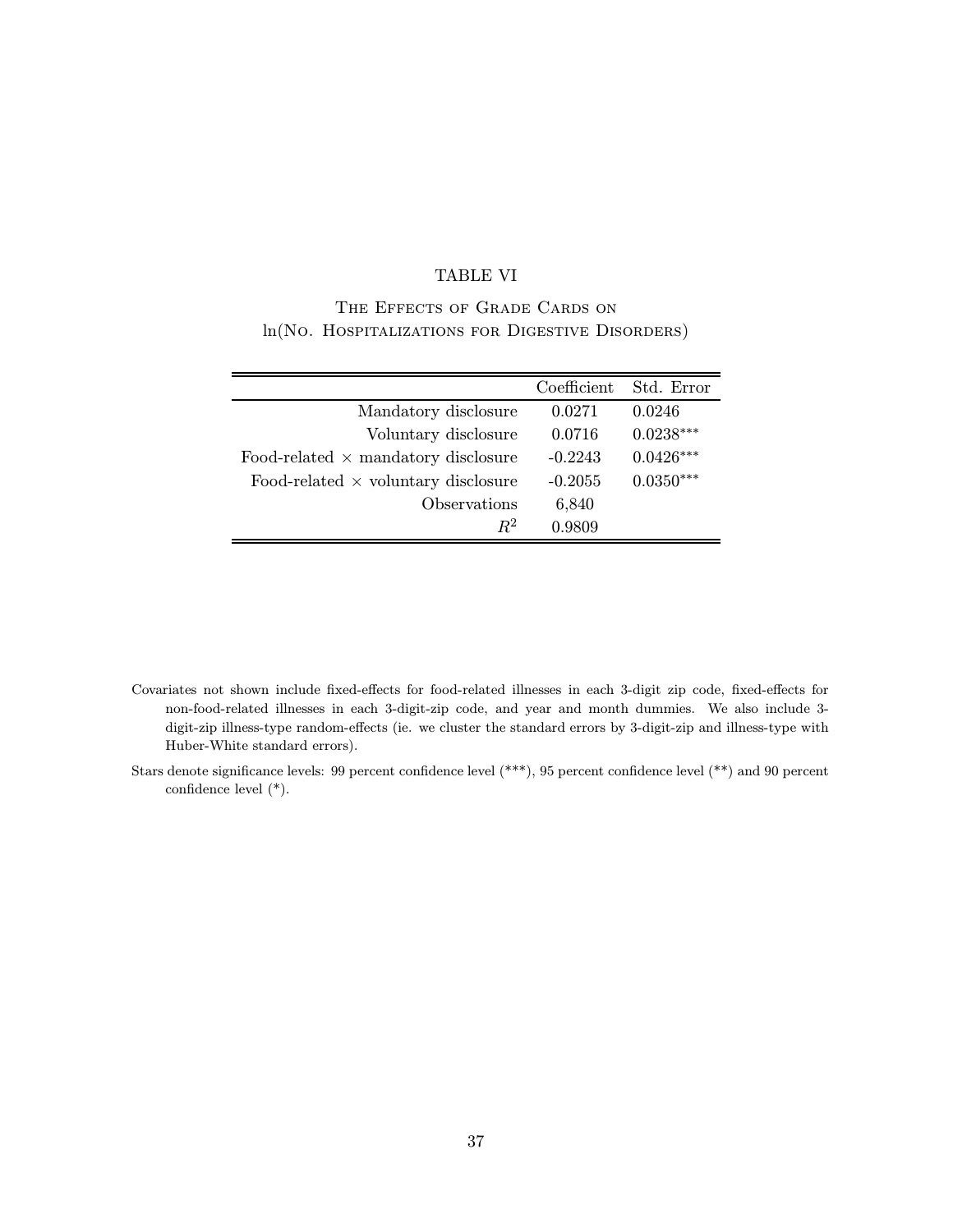# TABLE VII

The Effects of Grade Cards on the Number of Food-Related Illness Hospitalizations

|                                    | Coefficient | Std. error  |
|------------------------------------|-------------|-------------|
| A-tile revenue                     | $-0.0146$   | 0.0264      |
| B-tile revenue                     | 0.2892      | $0.0615***$ |
| C-tile revenue                     | 1.1288      | $0.4367**$  |
| Total revenue $\times$ grade cards | 0.0156      | 0.0140      |
| Population $\times$ grade cards    | $-3.8327$   | $1.0045***$ |
| $Q1 \times$ population             | 5.9537      | $1.0871***$ |
| $Q2 \times$ population             | 9.1979      | $0.7719***$ |
| $Q3 \times$ population             | 11.2465     | 1.3932***   |
| $Q4 \times$ population             | 8.4846      | 1.1998***   |
| Observations                       | 191         |             |
| $R^2$                              | 0.9156      |             |

- Revenue variables are in units of  $10^6$ . Also, revenue is deflated using the BLS consumer price index for all urban consumers.
- See text for a complete description of all variables.
- Stars denote significance levels: 99 percent confidence level (\*\*\*), 95 percent confidence level (\*\*) and 90 percent confidence level (\*).

The regression also includes 3-digit-zip random-effects (ie. we cluster the standard errors by 3-digit-zip with Huber-White standard errors).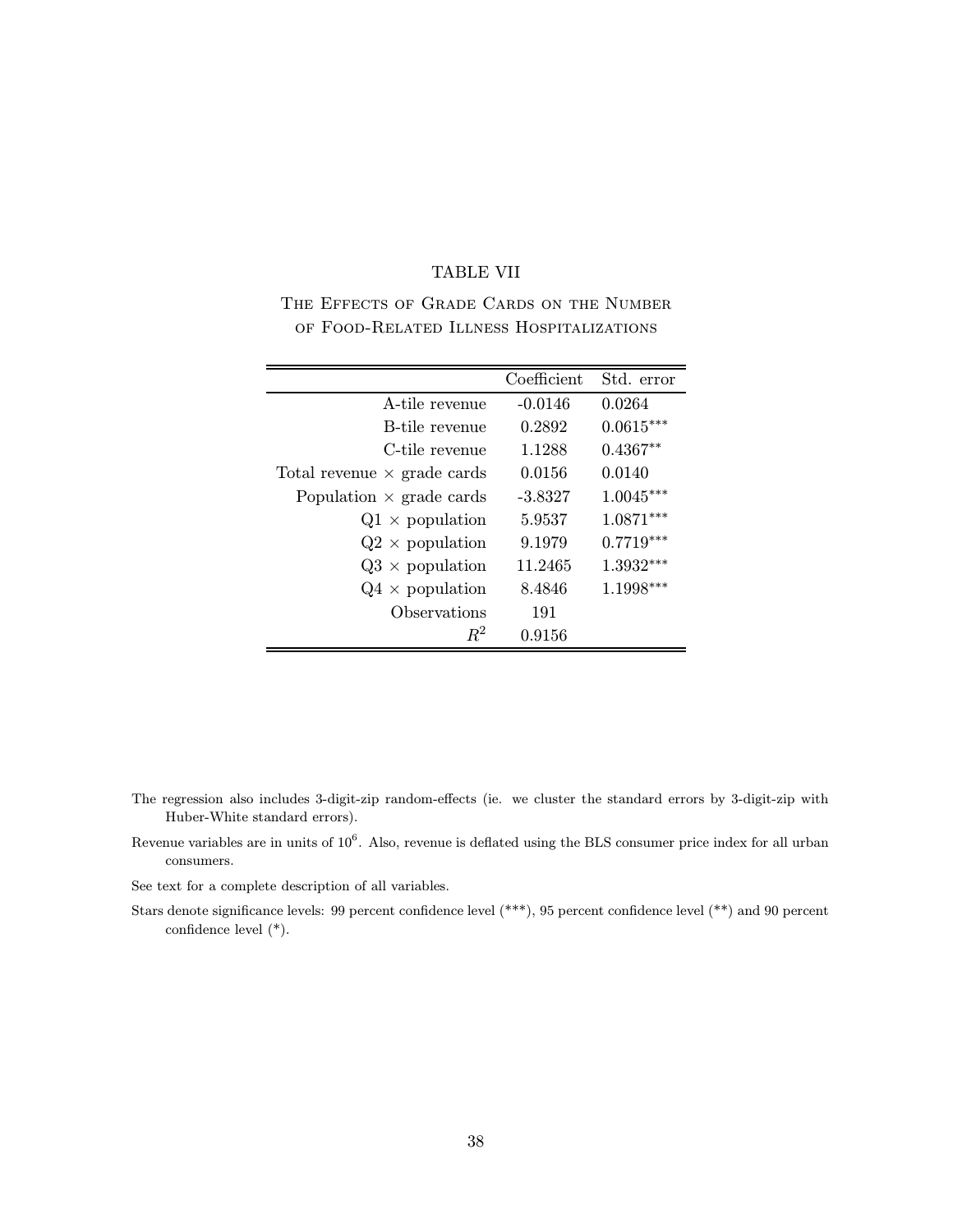

# FIGURE I

## Quartiles of Hygiene Quality Distribution over Time

Notes:

Quartiles are computed based on all inspections in a given month.

The assessment changes took place on 7/1/1997 and 3/18/1998.

The grade cards began introduction on 1/16/1998.

Vertical lines for regime changes are located immediately prior to a change in order to emphasize subsequent impacts on the hygiene distribution.